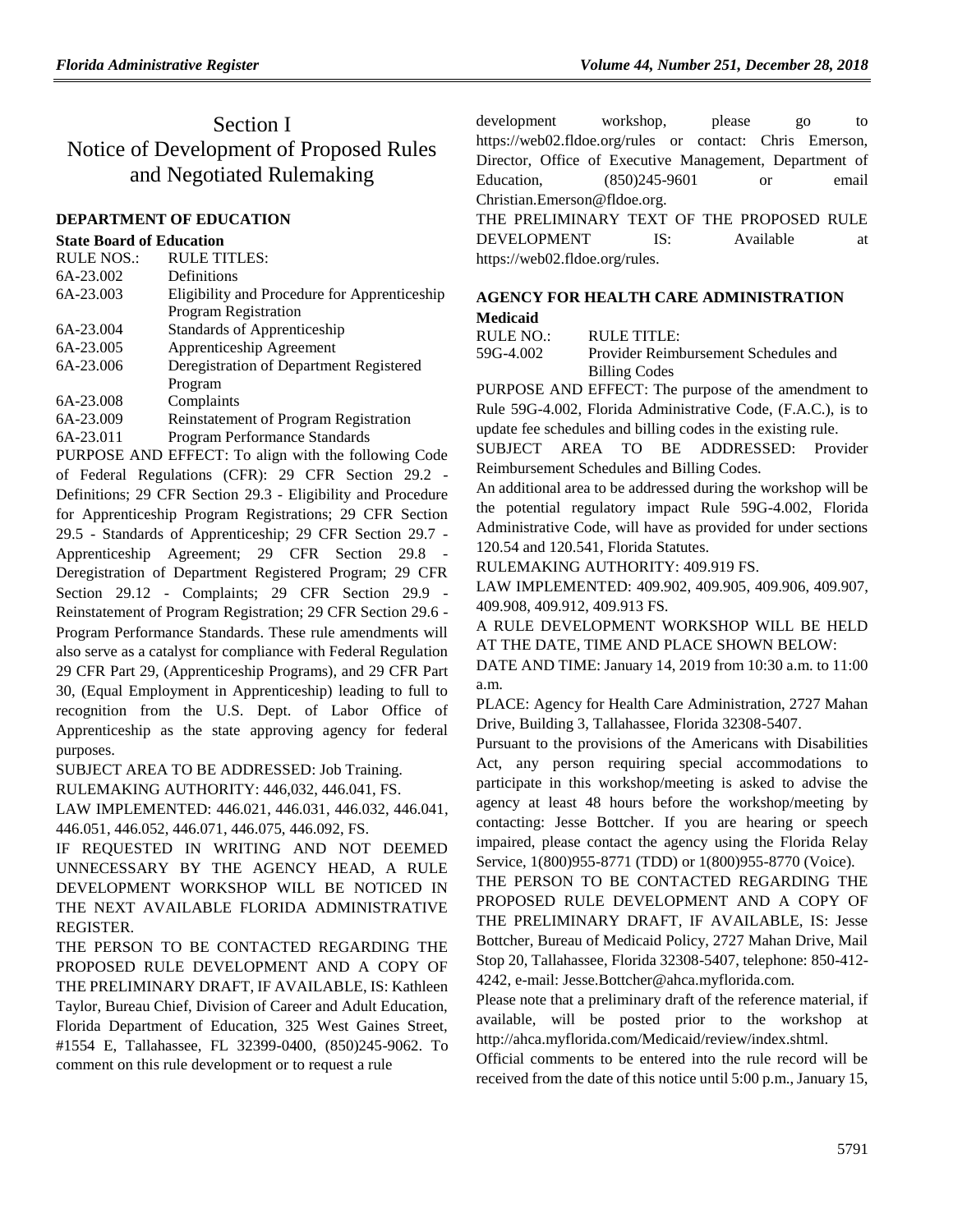| 2019.<br>Comments<br>e-mailed<br>be<br>may<br>to                  | (4) Florida Medicaid Fee Schedules Effective January 1,    |
|-------------------------------------------------------------------|------------------------------------------------------------|
| MedicaidRuleComments@ahca.myflorida.com. For general              | 2018:                                                      |
| inquiries and questions about the rule, please contact the person | $(b)$ $(a)$ Assistive Care Services Fee Schedule           |
| specified above.                                                  | https://www.flrules.org/Gateway/reference.asp?No=Ref-      |
|                                                                   | 09185.                                                     |
| THE PRELIMINARY TEXT OF THE PROPOSED RULE                         | (c)(b) Behavior Analysis Fee Schedule                      |
| DEVELOPMENT IS:                                                   | https://www.flrules.org/Gateway/reference.asp?No=Ref-      |
|                                                                   | 09186.                                                     |
| 59G-4.002 Provider Reimbursement Schedules and Billing            | (d)(e) Behavioral Health Overlay Services Fee Schedule     |
| Codes.                                                            | https://www.flrules.org/Gateway/reference.asp?No=Ref-      |
| (1) This rule applies to providers rendering Florida              | 09187.                                                     |
| Medicaid services to recipients.                                  | (d) Birth Center Fee Schedule                              |
| (2) Florida Medicaid reimburses for services rendered in          | https://www.flrules.org/Gateway/reference.asp?No=Ref-      |
| the fee-for-service delivery system based on a fee schedule, cost |                                                            |
| report, or contract. The following fee schedules and billing      | (e)(d) Child Health Targeted Case Management Services      |
| codes are incorporated by reference and available on the          | Fee Schedule                                               |
| Agency for Health Care Administration's website at                | https://www.flrules.org/Gateway/reference.asp?No=Ref-      |
| http://ahca.myflorida.com/Medicaid/review/index.shtml.            | 09189.                                                     |
| (3) Florida Medicaid Fee Schedules Effective January July         | (f)(e) Community-Based Substance Abuse County Match        |
| 1, 2019 2018:                                                     | Fee Schedule                                               |
| (a) Ambulatory Surgical Center Services Fee Schedule              | https://www.flrules.org/Gateway/reference.asp?No=Ref-      |
| https://www.flrules.org/Gateway/reference.asp?No=Ref-             | 09190.                                                     |
| 10139.                                                            | $(g)(f)$ Community Behavioral Health Services Fee          |
| (b) Durable Medical Equipment and Medical Supply                  | Schedule                                                   |
| Services Provider Fee Schedule for All Medicaid Recipients        | https://www.flrules.org/Gateway/reference.asp?No=Ref-      |
| https://www.flrules.org/Gateway/reference.asp?No=Ref-             | 09191.                                                     |
| 10147.                                                            | (h)(g) County Health Department Certified Match Program    |
| (e) Outpatient Laboratory Fee Schedule                            | Fee Schedule                                               |
| https://www.flrules.org/Gateway/reference.asp?No=Ref-             | https://www.flrules.org/Gateway/reference.asp?No=Ref-      |
| 10140.                                                            | 09192.                                                     |
| (d) Practitioner Fee Schedule                                     | (i)(h) Dental General Fee Schedule                         |
| https://www.flrules.org/Gateway/reference.asp?No=Ref-             | https://www.flrules.org/Gateway/reference.asp?No=Ref-      |
| <del>10141.</del>                                                 | 09193.                                                     |
| (e) Practitioner Laboratory Fee Schedule                          | (i) Durable Medical Equipment and Medical Supply           |
| https://www.flrules.org/Gateway/reference.asp?No=Ref-             | Services Provider Fee Schedule for All Medicaid Recipients |
| 10142.                                                            | https://www.flrules.org/Gateway/reference.asp?No=Ref-      |
| (f) Prescribed Pediatric Extended Care Services Fee               |                                                            |
| Schedule                                                          | $(k)(i)$ Early Intervention Services Fee Schedule          |
| https://www.flrules.org/Gateway/reference.asp?No=Ref-             | https://www.flrules.org/Gateway/reference.asp?No=Ref-      |
| 10143.                                                            | 09195.                                                     |
| (g) Birth Center Fee Schedule                                     | (j) Transportation Services Fee Schedule                   |
| https://www.flrules.org/Gateway/reference.asp?No=Ref-             | https://www.flrules.org/Gateway/reference.asp?No=Ref-      |
| 10144.                                                            | 09196.                                                     |
| (h) Hospice Services Billing Codes                                |                                                            |
| https://www.flrules.org/Gateway/reference.asp?No=Ref-             | (1)(k) Hearing Services Fee Schedule                       |
| <u> 10145 - </u>                                                  | https://www.flrules.org/Gateway/reference.asp?No=Ref-      |
| (i) Hospital Outpatient Services Billing Codes                    | 09197.                                                     |
| https://www.flrules.org/Gateway/reference.asp?No=Ref-             | (m)(1) Home Health Visit Services Fee Schedule             |
|                                                                   | https://www.flrules.org/Gateway/reference.asp?No=Ref-      |
| 0.146.                                                            | 09198.                                                     |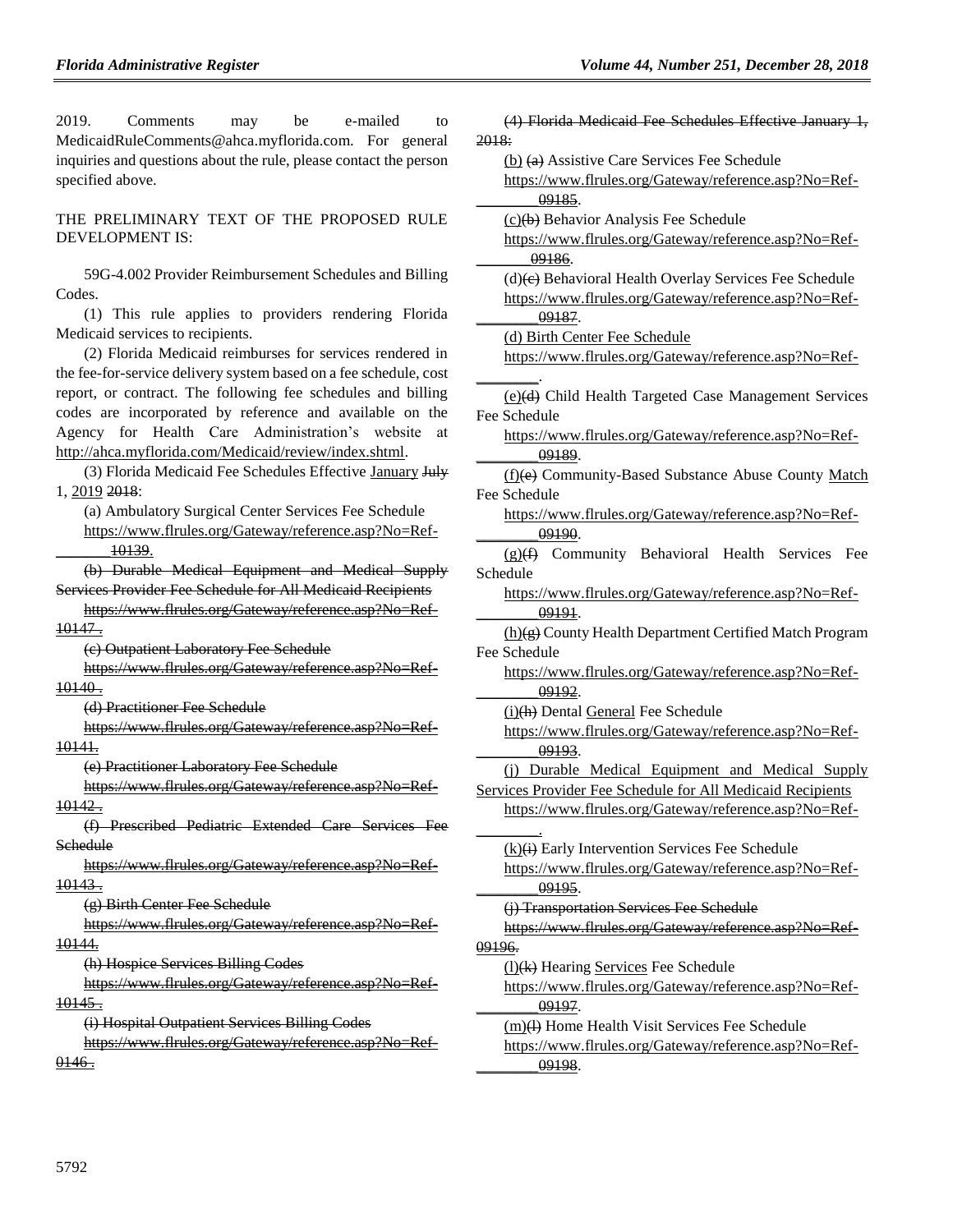(m) Immunization Fee Schedule [https://www.flrules.org/Gateway/reference.asp?No=Ref-](https://www.flrules.org/Gateway/reference.asp?No=Ref-09199)[09199.](https://www.flrules.org/Gateway/reference.asp?No=Ref-09199) (n) Independent Laboratory Fee Schedule [https://www.flrules.org/Gateway/reference.asp?No=Ref-](https://www.flrules.org/Gateway/reference.asp?No=Ref-________09200) [\\_\\_\\_\\_\\_\\_\\_\\_09200.](https://www.flrules.org/Gateway/reference.asp?No=Ref-________09200) (o) Licensed Midwife Fee Schedule [https://www.flrules.org/Gateway/reference.asp?No=Ref-](https://www.flrules.org/Gateway/reference.asp?No=Ref-________09201) [\\_\\_\\_\\_\\_\\_\\_\\_09201.](https://www.flrules.org/Gateway/reference.asp?No=Ref-________09201) (p) Medicaid Certified School Match Program Fee Schedule [https://www.flrules.org/Gateway/reference.asp?No=Ref-](https://www.flrules.org/Gateway/reference.asp?No=Ref-________09202) [\\_\\_\\_\\_\\_\\_\\_\\_09202.](https://www.flrules.org/Gateway/reference.asp?No=Ref-________09202) (q) Medical Foster Care Services Fee Schedule [https://www.flrules.org/Gateway/reference.asp?No=Ref-](https://www.flrules.org/Gateway/reference.asp?No=Ref-________09203) [\\_\\_\\_\\_\\_\\_\\_\\_09203.](https://www.flrules.org/Gateway/reference.asp?No=Ref-________09203) (r) Mental Health Targeted Case Management Services Fee Schedule [https://www.flrules.org/Gateway/reference.asp?No=Ref-](https://www.flrules.org/Gateway/reference.asp?No=Ref-________09204) [\\_\\_\\_\\_\\_\\_\\_\\_09204.](https://www.flrules.org/Gateway/reference.asp?No=Ref-________09204) (s) Occupational Therapy Services Fee Schedule [https://www.flrules.org/Gateway/reference.asp?No=Ref-](https://www.flrules.org/Gateway/reference.asp?No=Ref-09205) [\\_\\_\\_\\_\\_\\_\\_\\_09205.](https://www.flrules.org/Gateway/reference.asp?No=Ref-09205) (t) Outpatient Laboratory Fee Schedule (Formerly titled Physician and Outpatient Laboratory Fee Schedule) [https://www.flrules.org/Gateway/reference.asp?No=Ref-](https://www.flrules.org/Gateway/reference.asp?No=Ref-________09187) [\\_\\_\\_\\_\\_\\_\\_\\_.](https://www.flrules.org/Gateway/reference.asp?No=Ref-________09187) (u)(t) Personal Care Services Fee Schedule [https://www.flrules.org/Gateway/reference.asp?No=Ref-](https://www.flrules.org/Gateway/reference.asp?No=Ref-09207) [\\_\\_\\_\\_\\_\\_\\_\\_09207.](https://www.flrules.org/Gateway/reference.asp?No=Ref-09207)  $(v)(u)$  Physical Therapy Fee Schedule [https://www.flrules.org/Gateway/reference.asp?No=Ref-](https://www.flrules.org/Gateway/reference.asp?No=Ref-_________09208) [\\_\\_\\_\\_\\_\\_\\_\\_\\_09208.](https://www.flrules.org/Gateway/reference.asp?No=Ref-_________09208)  $(w)(v)$  Physician Pediatric Surgery Fee Schedule [https://www.flrules.org/Gateway/reference.asp?No=Ref-](https://www.flrules.org/Gateway/reference.asp?No=Ref-_________09209) [\\_\\_\\_\\_\\_\\_\\_\\_\\_09209.](https://www.flrules.org/Gateway/reference.asp?No=Ref-_________09209) (x) Practitioner Fee Schedule [https://www.flrules.org/Gateway/reference.asp?No=Ref-](https://www.flrules.org/Gateway/reference.asp?No=Ref-________09187)  $\sim$ (y) Practitioner Laboratory Fee Schedule (Formerly titled Physician and Outpatient Laboratory Fee Schedule) [https://www.flrules.org/Gateway/reference.asp?No=Ref-](https://www.flrules.org/Gateway/reference.asp?No=Ref-________)  $\overline{\phantom{a}}$ (z) Prescribed Drugs Immunization Fee Schedule [https://www.flrules.org/Gateway/reference.asp?No=Ref-](https://www.flrules.org/Gateway/reference.asp?No=Ref-________) [\\_\\_\\_\\_\\_\\_\\_\\_.](https://www.flrules.org/Gateway/reference.asp?No=Ref-________) (aa) Prescribed Drugs Oncology Physician Administered Fee Schedule  $\sim$ Schedule  $\overline{\phantom{a}}$ Schedule  $\sim$ [09212.](https://www.flrules.org/Gateway/reference.asp?No=Ref-09212) Schedule [\\_\\_\\_\\_\\_\\_\\_\\_.](https://www.flrules.org/Gateway/reference.asp?No=Ref-________)

[https://www.flrules.org/Gateway/reference.asp?No=Ref-](https://www.flrules.org/Gateway/reference.asp?No=Ref-________) (bb) Prescribed Drugs Physcian Administered Fee [https://www.flrules.org/Gateway/reference.asp?No=Ref-](https://www.flrules.org/Gateway/reference.asp?No=Ref-________) (cc) Prescribed Pediatric Extended Care Services Fee https://www.flrules.org/Gateway/reference.asp?No=Ref- (w) Prescribed Drug Fee Schedule (Not Reviewed by the Pharmaceutical and Therapeutic Committee) [https://www.flrules.org/Gateway/reference.asp?No=Ref-](https://www.flrules.org/Gateway/reference.asp?No=Ref-09212) $(dd)$  Private Duty Nursing Services Fee Schedule [https://www.flrules.org/Gateway/reference.asp?No=Ref-](https://www.flrules.org/Gateway/reference.asp?No=Ref-________09214) [\\_\\_\\_\\_\\_\\_\\_\\_09214.](https://www.flrules.org/Gateway/reference.asp?No=Ref-________09214)  $(ee)(\overrightarrow{v})$  Radiology Fee Schedule [https://www.flrules.org/Gateway/reference.asp?No=Ref-](https://www.flrules.org/Gateway/reference.asp?No=Ref-________09215) [\\_\\_\\_\\_\\_\\_\\_\\_09215.](https://www.flrules.org/Gateway/reference.asp?No=Ref-________09215) (ff)(z) Regional Perinatal Intensive Care Center (RPICC) Neonatal Services Fee Schedule [https://www.flrules.org/Gateway/reference.asp?No=Ref-](https://www.flrules.org/Gateway/reference.asp?No=Ref-________09216) [\\_\\_\\_\\_\\_\\_\\_\\_09216.](https://www.flrules.org/Gateway/reference.asp?No=Ref-________09216) (gg)(aa) Regional Perinatal Intensive Care Center (RPICC) Obstetrical Services Fee Schedule [https://www.flrules.org/Gateway/reference.asp?No=Ref-](https://www.flrules.org/Gateway/reference.asp?No=Ref-________09217) [\\_\\_\\_\\_\\_\\_\\_\\_09217.](https://www.flrules.org/Gateway/reference.asp?No=Ref-________09217) (hh)(bb) Respiratory Therapy Fee Schedule [https://www.flrules.org/Gateway/reference.asp?No=Ref-](https://www.flrules.org/Gateway/reference.asp?No=Ref-________09218) [\\_\\_\\_\\_\\_\\_\\_\\_09218.](https://www.flrules.org/Gateway/reference.asp?No=Ref-________09218) (ii)(cc) Specialized Therapeutic Services Fee Schedule [https://www.flrules.org/Gateway/reference.asp?No=Ref-](https://www.flrules.org/Gateway/reference.asp?No=Ref-________09219) [\\_\\_\\_\\_\\_\\_\\_\\_09219.](https://www.flrules.org/Gateway/reference.asp?No=Ref-________09219) (jj)(dd) Speech-Language Pathology Services Fee [https://www.flrules.org/Gateway/reference.asp?No=Ref-](https://www.flrules.org/Gateway/reference.asp?No=Ref-________09220) [\\_\\_\\_\\_\\_\\_\\_\\_09220.](https://www.flrules.org/Gateway/reference.asp?No=Ref-________09220) (kk)(ee) Targeted Case Management for Children at Risk of Abuse and Neglect Services Fee Schedule [https://www.flrules.org/Gateway/reference.asp?No=Ref-](https://www.flrules.org/Gateway/reference.asp?No=Ref-________09221) [\\_\\_\\_\\_\\_\\_\\_\\_09221.](https://www.flrules.org/Gateway/reference.asp?No=Ref-________09221) (ll) Transportation Services Fee Schedule [https://www.flrules.org/Gateway/reference.asp?No=Ref-](https://www.flrules.org/Gateway/reference.asp?No=Ref-________) (mm)(ff) Visual Services Fee Schedule [https://www.flrules.org/Gateway/reference.asp?No=Ref-](https://www.flrules.org/Gateway/reference.asp?No=Ref-_______09222) [\\_\\_\\_\\_\\_\\_\\_09222.](https://www.flrules.org/Gateway/reference.asp?No=Ref-_______09222)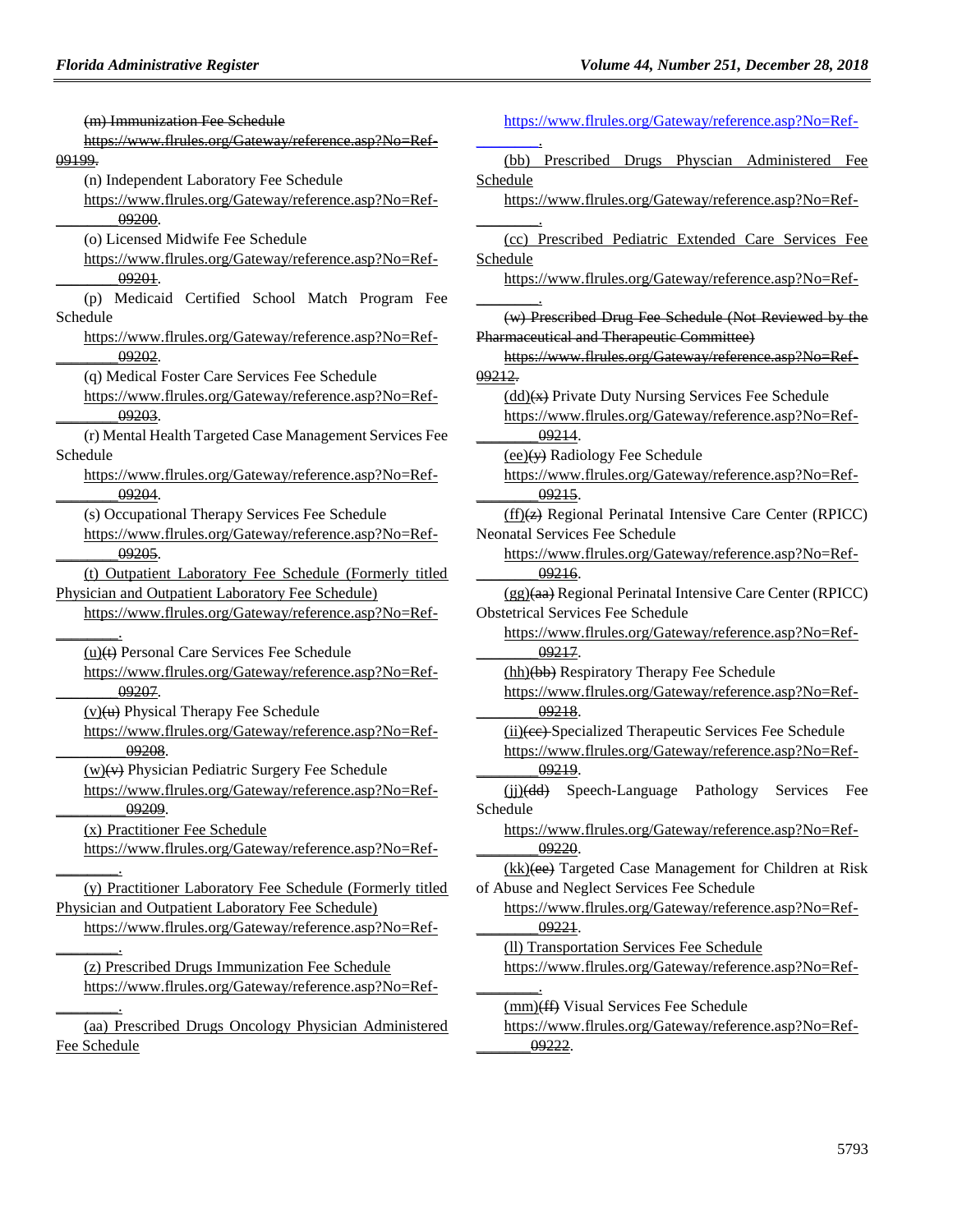(5) Florida Medicaid Billing Codes Effective January 1, 2019 2018:

(a) County Health Department Billing Codes

[https://www.flrules.org/Gateway/reference.asp?No=Ref-](https://www.flrules.org/Gateway/reference.asp?No=Ref-________09223) [\\_\\_\\_\\_\\_\\_\\_\\_09223.](https://www.flrules.org/Gateway/reference.asp?No=Ref-________09223)

(b) Federally Qualified Health Center Billing Codes [https://www.flrules.org/Gateway/reference.asp?No=Ref-](https://www.flrules.org/Gateway/reference.asp?No=Ref-________09224)

[\\_\\_\\_\\_\\_\\_\\_\\_09224.](https://www.flrules.org/Gateway/reference.asp?No=Ref-________09224)

[\\_\\_\\_\\_\\_\\_\\_\\_.](https://www.flrules.org/Gateway/reference.asp?No=Ref-________)

(c) Hospice Services Billing Codes

[https://www.flrules.org/Gateway/reference.asp?No=Ref-](https://www.flrules.org/Gateway/reference.asp?No=Ref-________) [\\_\\_\\_\\_\\_\\_\\_\\_.](https://www.flrules.org/Gateway/reference.asp?No=Ref-________)

(d) Hospital Outpatient Services Billing Codes

[https://www.flrules.org/Gateway/reference.asp?No=Ref-](https://www.flrules.org/Gateway/reference.asp?No=Ref-________)

 $(e)(e)$  Intermediate Care Facility for Individuals with Intellectual Disabilities Services Billing Codes

[https://www.flrules.org/Gateway/reference.asp?No=Ref-](https://www.flrules.org/Gateway/reference.asp?No=Ref-________09227) [\\_\\_\\_\\_\\_\\_\\_\\_09227.](https://www.flrules.org/Gateway/reference.asp?No=Ref-________09227)

(f)(d) Nursing Facility Services Billing Codes

[https://www.flrules.org/Gateway/reference.asp?No=Ref-](https://www.flrules.org/Gateway/reference.asp?No=Ref-________09228) [\\_\\_\\_\\_\\_\\_\\_\\_09228.](https://www.flrules.org/Gateway/reference.asp?No=Ref-________09228)

(g)(e) Rural Health Clinic Billing Codes

[https://www.flrules.org/Gateway/reference.asp?No=Ref-](https://www.flrules.org/Gateway/reference.asp?No=Ref-________09229) [\\_\\_\\_\\_\\_\\_\\_\\_09229.](https://www.flrules.org/Gateway/reference.asp?No=Ref-________09229)

(h)(f) Statewide Inpatient Psychiatric Program Services Billing Codes

[https://www.flrules.org/Gateway/reference.asp?No=Ref-](https://www.flrules.org/Gateway/reference.asp?No=Ref-________09230) [\\_\\_\\_\\_\\_\\_\\_\\_09230.](https://www.flrules.org/Gateway/reference.asp?No=Ref-________09230)

Rulemaking Authority 409.919 FS. Law Implemented 409.902, 409.905, 409.906, 409.907, 409.908, 409.912, 409.913 FS. History– New 8-18-05, Amended 11-30-05, 4-16-06, 10-11-06, 3-27-07, 7-25- 07, 9-29-08, 4-28-09, 2-11-10, 1-31-11, 7-16-13, 5-21-14, 6-20-16, 6- 22-17, 2-7-18,5-7-18,1-7-19,\_\_\_\_\_\_\_\_\_.

#### **[DEPARTMENT OF HEALTH](https://www.flrules.org/gateway/department.asp?id=64)**

#### **[Board of Medicine](https://www.flrules.org/gateway/organization.asp?id=331)**

RULE NO.: RULE TITLE:

[64B8-3.002](https://www.flrules.org/gateway/ruleNo.asp?id=64B8-3.002) Application, Certification, Registration, and Licensure Fees

PURPOSE AND EFFECT: The Board proposes the development of rule amendments to address an extension of the fee reductions in several application and initial licensure fees until February 1, 2021.

SUBJECT AREA TO BE ADDRESSED: Extension of the fee reductions in several application and initial licensure fees until February 1, 2021.

RULEMAKING AUTHORITY: [456.013,](https://www.flrules.org/gateway/statute.asp?id=456.013) [456.025,](https://www.flrules.org/gateway/statute.asp?id=%20456.025) [458.309,](https://www.flrules.org/gateway/statute.asp?id=%20458.309) [458.311,](https://www.flrules.org/gateway/statute.asp?id=%20458.311) [458.3115,](https://www.flrules.org/gateway/statute.asp?id=%20458.3115) [458.3124,](https://www.flrules.org/gateway/statute.asp?id=%20458.3124) [458.313,](https://www.flrules.org/gateway/statute.asp?id=%20458.313) [458.3135,](https://www.flrules.org/gateway/statute.asp?id=%20458.3135) [458.3137,](https://www.flrules.org/gateway/statute.asp?id=%20458.3137) [458.3145,](https://www.flrules.org/gateway/statute.asp?id=%20458.3145) [458.315,](https://www.flrules.org/gateway/statute.asp?id=%20458.315) [458.3151,](https://www.flrules.org/gateway/statute.asp?id=%20458.3151) [458.316,](https://www.flrules.org/gateway/statute.asp?id=%20458.316) [458.3165,](https://www.flrules.org/gateway/statute.asp?id=%20458.3165) [458.317,](https://www.flrules.org/gateway/statute.asp?id=%20458.317) [458.345 FS.](https://www.flrules.org/gateway/statute.asp?id=%20458.345%20FS.)

LAW IMPLEMENTED[: 456.013, 456.025, 458.311, 458.3115,](https://www.flrules.org/gateway/cfr.asp?id=456.013,%20456.025,%20458.311,%20458.3115,%20458.3124,%20458.313,%20458.3135,%20458.3137,%20458.3145,%20458.315,%20458.3151,%20458.316,%20458.3165,%20458.317,%20458.345%20FS)  [458.3124, 458.313, 458.3135, 458.3137, 458.3145, 458.315,](https://www.flrules.org/gateway/cfr.asp?id=456.013,%20456.025,%20458.311,%20458.3115,%20458.3124,%20458.313,%20458.3135,%20458.3137,%20458.3145,%20458.315,%20458.3151,%20458.316,%20458.3165,%20458.317,%20458.345%20FS)  [458.3151, 458.316, 458.3165, 458.317, 458.345 FS.](https://www.flrules.org/gateway/cfr.asp?id=456.013,%20456.025,%20458.311,%20458.3115,%20458.3124,%20458.313,%20458.3135,%20458.3137,%20458.3145,%20458.315,%20458.3151,%20458.316,%20458.3165,%20458.317,%20458.345%20FS)

IF REQUESTED IN WRITING AND NOT DEEMED UNNECESSARY BY THE AGENCY HEAD, A RULE DEVELOPMENT WORKSHOP WILL BE NOTICED IN THE NEXT AVAILABLE FLORIDA ADMINISTRATIVE REGISTER.

THE PERSON TO BE CONTACTED REGARDING THE PROPOSED RULE DEVELOPMENT AND A COPY OF THE PRELIMINARY DRAFT, IF AVAILABLE, IS: Claudia Kemp, Executive Director, Board of Medicine/MQA, 4052 Bald Cypress Way, Bin #C03, Tallahassee, Florida 32399- 3253.

THE PRELIMINARY TEXT OF THE PROPOSED RULE DEVELOPMENT IS AVAILABLE AT NO CHARGE FROM THE CONTACT PERSON LISTED ABOVE.

#### **[DEPARTMENT OF HEALTH](https://www.flrules.org/gateway/department.asp?id=64)**

#### **[Board of Optometry](https://www.flrules.org/gateway/organization.asp?id=304)**

RULE NO.: RULE TITLE: [64B13-15.006](https://www.flrules.org/gateway/ruleNo.asp?id=64B13-15.006) Designation of Patient Care Violations; Major; Minor

PURPOSE AND EFFECT: The Board proposes the rule amendment to add a disciplinary guideline.

SUBJECT AREA TO BE ADDRESSED: To add disciplinary guideline for new rule 64B13-3.100, F.A.C.

RULEMAKING AUTHORITY: [456.079,](https://www.flrules.org/gateway/statute.asp?id=456.079) [463.005\(1\) FS.](https://www.flrules.org/gateway/statute.asp?id=%20463.005(1)%20FS.)

LAW IMPLEMENTED: [456.079,](https://www.flrules.org/gateway/statute.asp?id=456.079) [465.0276\(4\) FS.](https://www.flrules.org/gateway/statute.asp?id=%20465.0276(4)%20FS.)

IF REQUESTED IN WRITING AND NOT DEEMED UNNECESSARY BY THE AGENCY HEAD, A RULE DEVELOPMENT WORKSHOP WILL BE NOTICED IN THE NEXT AVAILABLE FLORIDA ADMINISTRATIVE REGISTER.

THE PERSON TO BE CONTACTED REGARDING THE PROPOSED RULE DEVELOPMENT AND A COPY OF THE PRELIMINARY DRAFT, IF AVAILABLE, IS: Anthony B. Spivey, Executive Director, Board of Optometry, 4052 Bald Cypress Way, Bin # C07, Tallahassee, Florida 32399-3257

THE PRELIMINARY TEXT OF THE PROPOSED RULE DEVELOPMENT IS AVAILABLE AT NO CHARGE FROM THE CONTACT PERSON LISTED ABOVE.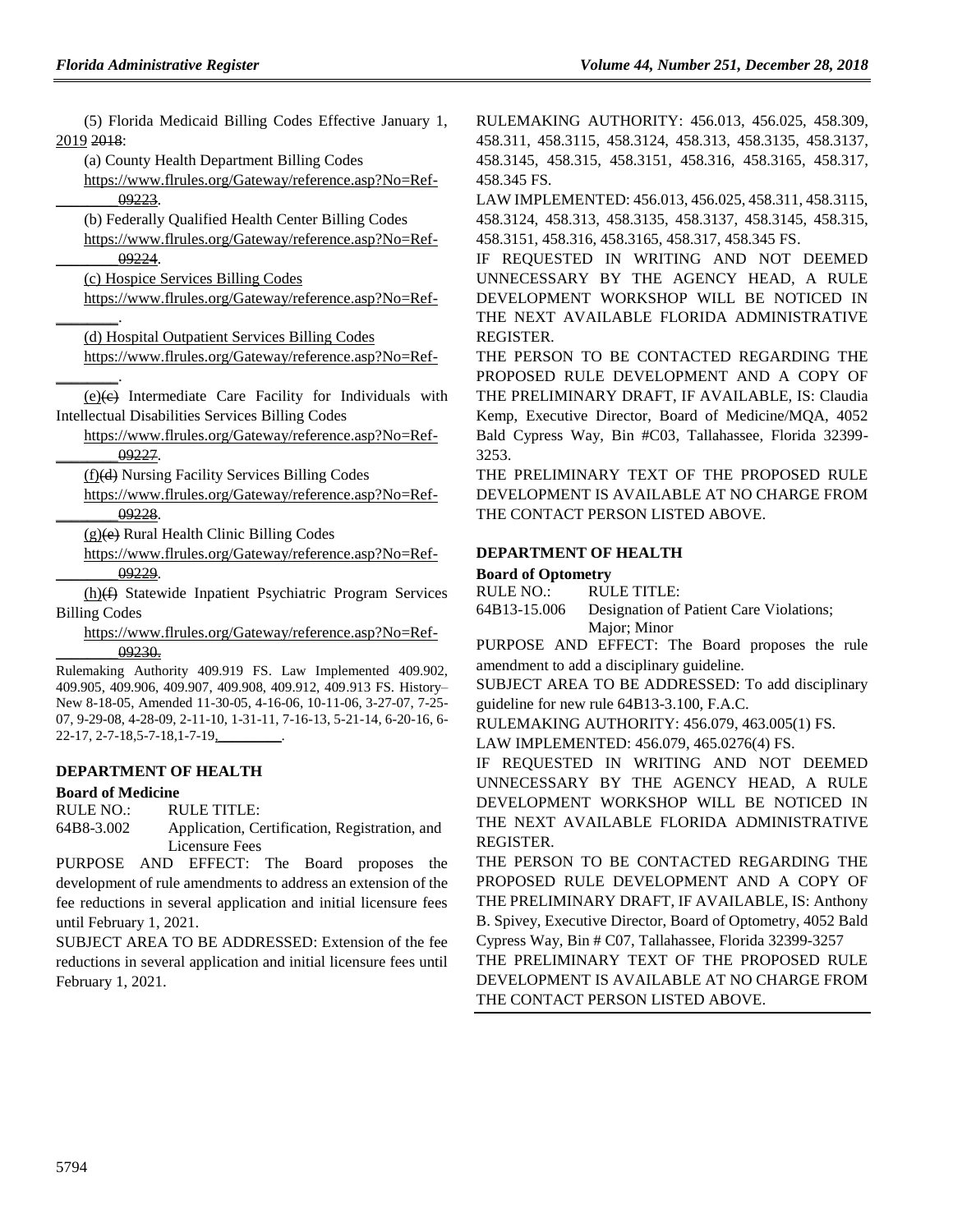## Section II Proposed Rules

#### **[BOARD OF TRUSTEES OF INTERNAL](https://www.flrules.org/gateway/department.asp?id=18)  [IMPROVEMENT TRUST FUND](https://www.flrules.org/gateway/department.asp?id=18)**

| <b>RULE NOS.:</b> | <b>RULE TITLES:</b>                            |
|-------------------|------------------------------------------------|
| 18-21.002         | Scope and Effective Date                       |
| 18-21.003         | Definitions                                    |
| 18-21.004         | Management Policies, Standards, and            |
|                   | Criteria                                       |
| 18-21.00401       | Additional Requirements and Procedures for     |
|                   | Concurrent Review of Related Applications      |
| 18-21.005         | Forms of Authorization                         |
| 18-21.0051        | Delegation of Authority                        |
| 18-21.0056        | Procedures for the Review of Applications      |
|                   | to Conduct Geophysical Testing                 |
| 18-21.007         | Applications for Letter of Consent             |
| 18-21.0077        | Applications for Use Agreements                |
| 18-21.008         | Applications for Lease                         |
| 18-21.0082        | Applications for Special Event                 |
|                   | Authorizations                                 |
| 18-21.009         | <b>Applications for Public Easement</b>        |
| 18-21.010         | <b>Applications for Private Easement</b>       |
| 18-21.011         | Payments and Fees                              |
| 18-21.013         | Applications to Purchase Filled Lands          |
|                   | <b>Adjacent to Riparian Uplands</b>            |
| 18-21.019         | Applications for Disclaimers, Quitclaim        |
|                   | Deeds or Certificates to Clear Title to Filled |
|                   | Formerly Sovereignty Lands and for             |
|                   | Disclaimers for Lands Lost Due to Avulsion     |
|                   | or to Reclaim Lands Lost Due to Artificial     |
|                   | Erosion or Artificial Erosion and Avulsion     |
| 18-21.020         | <b>Aquacultural Activities</b>                 |
| 18-21.021         | Applications for Aquacultural Activities       |
| 18-21.022         | Payments and Fees for Aquacultural             |
|                   | <b>Activities</b>                              |
| 10.21.000         | $\Gamma_{\alpha \nu \nu \alpha \alpha}$        |

[18-21.900](https://www.flrules.org/gateway/ruleNo.asp?id=18-21.900) Forms

PURPOSE AND EFFECT: The Department gives notice that it is proposing to amend multiple sections within Rule 18-21, F.A.C. The proposed amendments are to provide regulatory and proprietary guidance by clarifying rule language, deleting the need for appraisals in certain situations, amending a delegation of authority, deleting the need for surveys in certain situations, eliminating unnecessary language, addressing changes recommended by JAPC, and amending the rule to match statutes including Section 253.0346, F.S.

SUMMARY: Sections of 18-21 are being updated to clarify rule requirements and correct outdated references. Specific changes to rule sections are outlined below:

Rule 18-21.003, F.A.C., is amended for clarification/consistency with other rules, adds definitions relating to open-air dining, restrooms, pre-cut sunken timber and slip or wet slip. Update definitions for DACS' aquaculture lease areas.

Paragraph  $18-21.004(1)(g)$ , F.A.C., is amended to provide for minimal secondary nonwater dependent uses pursuant to statute. Removes criteria related only to public projects.

Subparagraph  $18-21.004(1)(g)1.2$ ., F.A.C., is amended to provide criteria for open-air dining and tenancy at mooring fields and anchorages.

Paragraph 18-21.004(3)b, F.A.C., is amended to change timing of when proof of upland interest must be provided when seeking authorization to use sovereignty submerged land.

Paragraph 18-21.004(3)d, F.A.C., is amended to allow the Board of Trustees to determine whether it is in the public interest to make an exception to setbacks.

Subparagraphs 18-21.004(4)(b)3, F.A.C. and 18-21.004(4)(g), F.A.C., is amended so that CEs will no longer be required for multi-family docks originating from a common parcel.

Paragraph 18-21.004(7)(h), F.A.C., is amended to clarify that activities shall not interfere with the public easement for traditional uses of the sandy beaches.

Rule 18-21.00401, F.A.C., is amended to revise rule references for permit applications and proprietary authorizations.

Subparagraph  $18-21.005(1)(b)1$ ., F.A.C., is amended to allow statutory exemptions for private residential single- family docks in Boca Ciega Bay and Pinellas County APs to be granted consent by rule.

Paragraph 18-21.005(1)(c), F.A.C., is amended to provide less regulation for single-family homeowners in some situations and to provide a form of authorization for public piers to have restrooms and to allow for open-air-dining areas.

Subparagraph  $18-21.005(1)(e)14$ ., F.A.C., is amended to provide a form of authorization for deadhead logging.

Paragraphs  $18-21.0051(2)$ (a) and (b), F.A.C., are amended to address preempted area rather than number of slips and increases authorization to approve preempted area to less than 150,000 by delegation.

Subsection 18-21.0051(2), F.A.C., is further amended to clarify that open-air dining and public mooring fields that do not meet rule must go to the Board and to address tenancy in public mooring fields.

Subsection 18-21.008(1), F.A.C., is amended to clarify the lease term, and to change survey requirements to allow for submittal of sketches in certain circumstances, and to update fees to current level.

Subparagraph  $18-21.008(2)(a)(4)$ , F.A.C., is amended to add that a facility that is in compliance can get an extended term at renewal.

Subparagraph  $18-21.0082(2)(c)7$ ., F.A.C., is amended to delete an unnecessary form.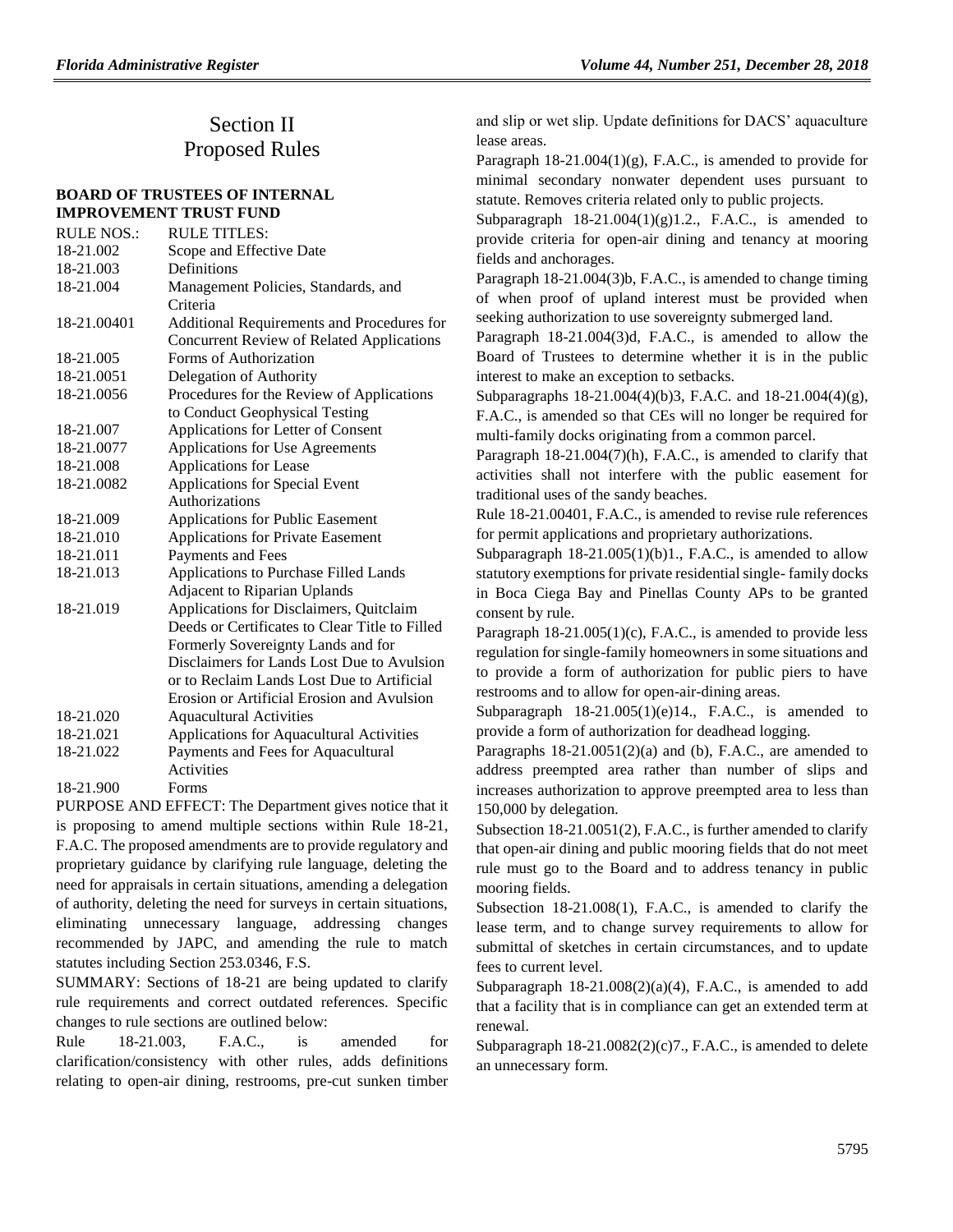Subparagraph 18-21.009(1)(e)7., F.A.C., is amended to add total square footage to the list of items required on the sketch for public easements.

Paragraph  $18-21.010(1)(f)$ , F.A.C., is amended to change survey requirements to allow for submittal of sketches in certain circumstances for private easements.

Subsection 18-21.010(5), F.A.C., is amended to set a maximum term of 25 years for private easements.

Paragraph  $18-21.011(1)(a)$ , F.A.C., is amended to clarify language required by  $253.0347(2)(c)$ , F.S. and to delete language requiring appraisals and to remove lease term language.

Paragraph 18-21.011(1)(b), F.A.C., is amended to negate the need for an appraisal and to apply a specific multiplier to the base fee and to clarify the application of the phrase "not an adjunct to a commercial endeavor" and to align the rule with statute.

Paragraph  $18-21.011(2)(b)$ , F.A.C., is amended to allow broker's opinion of value and CSA for private easement valuation.

Paragraph 18-21.011(2)(d), F.A.C., is amended to add fee for deadhead logging easements.

Paragraph 18-21.011(2)(e), F.A.C, is amended to clarify that no fees for treasure salvage are required.

Paragraph  $18-21.011(3)(c)$ , F.A.C., is amended to revise language for waiver requirements on dredged materials.

Subparagraph 18-21.013(3)(c)1., F.A.C., is amended to clarify landowner responsibility to pay the present value of illegal fill done by a predecessor in title rather than two times the present value.

Rule 18-21.019, F.A.C., is amended to remove two unnecessary applications for artificial erosion and avulsion.

Rule 18-21.021, F.A.C., is amended to update how to locate forms on the internet, to update aquaculture lease area language, and to update the terms for lease renewals, modifications and assignments.

Rule 18-21.900, F.A.C., is deleted to eliminate unnecessary and duplicative statutory language.

SUMMARY OF STATEMENT OF ESTIMATED REGULATORY COSTS AND LEGISLATIVE RATIFICATION:

The Agency has determined that this will not have an adverse impact on small business or likely increase directly or indirectly regulatory costs in excess of \$200,000 in the aggregate within one year after the implementation of the rule. A SERC has not been prepared by the Agency.

The Agency has determined that the proposed rule is not expected to require legislative ratification based on the statement of estimated regulatory costs or if no SERC is required, the information expressly relied upon and described herein: The SERC is not required because the proposed rule language has no adverse impacts nor regulatory cost increases. Any person who wishes to provide information regarding a statement of estimated regulatory costs, or provide a proposal for a lower cost regulatory alternative must do so in writing within 21 days of this notice.

RULEMAKING AUTHORITY: [161.055,](https://www.flrules.org/gateway/statute.asp?id=161.055) [253.002,](https://www.flrules.org/gateway/statute.asp?id=%20253.002) [253.03,](https://www.flrules.org/gateway/statute.asp?id=%20253.03) [253.03\(7\),](https://www.flrules.org/gateway/statute.asp?id=%20253.03(7)) [253.03\(11\),](https://www.flrules.org/gateway/statute.asp?id=253.03(11)) [253.0345,](https://www.flrules.org/gateway/statute.asp?id=%20253.0345) [253.12,](https://www.flrules.org/gateway/statute.asp?id=%20253.12) [253.73,](https://www.flrules.org/gateway/statute.asp?id=%20253.73) [253.77,](https://www.flrules.org/gateway/statute.asp?id=%20253.77) [258.43,](https://www.flrules.org/gateway/statute.asp?id=%20258.43) [373.026,](https://www.flrules.org/gateway/statute.asp?id=%20373.026) [373.043,](https://www.flrules.org/gateway/statute.asp?id=%20373.043) [373.044,](https://www.flrules.org/gateway/statute.asp?id=%20373.044) [373.418,](https://www.flrules.org/gateway/statute.asp?id=%20373.418) [373.427,](https://www.flrules.org/gateway/statute.asp?id=%20373.427) [379.2341 FS.](https://www.flrules.org/gateway/statute.asp?id=%20379.2341%20F.S.)

LAW IMPLEMENTED: [120.60, 161.041, 161.055, 253.001,](https://www.flrules.org/gateway/cfr.asp?id=120.60,%20161.041,%20161.055,%20253.001,%20253.002,%20253.002(1),%20253.03,%20253.03(11),%20253.0345,%20253.0347,%20253.04,%20253.115,%20253.12,%20253.129,%20253.141,%20253.43,%20253.431,%20253.47,%20253.512,%20253.52–54,%20253.61,%20253.665,%20253.67-75,%20253.77,%20258.42,%20258.43,%20373.026,%20373.413,%20373.414(11)-(16),%20373.416,%20373.427,%20373.427(2)(a),%20373.4275,%20597.010%20F.S)  [253.002, 253.002\(1\), 253.03, 253.03\(11\), 253.0345, 253.0347,](https://www.flrules.org/gateway/cfr.asp?id=120.60,%20161.041,%20161.055,%20253.001,%20253.002,%20253.002(1),%20253.03,%20253.03(11),%20253.0345,%20253.0347,%20253.04,%20253.115,%20253.12,%20253.129,%20253.141,%20253.43,%20253.431,%20253.47,%20253.512,%20253.52–54,%20253.61,%20253.665,%20253.67-75,%20253.77,%20258.42,%20258.43,%20373.026,%20373.413,%20373.414(11)-(16),%20373.416,%20373.427,%20373.427(2)(a),%20373.4275,%20597.010%20F.S)  [253.04, 253.115, 253.12, 253.129, 253.141, 253.43, 253.431,](https://www.flrules.org/gateway/cfr.asp?id=120.60,%20161.041,%20161.055,%20253.001,%20253.002,%20253.002(1),%20253.03,%20253.03(11),%20253.0345,%20253.0347,%20253.04,%20253.115,%20253.12,%20253.129,%20253.141,%20253.43,%20253.431,%20253.47,%20253.512,%20253.52–54,%20253.61,%20253.665,%20253.67-75,%20253.77,%20258.42,%20258.43,%20373.026,%20373.413,%20373.414(11)-(16),%20373.416,%20373.427,%20373.427(2)(a),%20373.4275,%20597.010%20F.S)  [253.47, 253.512, 253.52–54, 253.61, 253.665, 253.67-75,](https://www.flrules.org/gateway/cfr.asp?id=120.60,%20161.041,%20161.055,%20253.001,%20253.002,%20253.002(1),%20253.03,%20253.03(11),%20253.0345,%20253.0347,%20253.04,%20253.115,%20253.12,%20253.129,%20253.141,%20253.43,%20253.431,%20253.47,%20253.512,%20253.52–54,%20253.61,%20253.665,%20253.67-75,%20253.77,%20258.42,%20258.43,%20373.026,%20373.413,%20373.414(11)-(16),%20373.416,%20373.427,%20373.427(2)(a),%20373.4275,%20597.010%20F.S)  [253.77, 258.42, 258.43, 373.026, 373.413, 373.414\(11\)-\(16\),](https://www.flrules.org/gateway/cfr.asp?id=120.60,%20161.041,%20161.055,%20253.001,%20253.002,%20253.002(1),%20253.03,%20253.03(11),%20253.0345,%20253.0347,%20253.04,%20253.115,%20253.12,%20253.129,%20253.141,%20253.43,%20253.431,%20253.47,%20253.512,%20253.52–54,%20253.61,%20253.665,%20253.67-75,%20253.77,%20258.42,%20258.43,%20373.026,%20373.413,%20373.414(11)-(16),%20373.416,%20373.427,%20373.427(2)(a),%20373.4275,%20597.010%20F.S)  [373.416, 373.427, 373.427\(2\)\(a\), 373.4275, 597.010 FS.](https://www.flrules.org/gateway/cfr.asp?id=120.60,%20161.041,%20161.055,%20253.001,%20253.002,%20253.002(1),%20253.03,%20253.03(11),%20253.0345,%20253.0347,%20253.04,%20253.115,%20253.12,%20253.129,%20253.141,%20253.43,%20253.431,%20253.47,%20253.512,%20253.52–54,%20253.61,%20253.665,%20253.67-75,%20253.77,%20258.42,%20258.43,%20373.026,%20373.413,%20373.414(11)-(16),%20373.416,%20373.427,%20373.427(2)(a),%20373.4275,%20597.010%20F.S)

IF REQUESTED WITHIN 21 DAYS OF THE DATE OF THIS NOTICE, A HEARING WILL BE HELD AT THE DATE, TIME AND PLACE SHOWN BELOW:

DATE AND TIME: January 24, 2019, 10:00 a.m. EST

PLACE: Department of Environmental Protection, 3900 Commonwealth Blvd., Tallahassee, Florida, Conference Room A, Douglas Building

Pursuant to the provisions of the Americans with Disabilities Act, any person requiring special accommodations to participate in this workshop/meeting is asked to advise the agency at least 5 days before the workshop/meeting by contacting: Scott Woolam at (850)245-2806. If you are hearing or speech impaired, please contact the agency using the Florida Relay Service, 1(800)955-8771 (TDD) or 1(800)955-8770 (Voice).

THE PERSON TO BE CONTACTED REGARDING THE PROPOSED RULE IS: Scott Woolam, Florida Department of Environmental Protection, Senior Program Analyst, 3900 Commonwealth Blvd, Mail Station 100, Tallahassee, FL 32399-3000, telephone: (850)245-2806, e-mail: Scott.Woolam@floridadep.gov.

#### THE FULL TEXT OF THE PROPOSED RULE IS:

18-21.002 Scope and Effective Date.

(1) through (2) No change.

(3) Unregistered grandfathered structures which would require a lease pursuant to paragraph 18-21.005(1)(d), F.A.C., shall be brought under lease according to the provisions of Rule 18-21.00405, F.A.C.

(4) through (5) No change.

Rulemaking Authority 253.03(7), 253.73 FS. Law Implemented 253.002(1), 253.03, 253.12, 253.68, 253.77 FS. History–New 3-27-82, Amended 8-1-83, 9-4-84, Formerly 16Q-21.02, 16Q-21.002, Amended 12-25-86, 3-15-90, 9-1-09,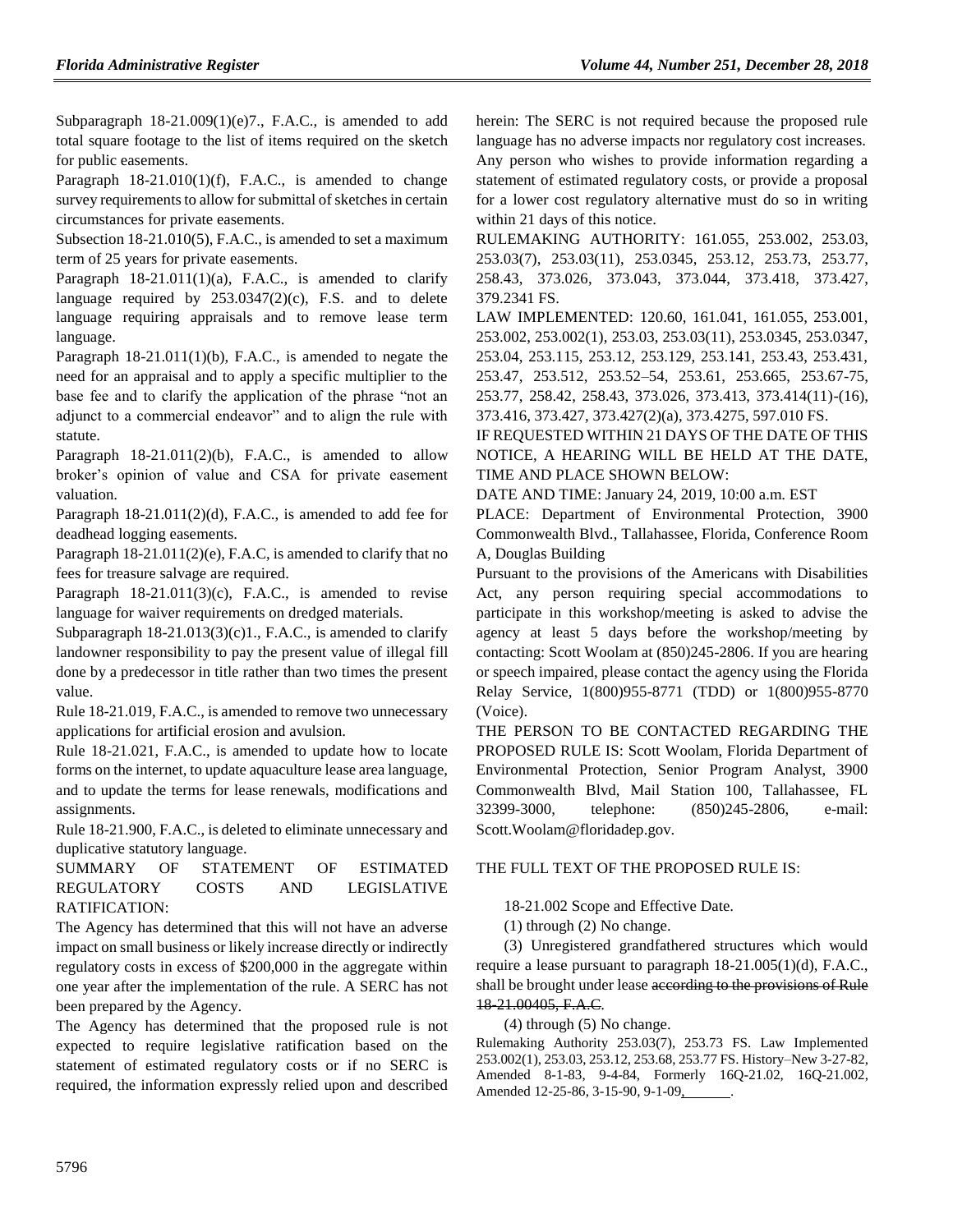18-21.003 Definitions.

When used in these rules, the following definitions shall apply unless the context clearly indicates otherwise:

(1) No change.

(2) "Activity" means any use of sovereignty lands which requires board approval for <u>letter of consent consent of use</u>, lease, easement, sale, or transfer of interest in such sovereignty lands or materials. Activity includes, but is not limited to, the construction of docks, piers, boat ramps, board walks, mooring pilings, dredging of channels, filling, removal of logs, sand, silt, clay, gravel or shell, and the removal or planting of vegetation on sovereignty lands.

(3) through (11) No change.

(12) "Aquaculture Use Zone" means a contiguous tract of sovereignty submerged lands which allows for an array of multiple aquaculture leases configured to facilitate management and enforcement.

(12) renumbered (13) No change.

 $(14)$ (13) "Board" means the Governor and Cabinet sitting as the Board of Trustees of the Internal Improvement Trust Fund or delegate.

(14) through (28) renumbered (15) through (29) No change.

(29) "High-density lease area" means a contiguous tract of sovereignty submerged lands which allows for an array of multiple aquaculture leases configured to facilitate management and enforcement.

(30) No change

(31) "Income" means the gross revenue derived directly or indirectly from the use of sovereignty submerged lands such as slip rental, lease or sublease fees; dock or pier admission fees; club memberships, stock ownership or equity interest in activities where an increased revenue is attributable to the use of the sovereignty submerged lands or "sales" of slips. However, gross revenue shall not include pass-through fees such as fees for utility services, or sale of the facility or sales of products not occurring on sovereignty submerged lands. Gross revenue shall include all future payments made for the transfer of the interest in a slip originally obtained from the Board's lessee, including transfer of slip rights by slip sublessees, slip "sellers", slip interest transfers, new club memberships, and other similar transactions.

(32) through (34) No change.

(35) "Marginal dock" means a dock placed immediately adjacent to and parallel with and no more than 10 feet waterward from to the shoreline or seawall, bulkhead or revetment.

(36) through (42) No change.

(43) "Open-air dining area" means a fixed or floating structure that serves as a platform for tables and chairs associated with a contiguous upland food or beverage restaurant that is open to the public.

(43) through (44) renumbered (44) through (45) No change.

(46) "Pre-cut sunken timber," also commonly referred to as "deadhead logs," "deadheads," and "sinker wood," means sunken first-growth timber logs that were hand-cut, harvested and floated to downstream sawmills in the late 1700s to early 1900s that became waterlogged and sank to the bottom of lakes and rivers.

(46) through (56) renumbered (47) through (58) No change.

(59) "Restroom facilities" means an accessible restroom on a public pier that is connected to a domestic wastewater facility or portable restroom, pursuant to Rule 64E-6.0101, F.A.C., secured on a public pier.

(57) through (60) renumbered (60) through (63) No change.

(64) "Slip" or "wet slip" means an area of the water column above sovereign submerged lands specifically set aside for a boatlift or the mooring of a single vessel associated with a docking facility.

(61) through (71) renumbered (65) through (75) No change.

Rulemaking Authority 253.03(7), 253.73 FS. Law Implemented 253.001, 253.03, 253.68, 253.77 FS. History–New 9-26-77, Formerly 16C-12.01, 16Q-17.01, Amended 3-27-82, 8-1-83, 2-25-85, Formerly 16Q-21.03, 16Q-21.003, Amended 12-25-86, 1-25-87, 3-15-90, 8-18- 92, 3-20-94, 10-15-98, 8-1-01, 12-11-01, 10-29-03, 12-16-03, 3-8-04, 1-1-06, 4-14-08, 9-1-09, .

18-21.004 Management Policies, Standards, and Criteria. The following management policies, standards, and criteria shall be used in determining whether to approve, approve with conditions or modifications, or deny all requests for activities on sovereignty submerged lands, except activities associated with aquaculture. The management policies, standards, criteria, and fees for aquacultural activities conducted on or over sovereignty submerged lands are provided in Rules 18-21.020 through 18-21.022, F.A.C.

(1) General Proprietary.

(a) through (d) No change.

(e) Equitable compensation shall be required for leases and easements that which generate income or revenue for a private user or that limit or preempt use by the general public. generate revenues, monies or profits for the user or that limit or preempt general public use. Public utilities and state or other governmental agencies exempted by law shall be excepted from this requirement.

(f) No change.

(g) Activities on sovereignty lands shall only be limited to water dependent activities and minimal secondary non-water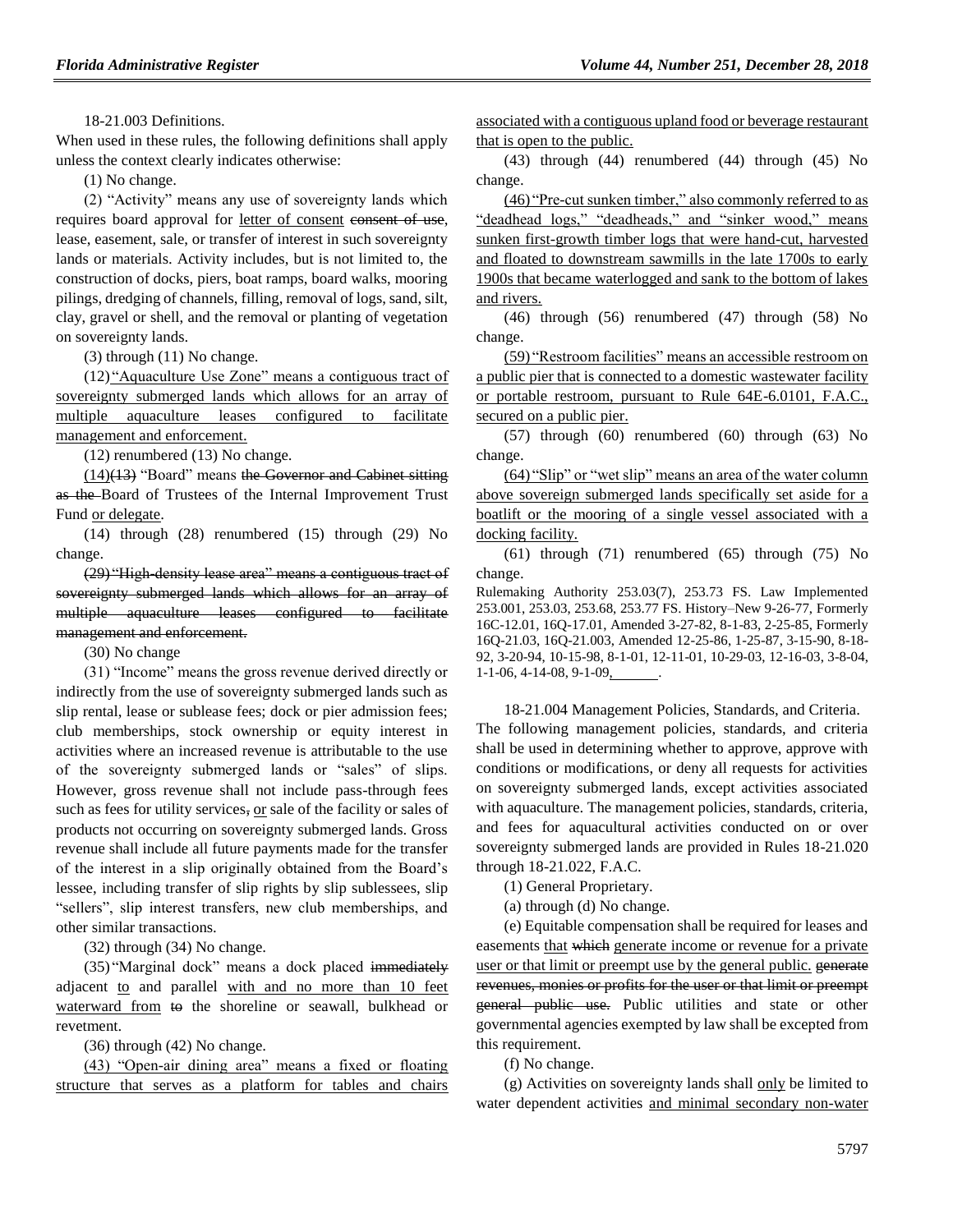dependent uses only pursuant to section 253.03(15).F.S., unless the activity meets the open-air dining area criteria below or the board determines that it is in the public interest to allow an exception as determined by a case by case evaluation. Public projects which are primarily intended to provide access to and use of the waterfront may be permitted to contain minor uses which are not water dependent if:

1. Located in areas along seawalls or other nonnatural shorelines;

2. Located outside of aquatic preserves or class II waters; and

3. The nonwater dependent uses are incidental to the basic purpose of the project, and constitute only minor nearshore encroachments on sovereign lands.

1. Open-air dining areas that meet all of the following criteria:

a. The open-air dining area must be constructed along existing seawalls or other nonnatural shorelines.

b. The open-air dining area must only contain tables and chairs to accommodate customers for food and beverage service.

c. The open-air dining area must be no more than a fixed or floating structure with the following allowable ancillary attachments thereto: roofs with optional drop-down temporary transparent weather sheeting, handrails and railings with optional screening between the handrail and the deck. Ancillary attachments, such as walls, windows and screens other than the screens or temporary transparent weather sheeting described above are prohibited. The open-air dining area must be associated with a contiguous upland restaurant that contains a main dining area and must not exceed 30% of the square footage of the main dining area.

d. The upland restaurant and open-air dining area must be open to the general public with no qualifying requirements, such as club membership, stock ownership, or equity interest.

e. The open-air dining area must not result in any impacts to submerged or emergent vegetation that is located on sovereign submerged lands.

f. The open-air dining area must not exceed 2,500 square feet over sovereignty submerged lands.

g. The open-air dining area must be located outside of an Aquatic Preserve,

2. Open-air dining area requests that meet these conditions can be approved pursuant to section  $18-21.0051(2)$ (c), F.A.C. Facilities that do not meet these conditions or other proposed non-water dependent activities are subject to the case by case determination referenced in section 18-21.004(1)(g), F.A.C.

(h) through (n) No change.

(o) Concerning the lease of sovereignty submerged lands for the purposes of providing public mooring fields and anchorages, the general tenancy on any mooring ball or other mooring structure shall be no longer than twelve (12) months and as long as the following conditions are met in the determination of the Board:

1. The lessee for the mooring field, if it is a marina, shall pursue and receive a "clean marina" designation;

2. Moorings are designed and installed to prevent all chaffing of the bottom in which the mooring is anchored;

3. Upland shore facilities associated with the mooring field are provided which at a minimum include, garbage, showers and bathrooms, and receptacles for recycling for waste oil and fuel;

4. The lessee has been in compliance for five or more consecutive years; and

5. The mooring field shall be permitted by the Department, and require that occupied vessels with marine sanitation devices shall have their holding tanks pumped out at a minimum of a 7 day interval while continuously moored in the mooring field.

(2) No change.

(3) Riparian Rights.

(a) No change.

(b) Satisfactory evidence of sufficient upland interest is required for activities on sovereignty submerged lands riparian to uplands, unless otherwise specified in this chapter. Public utilities and state and other governmental agencies proposing activities such as utility lines, roads or bridges must obtain satisfactory evidence of sufficient upland interest prior to execution of the applicable authorization beginning construction, but need not provide such evidence as part of any required application. Satisfactory evidence of sufficient upland interest is not required for activities on sovereignty submerged lands that are not riparian to uplands, or when a governmental entity conducts restoration and enhancement activities, provided that such activities do not unreasonably infringe on riparian rights. Satisfactory evidence of sufficient upland interest shall be commensurate with the level of exclusionary interest provided in the specific sovereign submerged lands authorization contemplated.

(c) No change.

(d) Except as provided herein, all structures, including mooring pilings, breakwaters, jetties and groins, and activities, must be set back a minimum of 25 feet inside the applicant's riparian rights lines. Marginal docks, however, must be set back a minimum of 10 feet. Exceptions to the setbacks are:private residential single-family docks or piers associated with a parcel that has a shoreline frontage of less than 65 feet, where portions of such structures are located between riparian lines less than 65 feet apart, or where such structure is shared by two adjacent single-family parcels; utility lines; bulkheads, seawalls, riprap or similar shoreline protection structures located along the shoreline; structures and activities previously authorized by the Board; structures and activities built or occurring prior to any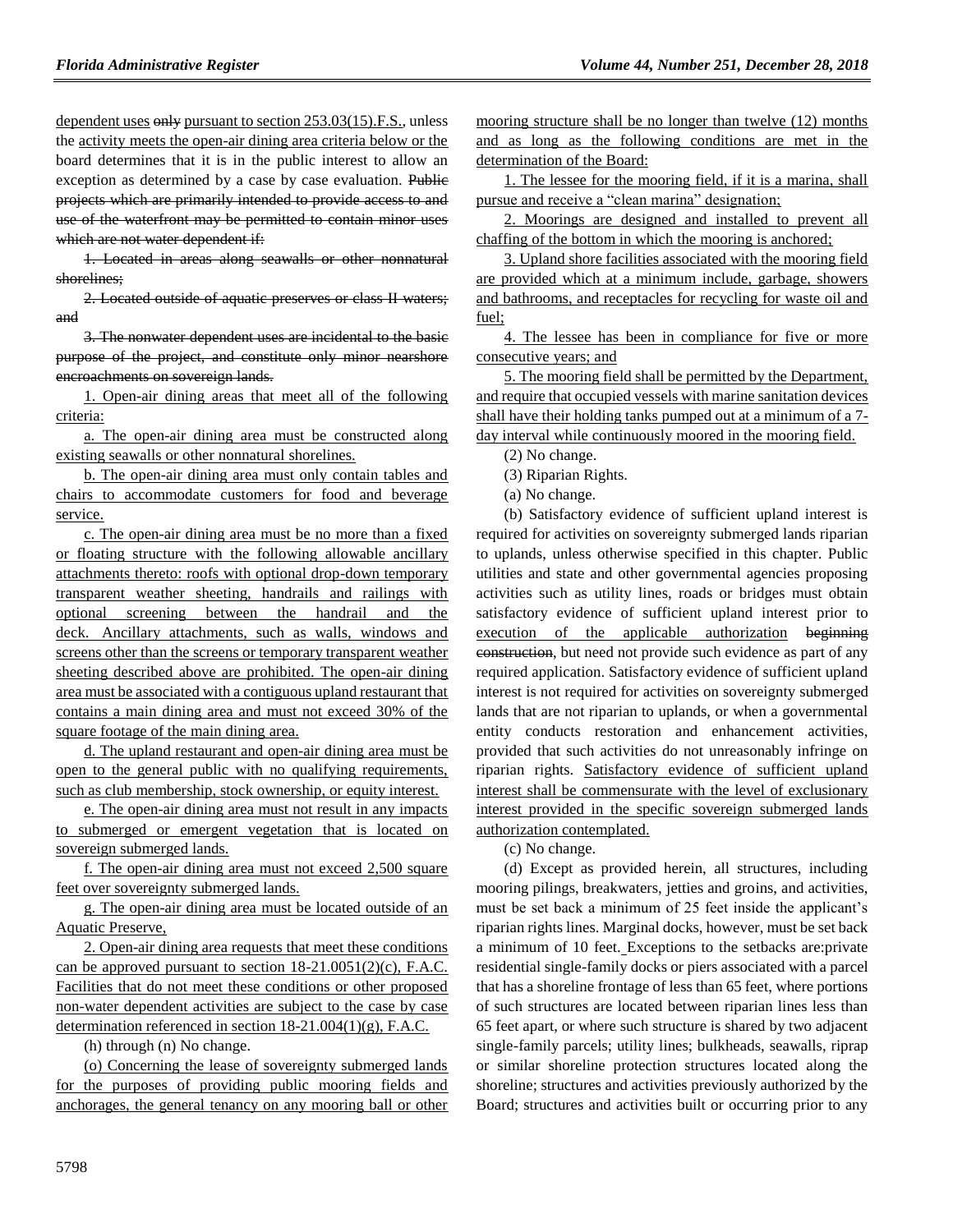requirement for Board authorization; when a letter of concurrence is obtained from the affected adjacent upland riparian owner;  $\Theta$  when the Board determines that locating any portion of the structure or activity within the setback area is necessary to avoid or minimize adverse impacts to natural resources; or when the Board determines that the activities are in the public interest.

(e) Notwithstanding the provisions of paragraphs (b) through (d) above, special events may be authorized in accordance with the other criteria in this rule chapter.

(4) Standards and Criteria for Private Residential Multifamily Docks and Piers.

(a) No change.

(b) Private residential multi-family docks with three or more wetslips and any piers, including any portion of a dock or pier that is used or converted to use as a private residential multi-family dock or pier, that cumulatively preempt an area greater than ten square feet for each linear foot of the applicant's common riparian shoreline along sovereignty submerged land on the affected waterbody shall be limited as follows.

1. No change.

2. A cumulative preemption of no more than forty square feet of sovereignty submerged land for each linear foot of the applicant's common riparian shoreline along sovereignty submerged land on the affected waterbody within a single plan of development. However, an exception shall be granted for a private residential multi-family dock to exceed the maximum cumulative preemption provided that all of the following conditions are met.

a. through d. No change.

e. A net positive public benefit, acceptable to the Board of Trustees as beneficial to the public, is provided to offset the increase in preempted area. Net positive public benefits include such activities as Iimproving public access to sovereignty submerged lands by: providing slips that are open to the general public on a first come, first served basis to offset the increased preemption; creating a public boat ramp with adjacent upland parking; improving public access to an existing public boat ramp; donating to the Board privately-owned, formerly sovereignty submerged lands or other lands that are on public acquisition lists; or other similar public benefits that serve to maintain or increase public access to sovereignty submerged lands are examples of net positive public benefit. Preference shall be given to net positive public benefits in the vicinity of the proposed project.

3. Where the shoreline calculation includes the common parcel and individually-owned riparian parcels, the applicant must provide a conservation easement or other similar recorded restrictive covenant in favor of the Board over the entire riparian waterfront footage used for the calculation of the preempted area to subordinate or waive any further riparian rights of ingress and egress for additional docks and piers. Such conservation easements or restrictive covenants shall be released or modified only if the Board finds such release or modification is not contrary to the public interest, does not defeat the original purpose of such easement or covenant, and is in compliance with current rules at the time of the release or modification.

(c) Private residential multi-family docks or piers constructed in lieu of multiple private residential single-family docks or piers, which otherwise could be authorized under Chapter 18-18 or 18-20, F.A.C., as applicable, and Chapter 18- 21, F.A.C., on existing individual, single-family riparian parcels shall not be subject to the provisions of paragraphs 18-  $21.004(4)(a)$ , (b), and (f) and  $(g)$ , F.A.C., provided that:

1. through 5. No change.

6. The applicant provides a conservation easement or other similar recorded restrictive covenant in favor of the Board over the riparian waterfront of each participating riparian parcel to subordinate or waive any further riparian rights of ingress and egress for additional docks and piers. Such conservation easements or restrictive covenants shall be released or modified only if the Board finds such release or modification is not contrary to the public interest, does not defeat the original purpose of such easement or covenant, and is in compliance with current rules at the time of the release or modification.

(d) No change.

(e) Within the standards set forth above, the applicant may further modify the design and quantity of wetslips may be further modified in recognition of riparian setback constraints, local land use regulations, and natural resource considerations such as potential impacts to endangered species and shellfish resources.

#### (f) No change.

(g) For docks and piers subject to paragraph 18- 21.004(4)(b), F.A.C., the applicant shall provide a conservation easement or other similar recorded restrictive covenant in favor of the Board over the riparian waterfront footage used for the calculation of the preempted area, or over the entire shoreline when constructing the maximum number of slips, to subordinate or waive any further riparian rights of ingress and egress for additional docks and piers. Such conservation easements or restrictive covenants shall be released or modified only if the Board finds such release or modification is not contrary to the public interest, does not defeat the original purpose of such easement or covenant, and is in compliance with current rules at the time of the modification.

 $(g)(h)$  Paragraph 18-21.004(4)(b), F.A.C., shall apply to all applications that have not received Board approval by December 25, 1986.

(5) No change.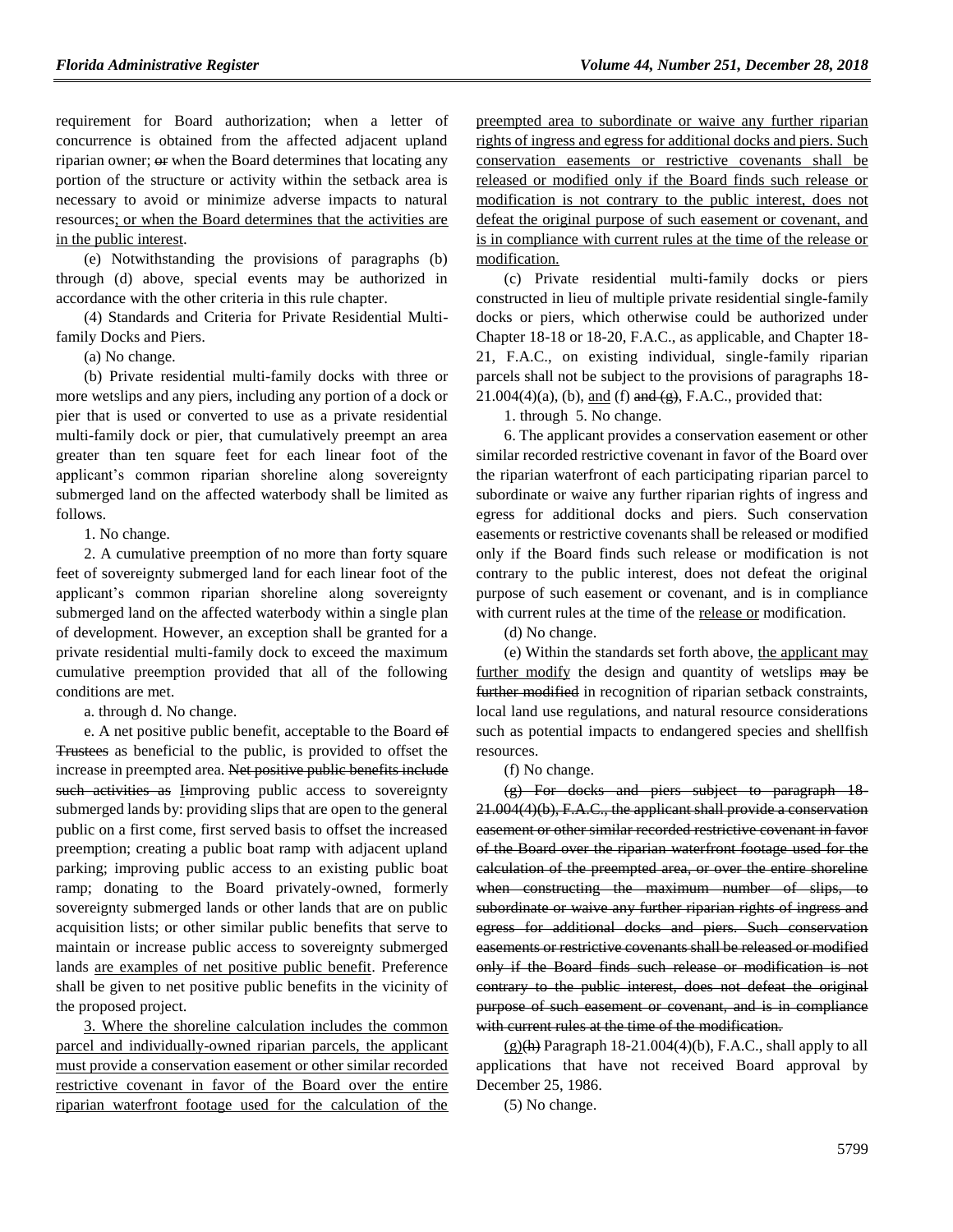(6) Standards and Criteria for Activities at Sovereignty and State-Owned Springs and Spring Runs. Persons requesting authorization or qualifying for consent by rule under this chapter to conduct activities in sovereignty or state-owned springs and those portions of spring runs adjacent to public or private uplands shall conform to the following guidelines, design standards, and criteria.

(a) No change.

(b) Planting or maintaining any plant species listed in the Florida Exotic Pest Plant Council's "2001 Invasive Plant List," Category I and II, which may be found on the Internet at www.fleppc.org or by writing to the Division of Water Resource Management Bureau of Beaches and Wetland Resources, Department of Environmental Protection, 2600 Blair Stone Road, MS 2500, Tallahassee, FL 32399-2400, shall be prohibited within 300 feet of the spring or spring run.

(c) through (g) No change.

(7) General Conditions for Authorizations. All authorizations granted by rule or in writing under Rule 18- 21.005, F.A.C., except those for geophysical testing, shall be subject to the general conditions as set forth in paragraphs (a) through  $(i)$ (i) below. The general conditions shall be part of all authorizations under this chapter, shall be binding upon the grantee, and shall be enforceable under Chapter 253 or 258, Part II, F.S.

(a) through (g) No change.

(h) Activities shall not interfere with the public easement for traditional uses of the sandy beaches provided in Section 161.141, F.S.

(h) through (i) renumbered (i) through (j) No change.

(8) Pursuant to Section 253.77(4), F.S., federal, state, or local agencies or political subdivisions, such as including ports and inland navigation districts, proposing to conduct an activity which qualifies for an exemption under Part IV of Chapter 373, F.S. or Section 403.813(1), F.S., shall be granted a letter of consent or public easement upon receipt of a request and a legal description of the affected land. However, such grant does not release the entity from compliance with other applicable provisions of Chapter 18-18, 18-20 or 18-21, F.A.C.

Rulemaking Authority 253.03(7), 253.73 FS. Law Implemented 253.001, 253.03, 253.141, 253.0347, 253.665, 253.71, 253.68, 253.72, 253.74, 253.75, 253.77 FS. History–New 3-27-82, Amended 8-1-83, Formerly 16Q-21.04, 16Q-21.004, Amended 12-25-86, 1-25-87, 3-15- 90, 8-18-92, 10-15-98, 12-11-01, 10-29-03, 12-16-03, 3-8-04, 10-27- 05, 4-14-08, 9-1-09,

18-21.00401 Additional Requirements and Procedures for Concurrent Review of Related Applications.

(1) A single application shall be submitted and reviewed in accordance with Chapter 62-330, F.A.C., using the Application for Individual and Conceptual Approval Environmental Resource Permit and Authorization to Use State-Owned

Submerged Lands," Form No. 62-330.060(1) incorporated by reference in Rule 62-330.060, F.A.C., for activities that require both: a proprietary authorization under Chapter 253 or 258, F.S., to use sovereign submerged lands; and an individual or standard general environmental resource permit under Part IV of Chapter 373, F.S., or a short form or standard form wetland resource (dredge and fill) permit under Section 373.414(11), (12), (13), (14), (15) or (16) or 373.4145, F.S. In such cases, the application shall not be deemed complete, and the timeframes for approval or denial shall not commence, until all information required by applicable provisions of Section 161.041, Part IV of Chapter 373, and Chapters 253 and 258, F.S., and rules adopted thereunder for both the proprietary authorization and the environmental resource permit or the wetland resource permit is received.

(2) No application under this section shall be approved until all the requirements of applicable provisions of Section 161.041, Part IV of Chapter 373 and 253 and 258, F.S., and rules adopted thereunder, for the proprietary authorization and the environmental resource permit or the wetland resource permit are met. The concurrent approval shall be subject to all conditions imposed by such rules.

(3) For an application reviewed under this section for which a request for proprietary authorization to use sovereign submerged lands has been delegated to the Department or a water management district to take final action without action by the Board, the Department or water management district shall issue a consolidated notice of intent to issue or deny the proprietary authorization and the environmental resource permit or the wetland resource permit within 60 90 days of receiving a complete application. Waiving or tolling the timeframes for final action under this section shall constitute a waiver or tolling of the timeframes for final action on the environmental resource permit or the wetland resource permit.

(4) No change.

(5) Upon the issuance of the consolidated notice of intent to issue or deny, or upon issuance of the recommended consolidated notice of intent to issue or deny pursuant to subsection (4), the Department or water management district shall be deemed to be in compliance with the timeframes for approval or denial in Section 120.60(1), F.S. Failure to satisfy these timeframes shall not result in approval by default of the application to use sovereign submerged lands. Also, if an administrative proceeding under Section 120.57, F.S., is properly requested on both the proprietary authorization and the environmental resource permit or the wetland resource permit under this section, the review shall be conducted as a single consolidated administrative proceeding. If an administrative proceeding under Section 120.57, F.S., is properly requested on either: the proprietary authorization or the environmental resource permit or the wetland resource permit under this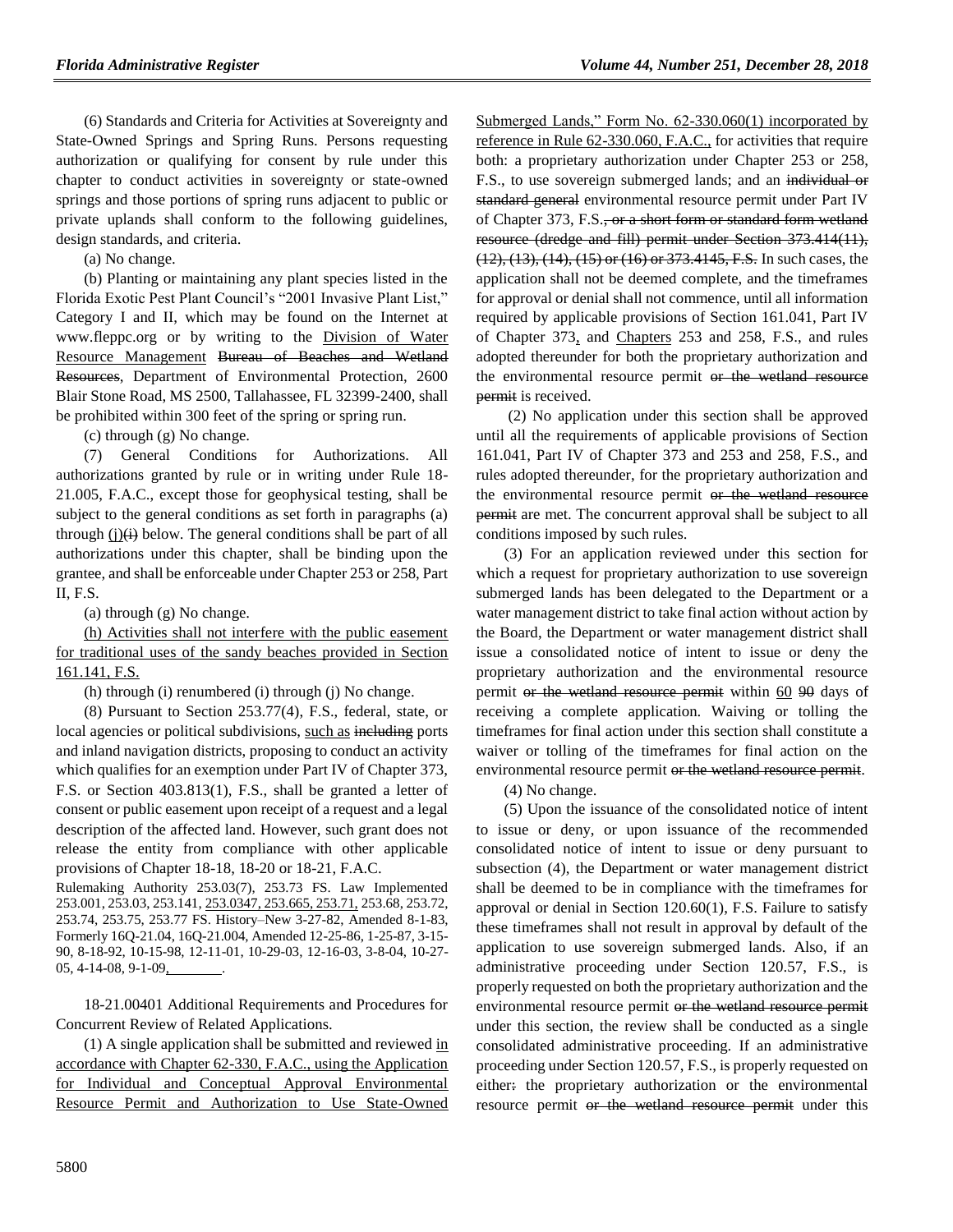section<sub>i</sub>; final agency action shall not be taken on either authorization until the administrative proceeding is concluded.

(6) No change

(7) For an activity requiring an individual permit under Section 161.041, F.S., and an individual or standard general environmental resource permit under Part IV of Chapter 373, F.S.,or a short form or standard form wetland resource (dredge and fill) permit under Section 373.414(11), (12), (13), (14), (15) or (16) or 373.4145, F.S.; a joint coastal permit shall be required, as provided in Chapter 62B-49, F.A.C., in place of the above-noted permits.

(8) This section shall apply be applicable to all applications for proprietary authorizations under Chapter 253 or 258, F.S., to use sovereign submerged lands, and: individual or standard general environmental resource permit applications under Part IV of Chapter 373, F.S.,;or standard form or short form wetland resource permits under Part IV of Chapter 373, F.S.; that are received by the Department, Northwest Florida Water Management District, Suwannee River Water Management District, St. Johns River Water Management District, Southwest Florida Water Management District or South Florida Water Management District after the effective date of this rule section. If an applicant requests that its applications for proprietary authorization under Chapter 253 or 258, F.S., to use sovereign submerged lands, and: an individual or standard general environmental resource permit under Part IV of Chapter 373, F.S.,  $\div$ ; or standard form or short form wetland resource permit under Part IV of Chapter 373, F.S.; that are received prior to the effective date of this rule section, be processed under this rule section, such request shall be granted if the applications for both are incomplete at the time of the request.

(9) Nothing in this section shall be construed to limit an applicant's ability to make separate applications for stages, phases, or portions of a project separate from an activity requiring both: a proprietary authorization under Chapter 253 or  $258$ , F.S.,  $\div$ ; and an individual or standard general environmental resource permit under Part IV of Chapter 373, F.S., or a short form or standard form wetland resource permit under Sections 373.414(11), (12), (13), (14), (15) or (16) or 373.4145, F.S.

(10)The provisions of this section shall apply to the Department, Northwest Florida Water Management District, Suwannee River Water Management District, St. John's River Water Management District, Southwest Florida Water Management District and South Florida Water Management District when the Department or District is processing an individual or standard general environmental resource permit application under Part IV of Chapter 373, F.S., or a standard form or short form wetland resource permit application under Section 373.414(11), (12), (13), (14), (15) or (16) or 373.4145, F.S., which, under this section, also requires a proprietary authorization under Chapter 253 or 258, F.S.

Rulemaking Authority 161.055, 253.03(7), 253.77, 258.43, 373.026, 373.043, 373.044, 373.418, 373.427 FS. Law Implemented 120.60, 161.041, 161.055, 253.03, 253.77, 258.42, 258.43, 373.026, 373.413, 373.414(11)-(16), 373.416, 373.427, 373.4275 FS. History–New 10- 12-95, Amended

18-21.005 Forms of Authorization.

(1) The appropriate form of authorization, for activities that meet the applicable rules and statutes of the Board, shall be determined based on consideration of all of the provisions of this rule. It is the intent of the Board that the form of authorization shall grant the least amount of interest in the sovereignty submerged land necessary for the activity. The forms of authorization for aquacultural activities, such as which shall include aquaculture leases, aquaculture letters of consent, and aquaculture management agreements, are provided in subsection 18-21.020(2), F.A.C. For activities not specifically listed, the Board will consider the extent of interest needed and the nature of the proposed activity to determine which form of authorization is appropriate. Co-located activities can be authorized, provided that the activities are compatible and the form of authorization for each activity is determined by the provisions of this rule.

(a) No change.

(b) Consent by Rule. Except for activities authorized under Section 253.77(4), F.S., consent is herein granted by the Board and no application or written authorization is required for an activity that is exempt from the requirements of obtaining a permit under the provisions of Section 403.813(1), F.S., paragraphs (a); and (b), provided that the structure is the only dock or pier on a parcel and it is not a private residential multifamily dock with three or more slips; paragraphs  $(c)$ ;,  $(d)$ ;,  $(e)$ ; and (f), provided that no severance fee is required under Rule 18-21.011, F.A.C., and the existing activity has a valid Board authorization; paragraphs (g), (h) and (i), provided that no private residential multi-family dock or pier is constructed; or paragraph (k), provided that any channel markers delineate existing and authorized or permitted navigation channels. In addition, the activity must:

1. Be located outside of an Aquatic Preserve, Monroe County, a manatee "No Entry Zone" or "Motorboat Prohibited Zone" as specified in Chapter 68C-22, F.A.C., or lands under the jurisdiction or management of the Department's Division of Recreation and Parks. However, seawall or riprap repair or replacement conducted in accordance with subparagraph 18-  $20.004(1)(e)7$ ., F.A.C., and repair or replacement of docks and piers in accordance with Section 403.813(1)(d), F.S., and subparagraph 18-20.004(5)(a)6., F.A.C., if applicable, and installation of a private residential single family dock in Boca Ciega Bay and Pinellas County Aquatic Preserves in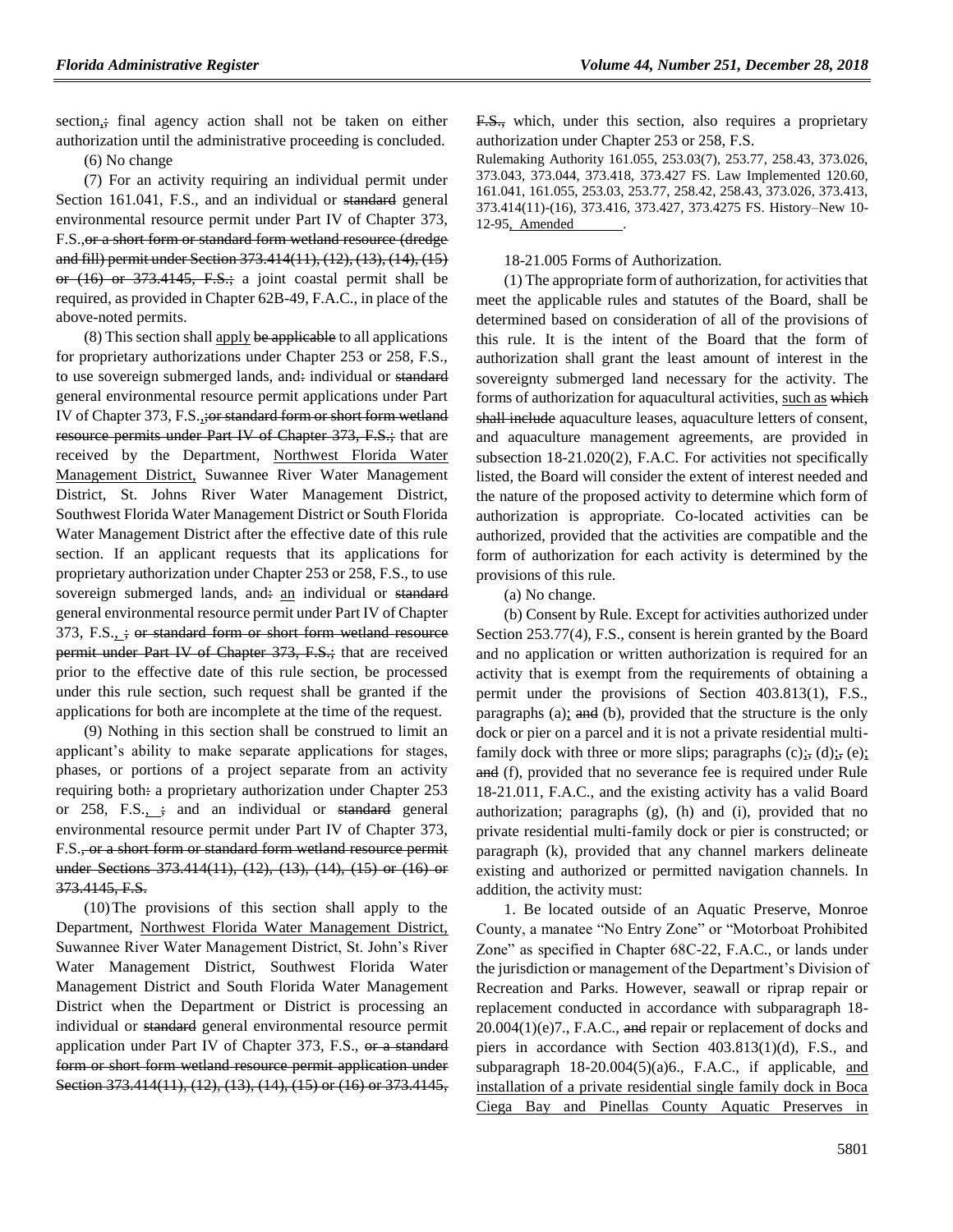accordance with Section 403.813(1)(b), F.S., shall be exempt from this subparagraph and eligible for consent by rule;

2. through 3. No change.

4. Comply with the provisions of paragraphs 18-  $21.004(1)(d)$  and (k), and subsections paragraph 18-21.004(3)(d), and subsections 18-21.004(6) and (7), F.A.C.; and

5. No change.

(c) Letter of Consent. Written authorization is required for each of the following activities. These authorizations shall be subject to the payment of any applicable severance fees.

1. through 5. No change.

6. Placement, replacement, or repair of single-family intake and discharge structures for irrigation purposes. Placement, replacement or repair of riprap, groins, breakwaters, or other intake and discharge structures no more than ten feet waterward of the line of mean or ordinary high water.

7. through 10. No change.

11. Restroom facilities, as defined by section 18- 21.003(59), F.A.C., constructed on public piers that qualify for a letter of consent or lease.

11. through 18. renumbered 12. through 19. No change.

(d) Lease. A sovereignty submerged land lease is required for the following activities:

1. through 9. No change.

10. Open-air-dining areas, as defined by section 18- 21.003(43), F.A.C.

10. through 11. renumbered 11. through 12. No change.

(e) Easement. A sovereignty submerged land easement is required for the following public or private activities.

1. Utility crossings and rights of way that do not qualify for an exception to use sovereign submerged lands, consent by rule or letter of consent.

2. Road and bridge crossings and rights of way, such as including structures built prior to the need to obtain an easement when proposed for modification or repair.

3. through 4. No change.

5. Private channels that do not qualify for a letter of consent, such as including a channel that provides access to revenue-generating facilities or uplands.

6. through 11. No change.

12. Treasure salvage or cultural resource recovery.

13. No change.

14. Removal of pre-cut sunken timber (deadhead logging). (f) No change.

(2) No change.

(3) Requests for sales, exchanges, leases, aquaculture leases, and easements on sovereignty submerged lands shall be processed in accordance with the notice and hearing requirements of Section 253.115, F.S., except easements that qualify for a general permit or a noticed general permit under Chapter 373, F.S., provided that the proposed activity is not of heightened public concern. When noticing is required under Section 253.115, F.S., the applicant shall provide a list of names and addresses from the latest county tax assessment roll, of all property owners within a 500-foot radius of the proposed lease or easement boundary in mailing label format. In lieu of the Board providing notice of application for lease or easement, an applicant may elect to send the notice, provided the notice is sent by certified mail, with the return-receipt card addressed to the Department or to DACS, as applicable.

Rulemaking Authority 253.03(7), 253.73 FS. Law Implemented 253.001, 253.68, 253.77 FS. History–New 9-26-77, Formerly 16C-12.01, 16Q-17.01, Amended 3-27-82, 8-1-83, Formerly 16Q-21.05, 16Q-21.005, Amended 1-25-87, 3-15-90, 10-15-98, 3-8-04, 9-1-09,

18-21.0051 Delegation of Authority.

.

(1) The purpose of this section is to delegate certain review and decision-making authority of the Board, regarding the use of sovereignty submerged lands, to the Secretary of the Department of Environmental Protection, the Commissioner of Agriculture, and the Governing Boards of the Northwest Florida Water Management District, Suwannee River Water Management District, the St. Johns River Water Management District, the Southwest Florida Water Management District, and the South Florida Water Management District, as applicable.

(2) The Secretary of the Department of Environmental Protection and the Governing Boards of the Northwest Florida Water Management District, Suwannee River Water Management District, the St. Johns River Water Management District, the Southwest Florida Water Management District, and the South Florida Water Management District are delegated the authority to review and take final agency action on applications to use sovereignty submerged lands when the application involves an activity for which that agency has permitting responsibility, as set forth in the respective operating agreements between the Department and the water management districts identified in subsection 62-113.100(3), F.A.C., unless the final agency action is to approve any of the following proposed activities:

(a) Docking facilities with more than 50 slips, and additions to existing docking facilities where the number of proposed new slips exceeds 10% of the existing slips and the total number of existing and proposed additional slips exceeds 50;

 $(a)(b)$  Proposed leases or modifications to existing leases Docking facilities having a preempted area, as defined in Rule 18-21.003, F.A.C., of more than 150,000 50,000 square feet, including proposed leases for mooring fields that don't qualify for the general permit under Rule 62-330.420, F.A.C. and additions to existing docking facilities where the size of the proposed additional preempted area exceeds 10% of the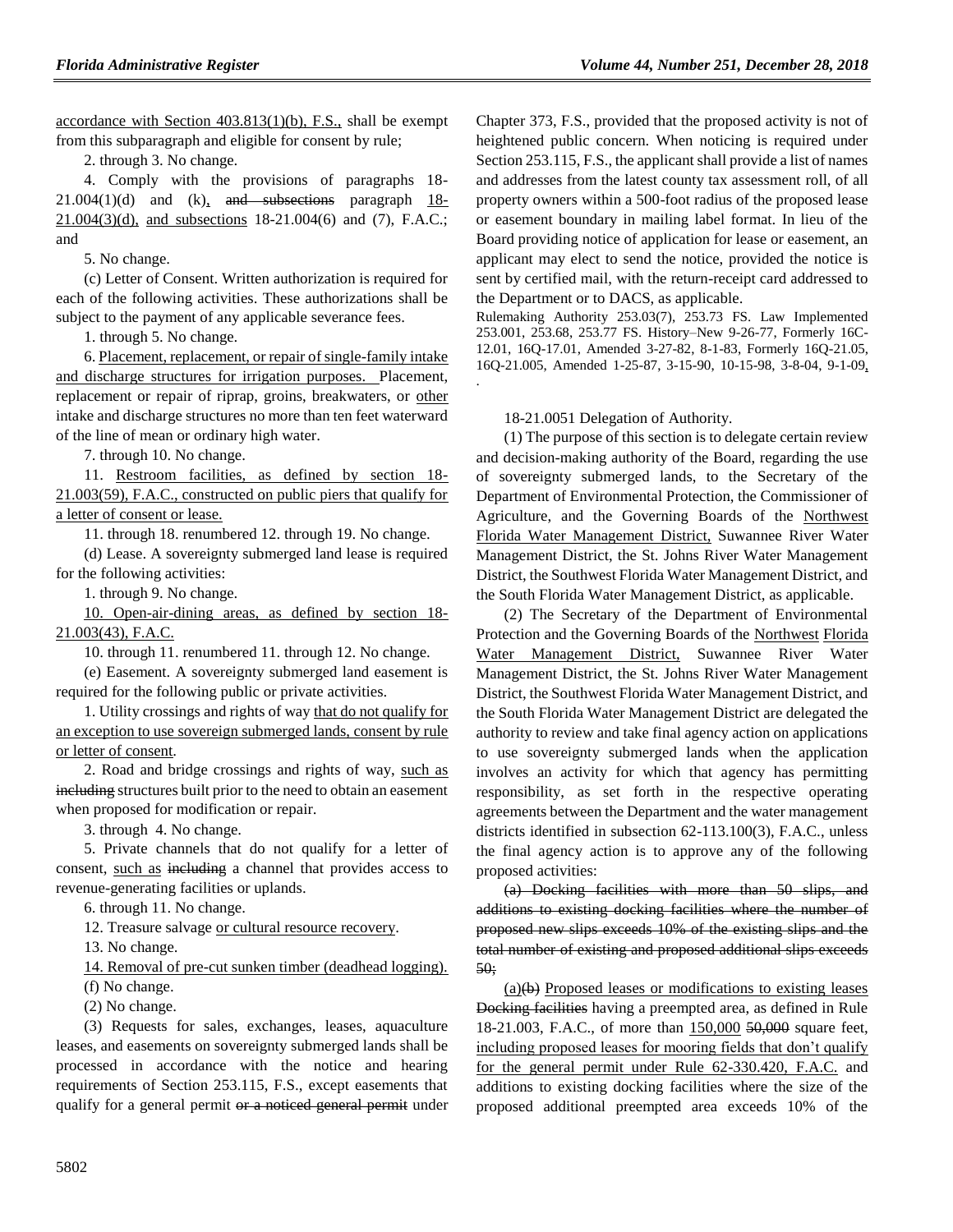existing preempted area and the total of existing and proposed additional preempted area exceeds 150,000 50,000 square feet.;

 $(b)(e)$  Private easements of more than 5 acres, except for the installation of telecommunication lines and associated conduits in special consideration areas designated in paragraph 18-21.004(2)(l), F.A.C., in which case, prior to taking final agency action for such installations, staff will provide the Board with notice and an opportunity to request that the application be placed on the Trustees agenda or the removal of pre-cut sunken timber.;

(c) Open-air dining areas that do not meet the criteria in 18-  $21.004(1)(g)1$ ., F.A.C.

(d) The establishment of a mitigation bank.  $\div$  or

(e) Applications involving approval of an exception to the maximum cumulative preemption for a private residential multi-family dock or pier in accordance with subparagraph 18- 21.004(4)(b)2., F.A.C. or.

(f) Public mooring fields that have a preempted area of more than 150,000 square feet that don't qualify for the general permit under rule 62-330.420, F.A.C. or public mooring fields with tenancy between  $6 - 12$  months that do not meet the criteria in 18-21.004(1)(o), F.A.C.or public mooring fields with tenancy longer than 12 months.

(3) through (5) No change.

Rulemaking Authority 253.002, 253.73 FS. Law Implemented 253.002, 253.67-.75, 597.010 FS. History–New 10-12-95, Amended 10-29-03, 10-27-05, 9-1-09, .

18-21.0056 Procedures for the Review of Applications to Conduct Geophysical Testing.

(1) Use agreements for geophysical testing involving incidental crossings.

(a) Prior to recommending the execution of a use agreement, the Division shall:

1. No change.

2. Have received all required fees required by pursuant to Rule 18-2.019(4), F.A.C.;

3. No change.

4. Solicit comments from entities agencies whose jurisdiction may be affected, such as including but not limited to the Department of Agriculture, Florida Forest Service Division of Forestry, the Department of Environmental Protection, if applicable, the Division of Water Resource Management, Oil and Gas Program, the Division of Recreation and Parks, and the Fish and Wildlife Conservation Commission; and

5. Ensure that all activities associated with the proposed operations will not conflict with an established public use and the protection of wildlife, such as including endangered and threatened species, and that the activity is consistent with adopted management criteria.

(b) through (c) No change.

(2) Use agreements for offshore testing.

(a) Prior to recommending the approval, modification or denial of a use agreement, the Division shall:

1. Have received from the Oil and Gas Program a permit application to conduct geophysical testing which is being processed by the Department;

2. Have received all required fees required by pursuant to Rule 18-2.019(4), F.A.C.;

3. No change.

4. Solicit comments from entities agencies whose jurisdiction may be affected, such as including but not limited to the Division of Water Resource Management, the Florida Coastal Office, the Florida Fish and Wildlife Conservation Commission;

5. No change.

6. Ensure that all activities associated with the proposed operations will not conflict with a public use, nearshore management policies, the protection of marine resources such as including endangered and threatened species, and adopted management criteria.

(b) through (e) No change.

Rulemaking Authority 253.03(7) FS. Law Implemented 253.03, 253.431 FS. History–New 1-25-87,

18-21.007 Applications for Letter of Consent.

Applications for a letter of consent shall include the following: (1) Name, address, email address, and telephone number of

applicant and applicant's authorized agent, if applicable;

(2) Location of the proposed activity including: county; section, township and range; affected waterbody; and a scaled aerial photograph of the vicinity map, preferably a reproduction of the appropriate portion of United States Geological Survey quadrangle map;

(3) Satisfactory evidence of sufficient upland interest to the extent required by paragraph  $18-21.004(3)(b)$ , F.A.C.;

(4) No change.

(5) Multi-slip docking Multiple boat slip facilities shall provide a letter affirming may require an affidavit certifying that the facility will not be a revenue generating/income producing facility as defined in Rule 18-21.003, F.A.C.;

(6) Two copies of a Delimensioned site plan drawing(s) with the following requirements:

(a) Using Utilizing an appropriate scale for a  $\Theta$  and 8 1/2" x 11" size document paper;

(b) through (f) No change.

(7) No change.

Rulemaking Authority 253.03(7) FS. Law Implemented 253.03, 253.12, 253.77 FS. History–New 3-27-82, Formerly 16Q-21.07, 16Q-21.007, Amended 12-11-01, .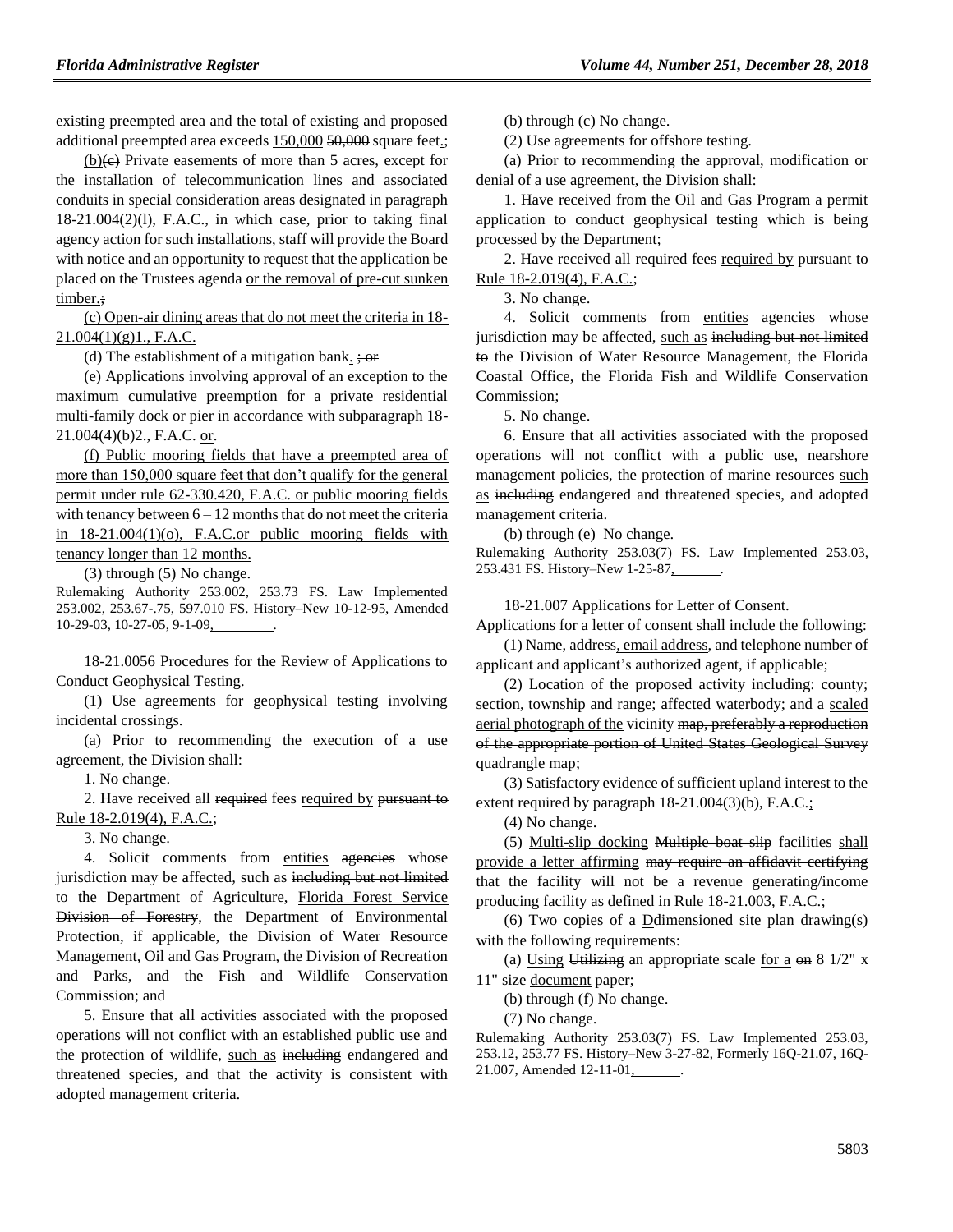18-21.0077 Applications for Use Agreements.

(1) Applications for use agreements for geophysical testing involving incidental crossings. The Oil and Gas Program shall provide the Division a copy of all geophysical testing permit applications. In addition to information contained in the permit application, the Division shall require the applicant to submit:

(a) The name, email address, and the telephone number of a representative of the applicant able to resolve multiple use conflicts;

(b) through (c) No change.

(2) No change.

Rulemaking Authority 253.03(7) FS. Law Implemented 253.03, 253.12, 253.77 FS. History–New 1-25-87, .

#### 18-21.008 Applications for Lease.

Applications for the following categories of leases are found in this section: standard, extended term, and oil and gas. Special event leases are addressed in Rule 18-21.0082, F.A.C.

(1) Standard Lease. The maximum initial term of a standard lease of sovereignty submerged lands for a private residential single-family dock or pier, private residential multifamily dock or pier, or private residential multislip dock shall be 10 years. For all other leases t<sub>The term for standard leases</sub> shall be 5 years. However, the term for leases for marinas where at least 90 percent of the slips are maintained for rent to the public on a first-come, first-served basis shall be 10 years.

(a) Applications for leases shall include the following:

1. Name, address, email address, and telephone number of applicant and applicant's authorized agent, if applicable.

2. Location of the proposed activity including: county; section, township and range; affected waterbody; and a scaled aerial photograph of the vicinity map, preferably a reproduction of the appropriate portion of United States Geological Survey quadrangle map.

3. No change.

4. Either Two prints of a survey (when the lease area is 3,000 square feet or greater), or a sketch (when the lease area is less than 3,000 square feet) prepared, signed, and sealed by a Florida registered Professional Surveyor and Mapper person properly licensed by the Board of Professional Surveyors and Mappers, and meeting the following requirements: The survey shall:

a. Use a scale necessary to provide sufficient legibility and clarity of detail on an  $8\frac{1}{2}$ " x  $11$ " page size paper;

b. Show the approximate location of the ordinary or mean high water;

c. Show the linear footage of the shoreline;

c. through d. renumbered d. through e. No change.

f.e. Show the applicant's upland parcel property lines and associated riparian rights lines;

f. renumbered g. No change.

h.g. Include a legal description of the preempted area to be leased; and

i.h. For those lease applications in the Florida Keys, indicate the water depths referenced to mean low water within the lease area and out to the navigation channel;.

j. Computation of the total square footage of preempted sovereignty land to be leased; and

k. For those lease applications in an Aquatic Preserve, describe the natural, seawalled, or riprapped condition along the proposed lease area plus 1,000 feet on each side of the lease area.

5. No change.

6. Current local zoning and status of any local government approvals necessary for activities.

6.7. Information required by Form  $18-21.008900(1)$ , Billing Information Form, effective date \_\_\_\_\_, incorporated by reference and available at

which provides billing information; sales tax information; and other data required in accordance with Section 24.115(4), F.S. The form is also available from the Department's Internet site at

http://www.dep.state.fl.us/lands/files/submerged\_billing\_infor mation form.pdf.

8. renumbered 7. No change.

9. Computation of the total square footage of preempted sovereignty land to be leased.

10. renumbered 8. No change.

(b) All leases shall be subject to the following provisions:

1. through 2. No change.

3. Leases are renewable, modifiable, and assignable, subject to: approval by the Board under this rule; compliance with the statutes and rules of the Board in effect at the time of lease renewal, modification or assignment that apply to or affect sovereignty submerged lands, including those that require modification of existing legally authorized structures; payment of a \$261.00 \$200.00 non-refundable processing fee for a private residential single-family dock or pier, or payment of a \$657.00 \$500 non-refundable processing fee for all other facilities; and payment of all fees assessed under Rule 18- 21.011, F.A.C. The processing fee shall be revised annually on March 1 and increased or decreased based on the average change in the Consumer Price Index, calculated by averaging the Consumer Price Index over the previous five-year period, with a 10 percent cap on any annual increase. Non-compliance with any material term or condition of the lease to be renewed, modified or assigned or of any other current or prior lease between the applicant and the Board; evidence of the applicant's previous trespass, damage, or depredation to sovereign submerged land or the products thereof caused by the facility or use; or failure to pay any fees or fines assessed under Rule 18-21.011 or Chapter 18-1, F.A.C., for such leases; shall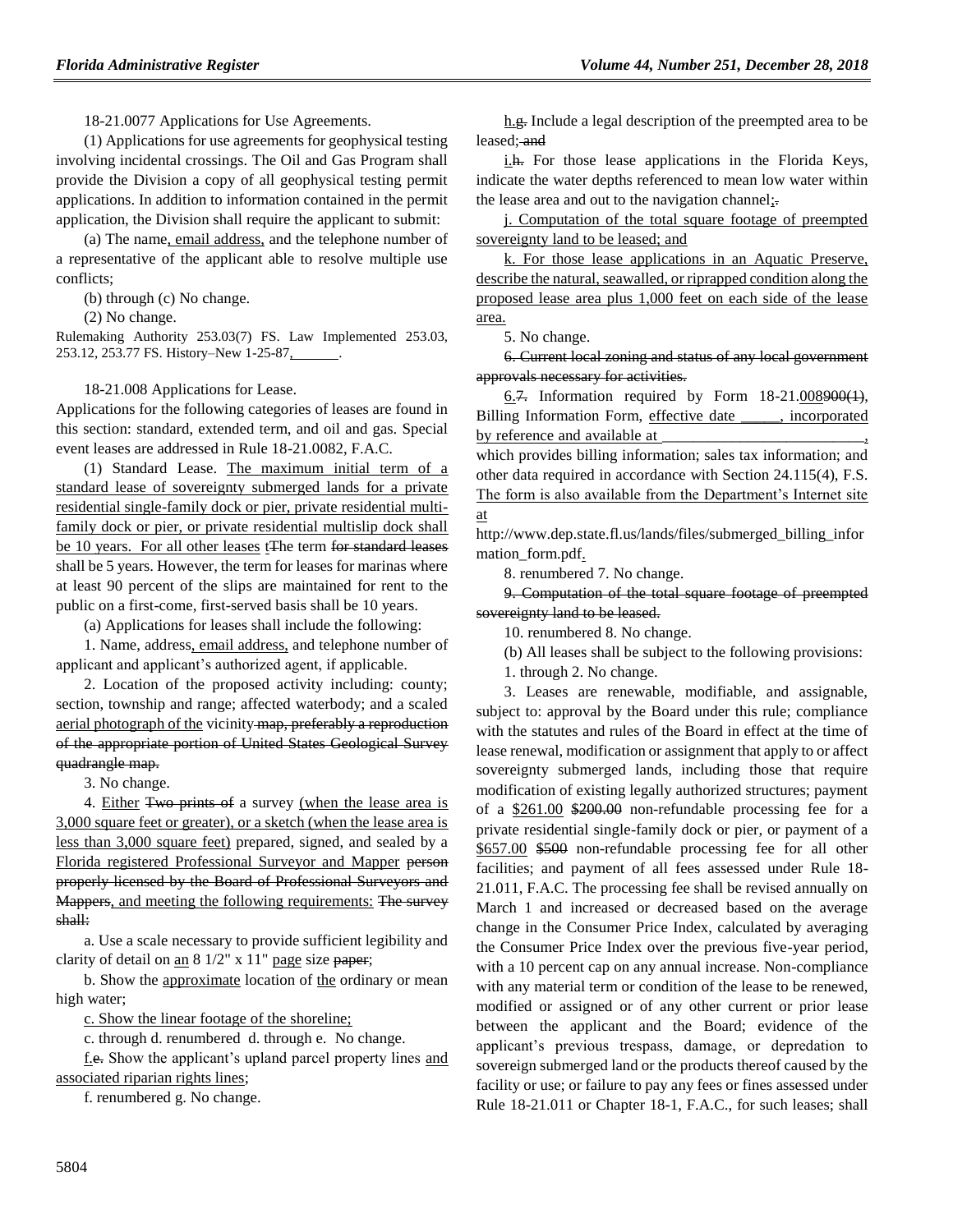result in termination of the lease, corrective action, or enforcement under Section 253.04, F.S. or Chapter 18-14, F.A.C. No application to renew, modify or assign the lease shall be approved unless all such non-compliance is corrected.

4. through 5. No change.

(2) Extended Term Leases.

(a) Extended term leases are those leases with terms in excess of those allowable for standard leases. Extended term leases shall be available for terms up to 25 years. Extended term leases shall be available for existing or proposed facilities or activities, including Grandfathered Registered Structures being brought under lease in accordance with paragraph 18-  $21.005(1)(d)$ , Rule  $18-21.00405$ , F.A.C., where the use of the sovereignty submerged lands and the associated existing or proposed structures on sovereignty submerged lands have or will have an expected life, or amortization period, equal to or greater than the requested lease term and where the applicant has demonstrated that:

1. The facility or activity provides access to public waters and sovereignty submerged lands for the general public on a first-come, first-served basis; or

2. The facility is constructed, operated or maintained by government, or funded by government secured bonds with a term greater than or equal to the requested lease term; or

3. The applicant demonstrates that an extended term is necessary to satisfy unique operational constraints;, or

4. The facility is in compliance with an existing extended term lease.

(b) through (d) No change.

(3) Oil and Gas Lease.

(a) Applications for nominations for the lease of sovereignty lands in which the State of Florida holds an interest in the petroleum or petroleum products shall include the following:

1. Name, email address, and address of the applicant or nominee;

2. Legal description of the parcel sought including the surface acreage; the applicant may use this description may utilize the submerged land blocks approved by the Bboard on March 17, 1981;

3. through 5. No change.

6. Identification of any improved beach outside a municipal corporation or lands in the tidal waters of the State of Florida abutting on or immediately adjacent to any improved beach in which all or part of the parcel sought is located or within 3 miles thereof; and

7. No change.

(b) No change.

Rulemaking Authority 253.03(7) FS. Law Implemented 253.03, 253.04, 253.115, 253.12, 253.47, 253.512, 253.52-.54, 253.61, 253.67- .75 FS. History–New 12-20-78, Formerly 16C-12.14, 16Q-17.14, Amended 3-27-82, 8-1-83, 2-25-85, 3-19-85, Formerly 16Q-21.08, 16Q-21.008, Amended 1-25-87, 10-11-98, 12-11-01, 3-8-04, 8-10-05,  $9-1-09$ 

18-21.0082 Applications for Special Event Authorizations.

(1) Class II Letter of Consent Consent of Use. Applications for a Class II Letter of Consent consent of use for special events shall include the following:

(a) Name, address, email address, and telephone number of applicant and applicant's authorized agent, if applicable;

(b) No change.

(c) A detailed statement of the proposed activity;

(d) A letter affirming  $An$  affidavit certifying that the special event will not be a revenue generating/income producing activity;

(e) Two copies of a Ddimensioned site plan drawing(s), with the following requirements:

1. Using Utilizing an appropriate scale on an 8 1/2" x 11" page size paper;

2. through 3. No change.

4. Showing the location of any existing or proposed structures and the boundary of the proposed preempted area;

5. through 6. No change.

(f) through (g) No change.

(2) Class III Single Event Lease and Class IV Special Events Lease.

(a) Applications for Class III and IV leases for special events shall include the following:

1. Name, address, email address, and telephone number of applicant and applicant's authorized agent, if applicable;

2. through 3. No change.

4. Name, address, email address, and telephone number of the owner of any marina to be utilized for the special event, and a copy of any existing sovereign submerged land lease for such marina, or the name of the governmental entity that is the riparian owner of the adjacent uplands, along with the address and telephone number of a contact person for the governmental entity.

5.  $\triangle$  Two copies of a sketch, on an 8 1/2" x 11" page size paper, prepared, signed, and sealed by a Florida registered professional engineer or Florida registered Professional Ssurveyor and Mmapper. The sketch shall include the following information:

a. The location and dimensions of all proposed and existing structures, such as including mooring pilings, total number of existing and proposed slips, and the location of any fueling and sewage pumpout facilities within the proposed lease area;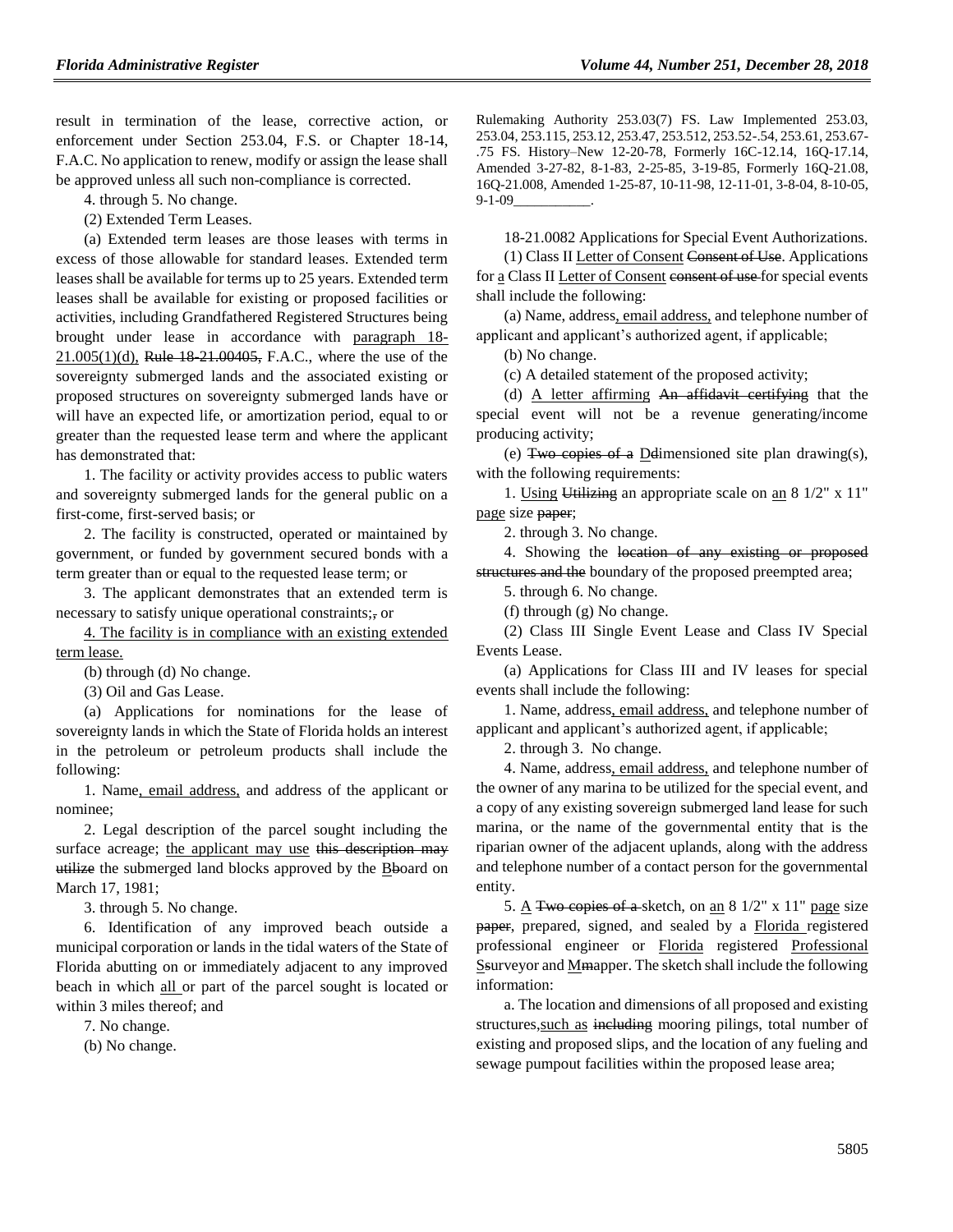b. through j. No change.

6. No change.

7. Current local zoning and status of any local government approvals necessary for activities.

8. through 9. renumbered 7. through 8. No change.

9.10. Basis for computation of the special event fee including: the total square footage of preempted sovereign submerged land to be leased, and estimated gross rental income in accordance with Rule 18-21.011, F.A.C.

11. renumbered 10. No change.

(b) No change.

(c) Class III and IV leases shall be subject to the following provisions:

1. A Class III single event lease is limited to a maximum of 45 consecutive thirty days per event. A Class IV special events lease shall be available for a term of up to 10 5years.

2. Class III and Class IV leases shall specify a period of 45 30 or fewer days within which any preemption for an event will occur.

3. No change.

4. Payment of the base fee or minimum fee, as applicable, plus any other fees required by Rule 18-21.011, F.A.C. For special events where the gross rental income fee exceeds the base fee or the minimum fee, as applicable, payment of any fee payment due in accordance with Rule 18-21.011, F.A.C. Provisions for making such payments shall be specified in the Class III or Class IV lease. Payment of fees shall be pursuant to paragraph 18-21.011(1)(d), F.A.C.

5. through 6. No change.

7. Where more than one event is authorized over the term of the Class IV special events lease, the lessee shall provide, not less than 120 days prior to each event after the initial event, a Special Event Certification (Form 18-21.900(2)) containing the following:

a. An updated schedule of dates for subsequent special events;

b. The names and addresses of any new property owners within 500 feet of the lease boundary for purposes of noticing in accordance with the procedures in subparagraph 18- 21.0082(2)(a)6., F.A.C.;

c. An identification of any new riparian owners of adjacent uplands;

d. A statement of compliance with all the terms and conditions of the lease;

e. An identification of any proposed changes in the design of physical structures that will extend outside the lease boundary authorized by the existing lease or into areas of sensitive resources identified in the lease; and

f. An identification of any changes in the numbers, sizes, drafts, and types of vessels associated with the special event that exceed any limitations in the terms and conditions of the lease.

Rulemaking Authority 253.03(7), 253.0345, 253.73, 379.2341 FS. Law Implemented 253.03, 253.0345, 253.04, 253.115, 253.141, 253.77 FS. History–New 10-15-98, Amended .

18-21.009 Applications for Public Easement.

(1) Applications for easements across sovereignty submerged land for public purposes such as public utilities, bridges, and roads, shall include the following:

(a) Name, address, email address, and telephone number of applicant and applicant's authorized agent;

(b) Location of the proposed activity including: county; section, township and range; affected waterbody; and a scaled aerial photograph of the vicinity map, preferably a reproduction of the appropriate portion of a United States Geological Survey Quadrangle Map;

(c) through (d) No change.

(e)  $\underline{A}$  Two prints of a survey sketch prepared by a Licensed Florida registered Professional Surveyor and Mapper-in accordance with Chapter 61G17, F.A.C., and meeting the following requirements:

1. Using Utilizing an appropriate scale on an 8 1/2" x 11" page size paper;

2. through 6. No change.

7. Including a legal description, total square footage, and acreage of the parcel sought. However, for applications received after October 29, 2003 for telecommunication lines and associated conduits in special consideration areas designated in paragraph 18-21.004(2)(l), F.A.C., a sketch of the location of the installation shall be submitted provided that an as-built survey and legal description are submitted upon completion of construction. Such sketch shall be on NOAA nautical charts using the smallest scale available for the portion of the route shown;

(f) No change.

(g) Payment of a  $$657.00$   $$500.00$  non-refundable processing fee. This processing fee shall be revised annually on March 1 and increased or decreased based on the average change in the Consumer Price Index, calculated by averaging the Consumer Price Index over the previous five-year period, with a 10 percent cap on any annual increase. However, a \$15,000 non-refundable processing fee is required for each application to install telecommunication lines and associated conduits received after October 29, 2003 that are subject to the provisions of paragraph 18-21.004(2)(l), F.A.C., at a landing site, including applications to install telecommunication lines in previously authorized empty conduits. The processing fee for telecommunication lines and associated conduits shall be revised annually on March 1 and increased or decreased based on the average change in the Consumer Price Index, calculated by averaging the Consumer Price Index over the previous fiveyear period, with a 10 percent cap on any annual increase. The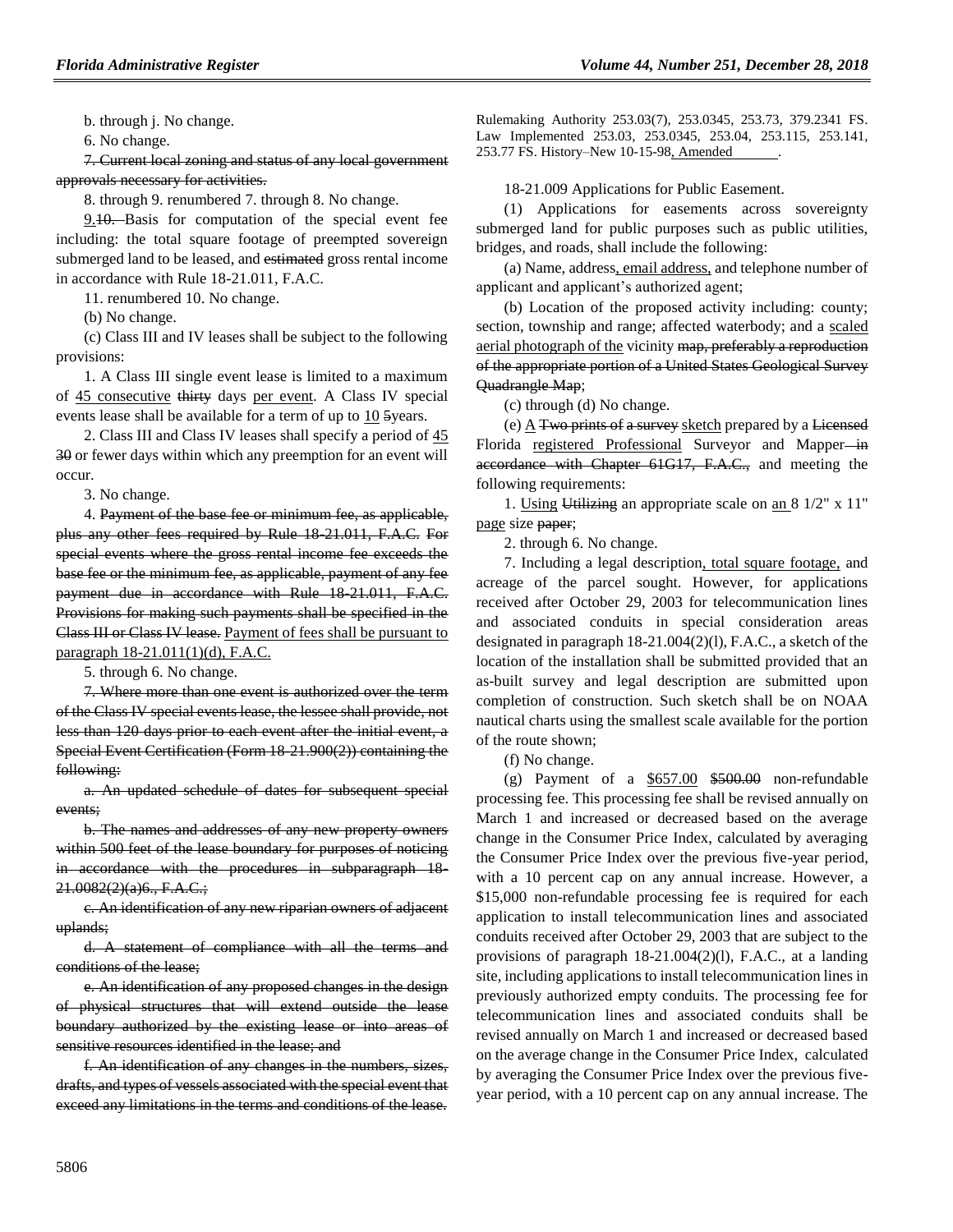applicant may request that the processing fee may be waived for state agencies established pursuant to Chapter 20, F.S., and local governments; and

(h) If dredging is proposed, an estimate of the number of cubic yards of sovereignty material to be removed showing how the amount was calculated.; and

(i) Current local zoning and status of any local government approvals necessary for activities.

(2) through (4) No change.

Rulemaking Authority 253.03(7) FS. Law Implemented 253.03(11), 253.115, 253.12 FS. History–New 9-26-77, Formerly 16C-12.09, 16Q-17.09, Revised 3-27-82, Formerly 16Q-21.09, 16Q-21.009, Amended 12-11-01, 10-29-03, 3-8-04, 8-10-05, .

18-21.010 Applications for Private Easement.

(1) Applications for easements across sovereignty submerged lands for private purposes shall include the following:

(a) Name, address, email address, and telephone number of applicant and applicant's authorized agent;

(b) Location of the proposed activity including: county; section, township and range; affected waterbody; and a scaled aerial photograph of the vicinity map, preferably a reproduction of the appropriate portion of a United States Geological Survey Quadrangle map;

(c) through (e) No change.

(f) Either Two prints of a survey (when the easement area is 3,000 square feet or greater), or a sketch (when the easement area is less than 3,000 square feet), prepared by a Licensed Florida registered Professional Surveyor and Mapper-in accordance with Chapter 61G17, F.A.C., and meeting the following requirements:

1. Using Utilizing an appropriate scale on an 8 1/2" x 11" page size paper (unless a larger size is necessary to provide sufficient clarity and detail);

2. through 6. No change.

7. Including a legal description, total square footage, and acreage of the parcel sought. However, for applications received after October 29, 2003 for telecommunication lines and associated conduits in special consideration areas designated in paragraph 18-21.004(2)(l), F.A.C., a sketch of the location of the installation shall be submitted provided that an as-built survey and legal description are submitted upon completion of construction. Such sketch shall be on NOAA nautical charts using the smallest scale available for the portion of the route shown;

(g) No change.

(h) Current local zoning and status of any local government approvals necessary for activities;

 $(h)(i)$  Payment of a  $$657.00$  \$500.00 non-refundable processing fee. This processing fee shall be revised annually on March 1 and increased or decreased based on the average

change in the Consumer Price Index, calculated by averaging the Consumer Price Index over the previous five-year period, with a 10 percent cap on any annual increase. However, a \$15,000 non-refundable processing fee is required for each application to install telecommunication lines and associated conduits received after October 29, 2003, that are subject to the provisions of paragraph 18-21.004(2)(l), F.A.C., at a landing site, including applications to install telecommunication lines in previously authorized empty conduits. The processing fee for telecommunication lines and associated conduits shall be revised annually on March 1 and increased or decreased based on the average change in the Consumer Price Index, calculated by averaging the Consumer Price Index over the previous fiveyear period, with a 10 percent cap on any annual increase;

(i) through (k) renumbered as (h) through (j) No change.

(2) through (4) No change.

(5) The terms of all the easements shall be limited to a reasonable period of time related to the life of the proposed project or amortization of the improvements, up to a maximum term of 25 years.

Rulemaking Authority 253.03(7) FS. Law Implemented 253.03(11), 253.115, 253.12 FS. History–New 12-20-78, Formerly 16C-12.10, 16Q-17.10, Amended 3-27-82, Formerly 16Q-21.10, 16Q-21.010, Amended 12-11-01, 10-29-03, 3-8-04, 8-10-05, 4-14-08,

18-21.011 Payments and Fees.

(1) Standard and Extended Term Leases.

(a) Fee Formula

1. Except as otherwise provided, the annual lease fee for standard term leases shall be six percent of the annual income, the base fee, or the minimum annual fee, whichever is greater, and shall include discounts, surcharges, and other payments as provided in paragraph 18-21.011(1)(b), F.A.C. The annual lease fee for extended term leases shall be calculated using the following equation: annual lease fee for extended term leases = annual lease fee for standard term leases multiplied by  $(1 +$  $.01X$ ), where:  $X =$  the term of the lease in years. For the purposes of this section, income shall be the gross receipts derived from the rental, lease, sublease, license or other transaction involving tenancy of wet slips over sovereign submerged land whether the holder of the lease is primarily involved in every subsequent transaction or not. The base fee and minimum annual fee will be calculated according to paragraph (b) of this subsection. All leases shall require that the lessee include a clause in agreements for the use of a slip providing that 6% of gross income derived from any subagreement for the use of a slip shall be paid to the Board's lessee, who shall report and transmit such payments to the Board upon receipt, and a clause providing that no interest in a slip may be further transferred unless a substantially similar clause is placed in any succeeding document effecting the transfer to each new slip holder. Notwithstanding, a lessee of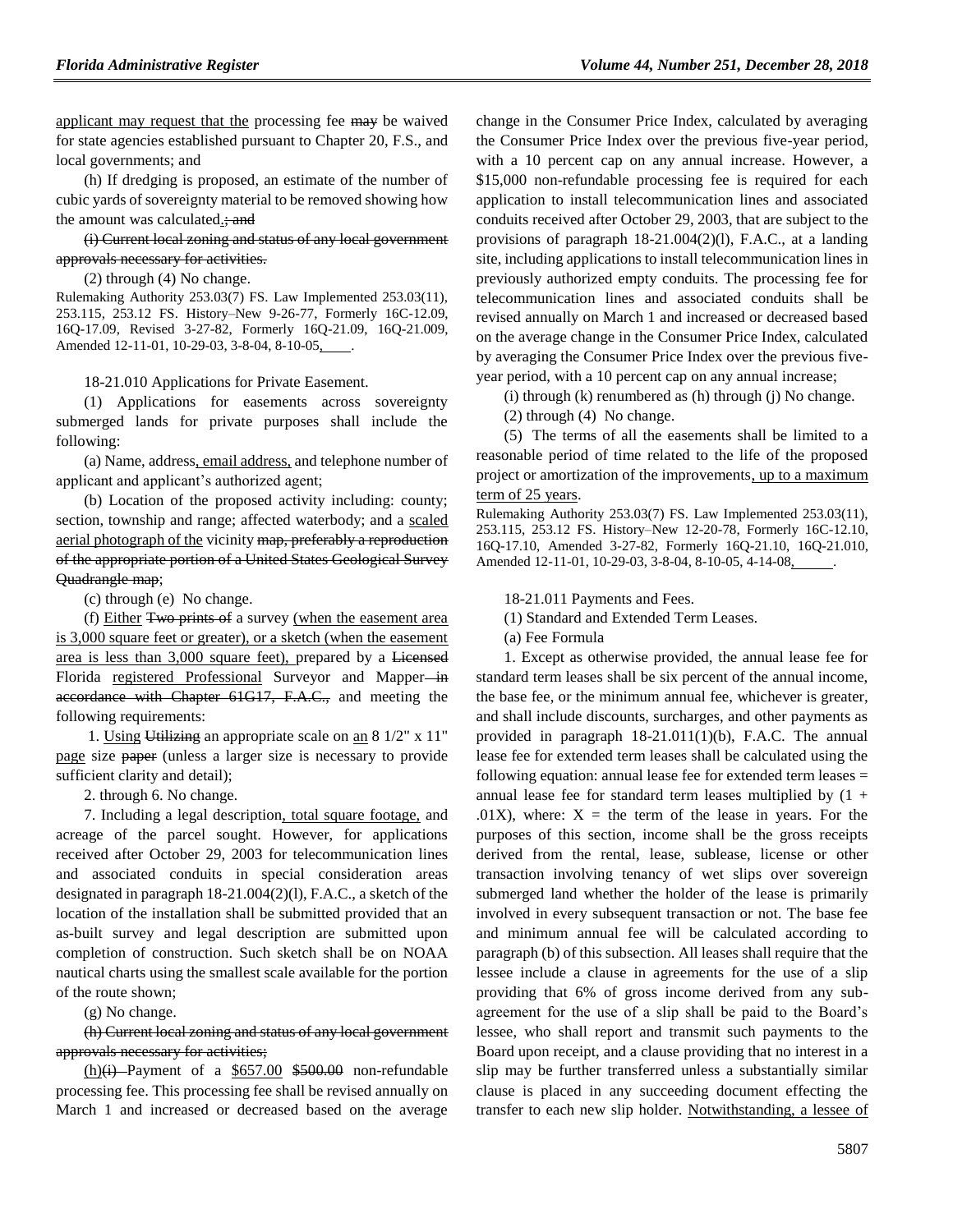sovereignty submerged lands for a private residential singlefamily dock or pier, private residential multi-family dock or pier, or private residential multislip dock is not required to pay a lease fee on revenue derived from the transfer of fee simple or beneficial ownership of private residential property that is entitled to a homestead exemption pursuant to Section 196.031, F.S., at the time of transfer.

2. The income used to determine the annual lease fee and any other information required from the previous year will be certified true and correct by the lessee and shall include any ancillary charges, such as club membership, stock ownership, or equity interest or other miscellaneous fees required for and directly attributable to the rental of a wet slip over, or use of, sovereign submerged land. Ancillary charges shall not include pass-through fees such as fees for utility services. Facilities that do not rent wet slips or that rent slips significantly below prevailing market rate shall submit a comparable sales analysis, a broker's opinion of value, sales documentation, or appraisal of the wet slips to determine their income. Notwithstanding, an appraisal shall be required when the Department finds the submission insufficient to support the slip value a current market rent appraisal. Such facilities shall obtain a new market rent appraisal 6 months prior to the lease expiration, or ensure that a new market rent appraisal is received by the Department every five years, whichever is earlier. When an appraisal is required tThe Bureau of Appraisal shall obtain fee quotes and select qualified appraisers. The applicant will be notified of the fee and shall submit payment for the appraisal to the Department prior to the appraisal being initiated. The initial income, as appraised, shall be revised annually on March 1 and increased or decreased based on the average change in the Consumer Price Index, calculated by averaging the Consumer Price Index over the previous five-year period, with a 10 percent cap on any annual increase, but shall be recalculated every five years in accordance with each new market rent appraisal, regardless of the CPI figure. Procedures for the annual review and adjustment of the rental rate shall be included as a condition of the lease.

3. through 4. No change.

- (b) Base Fees, Discounts, Surcharges and Other Payments.
- 1. through 5. No change.

6. The annual lease fees for restaurants and other nonwater dependent uses shall be negotiated by the Department or water management district staff. In negotiating the annual lease fee, the Department or water management district staff will consider the appraised market rental value of the riparian upland property and the enhanced property value, benefits, or profit gained by the applicant if the proposed lease is approved. The Division using best professional judgement may consider a comparable sales analysis, or a brokers opinion of value of the market rental rate of the riparian upland property. Grandfathered nonwater dependent uses shall be assessed fees as water dependent uses when grandfathered status is lost for any reason. For Open-air dining areas, that meet the criteria in section  $18-21.004(1)(g)1$ ., F.A.C., the annual lease fees for restaurants and other the nonwater dependent uses shall be an amount equal to 10 times the base fee. These leases are not eligible for any lease fee discounts contained in this rule.

7. No change.

a. No change.

b. The activity or use of sovereignty submerged lands is consistent with the public purposes of the applicant organization; and is not an adjunct to a commercial endeavor.

c. In no case shall the activity or use of sovereign submerged lands be operated to directly benefit a party not eligible for the waiver. Notwithstanding, a party eligible for this waiver may hire a private vendor to operate the activity, provided, however, that the private vendor does not directly receive funds from such operation. Further, a person may operate a commercial activity associated with the activity only so long as such person does not have any exclusive use of any part of the preempted area.

8. No change.

9. A lessee of sovereignty submerged lands for a private residential single-family dock designed to moor up to four boats is not required to pay lease fees for a preempted area equal to or less than 10 times the riparian shoreline along sovereignty submerged land on the affected waterbody or the square footage authorized for a private residential single-family dock under rules adopted by the Board for the management of sovereignty submerged lands, whichever is greater.

10. A lessee of sovereignty submerged lands for a private residential multi-family dock designed to moor boats up to the number of units within the multi-family development is not required to pay lease fees for a preempted area equal to or less than 10 times the riparian shoreline along sovereignty submerged land on the affected waterbody times the number of units with docks in the private multi-family development.

9. through 13. renumbered 11. through 15. No change.

(c) No change.

(d) Class III and IV Special Event Authorizations.

1. A Class III single event lease and a Class IV special events lease shall be assessed a special event fee. The special event fee shall be the base fee in subparagraph 18-  $21.011(1)(b)1$ ., F.A.C., prorated for a period not to exceed 45 days and based solely on the period per event and actual size of the preemption. The special event fee shall be five percent of the gross rental income generated over sovereignty submerged lands from the special event, the base fee in subparagraph 18- 21.011(1)(b)1., F.A.C., prorated for the time period of the preemption, or the minimum annual fee in subparagraph 18- 21.011(1)(b)4., F.A.C., whichever is greater. Gross rental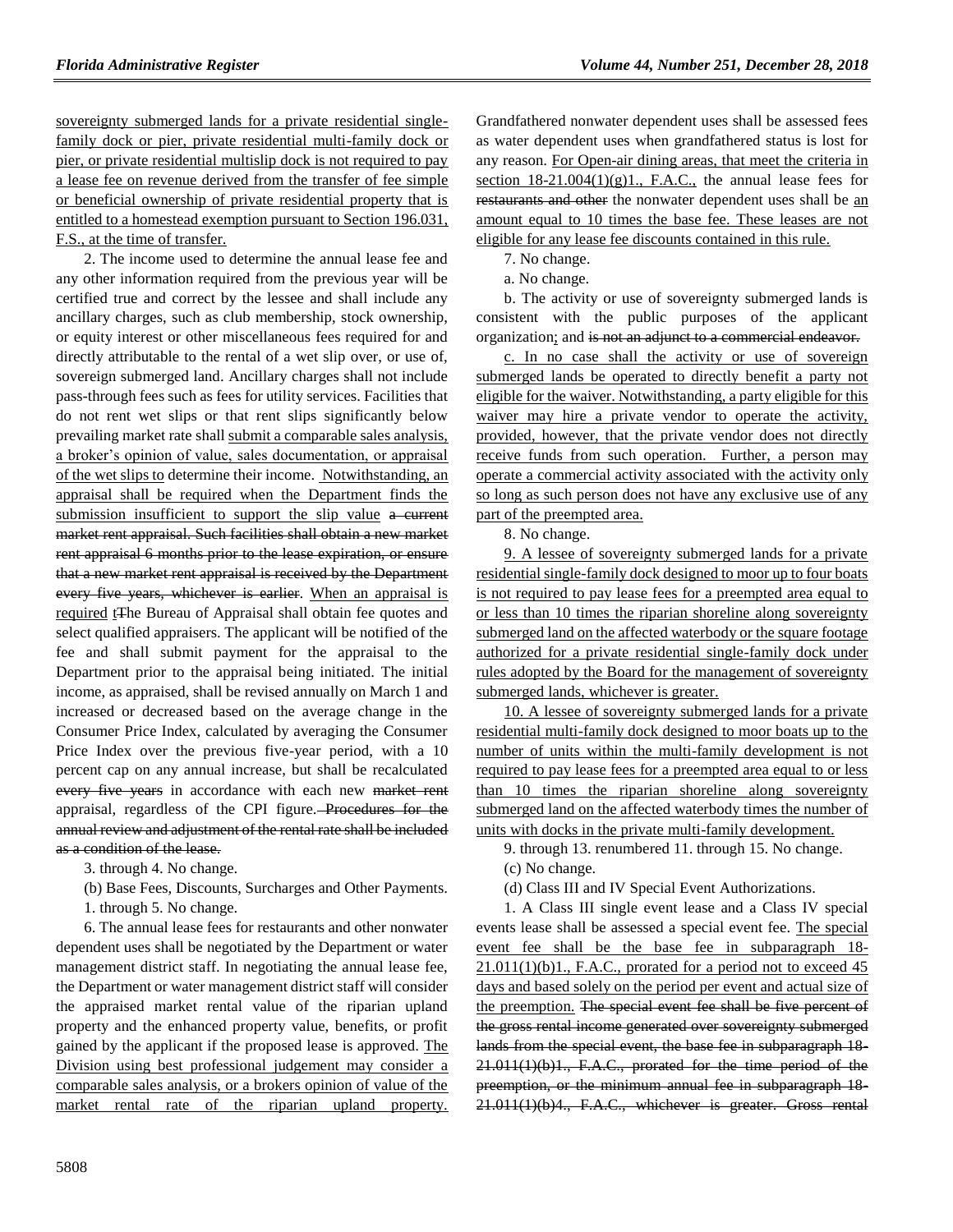income is defined as the actual income collected from the rental or use of sovereignty submerged lands, and shall include any ancillary user charges, such as exhibitor or registration fees required for and directly attributable to the use of structures or conduct of activities on sovereignty submerged lands. However, the gross rental income shall not include passthrough fees such as fees for utility services or revenues generated from sales at concessions on sovereignty submerged lands. The lessee shall provide a certification to the Board showing the total amount of the gross rental income derived from the rental of wetslips on sovereignty submerged lands, including copies of all contracts and other documentation used to determine the gross rental income amount provided in the certification. Failure to account for all gross rental income shall be referred to the state attorney for appropriate action under Section 837.06, F.S. A conviction under Section 837.06, F.S., shall result in cancellation of the lease.

2. No change.

3. Where special events are conducted under the terms and conditions of an existing lease and are located within an existing lease area, the gross rental income per subparagraph 18-21.011(1)(d)1., F.A.C., collected by the lessee from the special event shall be reported as part of the annual certification required for the existing lease under subparagraph 18- 21.011(1)(a)2., F.A.C. The "gross rental income" will be added to the "rental value of the wetslip rental area" for calculation of the annual lease fee required by subparagraph 18- 21.011(1)(a)1., F.A.C. Calculation of the rental value of the wetslip rental area shall exclude the time-period during which the event is conducted.

4. renumbered 3. No change.

(2) Private Easements.

(a) The fee for granting, modifying, or renewing a private easement containing 3,000 square feet or less, for a singlefamily riparian parcel, or for two adjacent single-family riparian parcels sharing a common easement, shall be calculated as 1/2 the minimum annual lease fee determined under paragraph 18- 21.011(1)(b), F.A.C., multiplied by the term of the easement.

(b) The fee for granting, modifying, or renewing all other private easements, except for telecommunication lines and associated conduits that are subject to the provisions of paragraph 18-21.004(2)(l), F.A.C., shall be assessed and based upon an appraisal, a comparable sales analysis, or a broker's opinion of value. Notwithstanding, private easements shall be assessed and based upon an appraisal if the Division, using best professional judgment, finds the easement has an estimated value greater than \$10,000 or if the Division, using best professional judgment, is unable to determine an initial estimated value. determined by an approved appraisal. In addition to standard appraisal services requirements and procedures, the following factors shall be considered in determining the easement fee:

1. The extent to which the easement is exclusionary; i.e., the degree to which the proposed easement precludes, in whole or in part, traditional or future public uses of the easement area or other submerged land; and

2. The enhanced property value or profit gained by the applicant if the proposed easement is approved. Enhancement will not be considered in the appraisal services for easement renewals that do not modify the size or use of the expired easement.

(c) For the purposes of this rule, broker's opinion of value and comparable sales analysis are valuation techniques, which are not appraisals, that are performed under Chapter 475, Part 1, F.S., comparing available market data such as sales, listings, and contracts to the property being analyzed.

(d) The fee for pre-cut sunken timber easements is \$5,500 per year.

(e) No fee shall be assessed for treasure salvage or cultural resource recovery easements.

(c) renumbered (f) No change.

(3) Severed Dredge Materials.

(a) through (b) No change.

(c) A waiver of the severed dredge material payment shall be approved when:

1. No change.

2. It is affirmatively demonstrated that the severed dredge material has no economic value, as demonstrated by a requirement to dispose the material in a landfill or when 75% of the material passes through a #200 sieve; or

3. No change.

4. Where sale of the material or contractor use of the material is solely for a publicly-funded environmental

restoration project.

(4) No change.

Rulemaking Authority 253.03(7), (11) FS. Law Implemented 253.03, 253.71 FS. History–New 3-27-82, Amended 5-18-82, 8-1-83, 9-5-84, 10-20-85, Formerly 16Q-21.11, 16Q-21.011, Amended 1-25-87, 9-6- 87, 3-15-90, 10-11-98, 10-15-98, 10-29-03, 3-8-04, 1-1-06, 4-14-08,  $9-1-09$ ,

18-21.013 Applications to Purchase Filled Lands Adjacent to Riparian Uplands.

(1) Applications to purchase state-owned submerged lands that have been filled and which are adjacent to riparian uplands may be made by the riparian owners only. The Division shall reject applications that do not comply with this rule. If an application satisfies all the criteria of this rule, the Division shall send the application to the Board for final determination regarding the sale of the filled lands. The following shall be included in each application: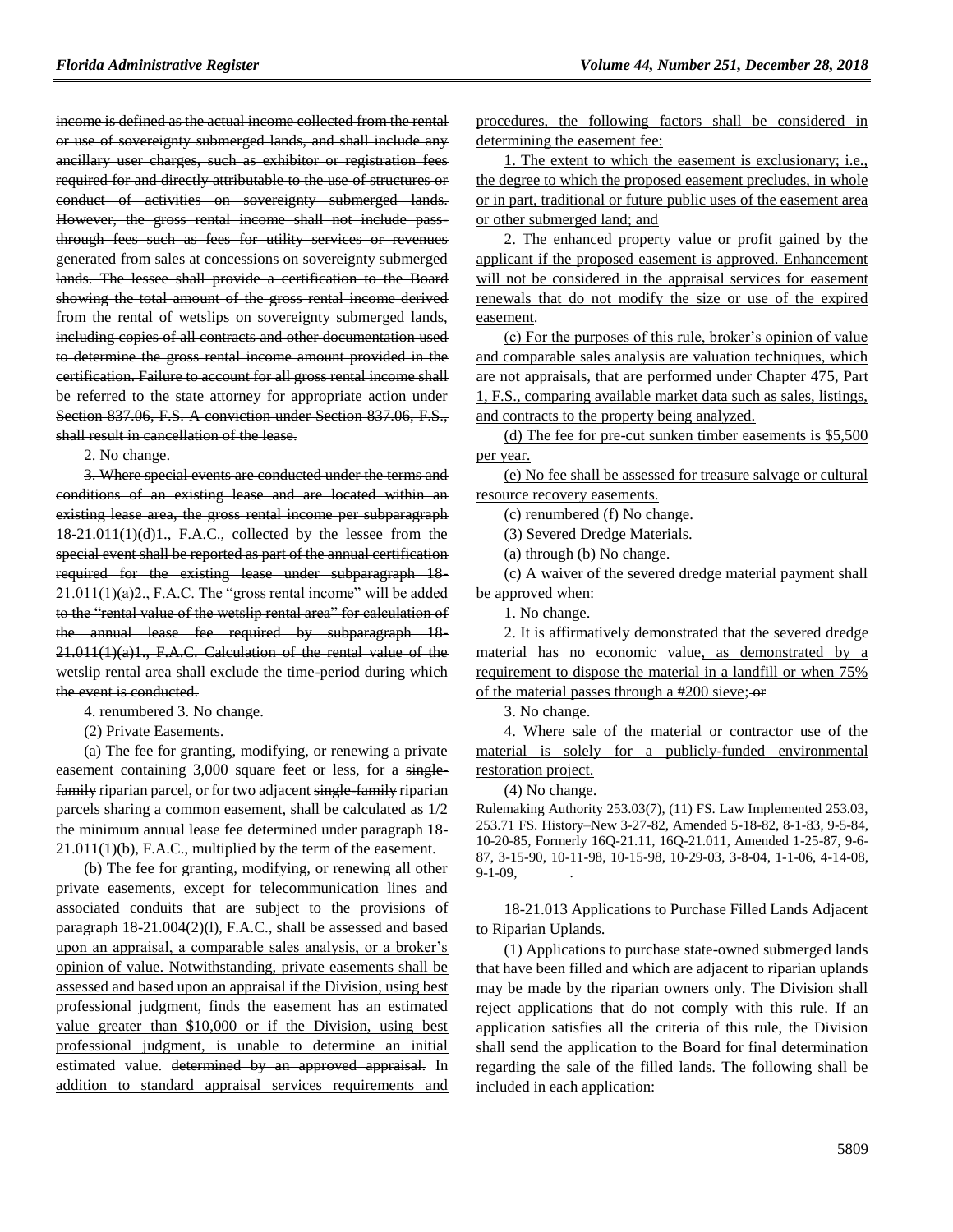(a) No change.

(b) Two prints of a survey prepared, signed, and sealed by a person properly licensed by the State of Florida Board of Land Surveyors or an agent of the federal government approved by the department clearly showing:

1. through 3. No change.

4. Existing mean high water line, surveyed and approved in accordance with Chapter 177, Part II, F.S., between the applicant's uplands and the parcel sought extending 1,000 feet from both sides of the parcel;

5. renumbered 4. No change.

(c) through (k) No change.

(2) No change.

(3) When state-owned submerged lands have been filled without authority after June 10, 1957 (state-owned submerged lands filled prior to June 11, 1957 are addressed in Rule 18- 21.019, F.A.C.), except for lands filled before July 1, 1975 that satisfy all of the requirements of Section 253.12(9), F.S., the Board will consider the following options and choose the one that is most in the public interest.

(a) No change.

(b) Direct the fill remain as state-owned, and have it surveyed at the expense of the applicant and come under lease; or

(c) Sell the filled lands. The following sale prices shall be recommended by the Department to the Board:

1. Two times Tthe present value of the lands determined by an approved appraisal excluding building improvements if the unauthorized filling was done by the applicant's predecessor in title after June 10, 1957.

2. No change.

(4) No change.

Rulemaking Authority 253.03, 253.12, 379.2341 FS. Law Implemented 253.115, 253.12 FS. History–New 9-26-77, Formerly 16C-12.04, 16Q-17.04, Amended 3-27-82, Formerly 16Q-21.13, 16Q-21.013, Amended 4-14-08, .

18-21.019 Applications, Standards, Criteria, Fees, and Forms for Disclaimers, Quitclaim Deeds or Certificates to Clear Title to Filled Formerly Submerged Sovereignty Lands, Filled-In, Bulkheaded, or Permanently Improved in Accordance with Chapter 253, F.S. and for Disclaimers for Lands Lost Due to Avulsion or to Reclaim Lands Lost Due to Artificial Erosion or Artificial Erosion and Avulsion.Applications for Disclaimers, Quitclaim Deeds or Certificates to Clear Title to Filled Formerly Sovereignty Lands and for Disclaimers for Lands Lost Due to Avulsion or to Reclaim Lands Lost Due to Artificial Erosion or Artificial Erosion and Avulsion.

(1) through (3) No change.

(4) Disclaimer Due to an Avulsive Event:

(a) The Board of Trustees shall issue a disclaimer to the

upland riparian or littoral owner of record for privately-owned lands which are submerged as a result of an avulsive event only if:

1. The land for which the disclaimer is sought was located above the line of mean or ordinary high water on a date not more than five years prior to the date the application is filed with the Board:

2. The land for which a disclaimer is sought was lost due to an avulsive event; and

3. The lands to be reclaimed do not exceed one acre in size.

(b) Applications for a disclaimer must be made on DEP Form #62-069(16), effective date August 22, 1996, titled "Application for Disclaimer for Lands Lost Due to Avulsion" which is hereby incorporated by reference. Applications can be obtained from the address stated in subsection 18 21.019(6), F.A.C.

(5) Quitclaim Deeds as a Result of Artificial Erosion or Artificial Erosion and Avulsion:

(a) The Board of Trustees shall permit sovereign, submerged lands that were formerly privately owned uplands but which are submerged as a result of artificial erosion or artificial erosion and avulsion to be reclaimed by the upland riparian or littoral owner of record only if:

1. The area adjacent to the eroded lands is already substantially bulkheaded or armored;

2. The toe of the reclaimed land or associated armoring extends no further waterward than adjacent properties;

3. The reclamation will not, on the average, relocate the line of mean or ordinary high water more than 30 feet waterward of the current line:

4. The land to be reclaimed does not exceed one-half acre in size;

5. The land to be reclaimed is not located within an aquatic preserve; and

6. The sale is in the public interest.

(b) Applications for a quitclaim deed must be made on DEP Form #62-068(16), effective date August 22, 1996, titled "Application to Purchase Lands Lost Due to Artificial Erosion or Artificial Erosion and Avulsion" which is hereby incorporated by reference. Applications can be obtained from the address stated in subsection 18-21.019(6), F.A.C.

(c) Where the Board of Trustees permits the upland property owner to reclaim lands lost due to artificial erosion or artificial erosion and avulsion, it shall do so by issuing a quitclaim deed to the property owner conditioned upon receipt of payment as determined pursuant to paragraph (f) below.

(d) The quitclaim deed shall contain a reverter which requires the deeded property to be reclaimed within one year of the date of issuance of the quitclaim deed. Failure to reclaim the land within the specified time period shall cause title to the property to automatically revert to the Board of Trustees.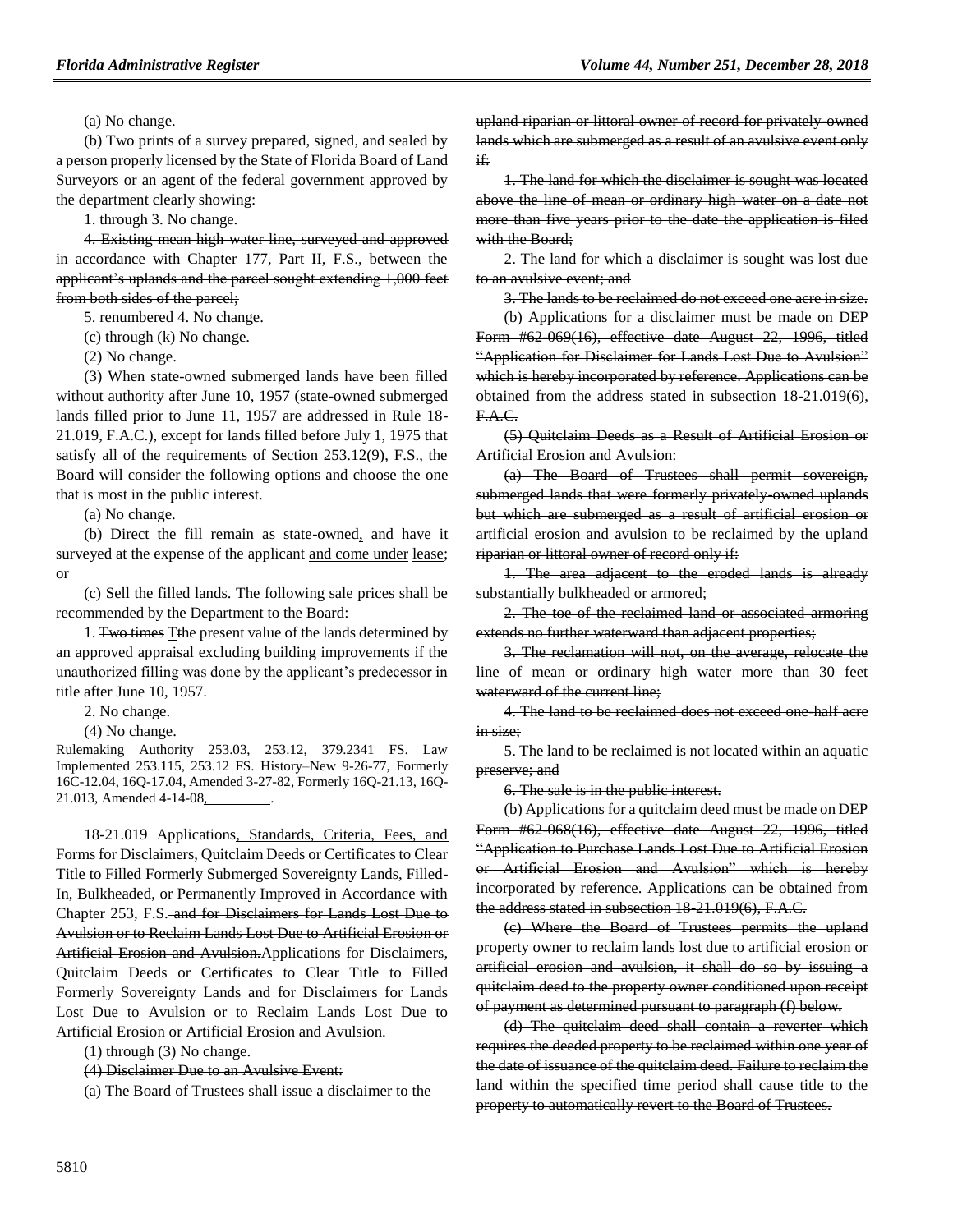(e) The Board of Trustees shall also reserve lateral public access across the land to be deeded when the area has historically been used by the public for access.

(f) The consideration for the sale of such lands shall be derived from the following formula: the number of square feet to be conveyed times the current year's per square foot assessed value of the owner's adjacent upland property in its unimproved state. The Board of Trustees shall reduce the consideration for sale if such reduction is in the public interest as defined in Section 18-21.003, F.A.C.

(6) through (7) renumbered (4) through (5) No change. Rulemaking Authority 253.03(7) FS. Law Implemented 253.03, 253.12, 253.43, 253.129 FS. History–New 11-1-95, Amended 4-17- 96, 4-13-98,

18-21.020 Aquacultural Activities.

(1) through (3) No change.

(4) Specific standards and criteria for aquaculture leases. Leased areas shall comply with the following:

(a) through (b) No change.

(c) When the leased area is within an aquatic preserve, research reserve, marine sanctuary, or state park, the activity shall be compatible with the managed area's management plan, or prevailing management policies when a management plan has not been developed, and consistent with Sections 258.42 and 373.406, F.S., as determined by the coordinated review required in subparagraph 18-21.021(1)(f)2., F.A.C.

(d) DACS shall recommend that the Board create an aquaculture use zone a high-density lease area when it receives ten or more individual lease applications in the same water body within a six-month period to encourage regional aquacultural and economic development, facilitate resource management, reduce potential adverse environmental impacts, and reduce user conflicts.

(e) through (g) No change.

(h) An aquaculture lease, an aquaculture management agreement, or a shellfish lease is required for the relay of shellfish from polluted waters for purification, unless a site is specifically designated by DACS for such purposes. Relaying activities on leased areas shall be conducted pursuant to Section  $597.010(18)$ ( $\overline{19}$ ), F.S.

(i) An aquaculture lease for culturing shellfish hard clams or oysters shall not be granted in areas where, at the time of inspection, DACS determines that the lease would preempt public access to harvestable resources of shellfish hard clams or oysters; harvestable resources shall be established as:

1. through 2. No change.

(j) through (k) No change.

(5) No change.

(6) No change.

(a) through (f) No change.

(g) Ensure that the cultivation of indigenous, or hybrids of indigenous, plants or animals is consistent with Chapter 597, F.S. Relaying activities shall be conducted pursuant to Section 597.010(18)<del>(19</del>), F.S.

(h) No change.

(7) through (8) No change.

Rulemaking Authority 253.03(7), 253.73 FS. Law Implemented 253.002, 253.67-.75, 253.77 FS. History–New 9-1-09, .

18-21.021 Applications for Aquacultural Activities.

(1) No change.

(a) No change.

(b) Applications for aquaculture leases shall be obtained from and submitted to the Division of Aquaculture at the address listed in subsection 18-21.021(7), F.A.C. The Application for a State Owned Sovereignty Submerged Land Aquaculture Lease (FDACS 15102, Rev.  $08/16$   $02/09$ ) is hereby adopted and incorporated by reference and may be obtained on the Internet at [http://www.flrules.org/Gateway/reference.asp?No=Ref-](http://www.flrules.org/Gateway/reference.asp?No=Ref-XXXX)

[XXXX.](http://www.flrules.org/Gateway/reference.asp?No=Ref-XXXX) http://www.floridaaquaculture.com or by writing to the Division of Aquaculture at 600 S. Calhoun Street, Suite 217 1203 Governor's Square Boulevard, Fifth Floor, Tallahassee, Florida 32399 32301.

(c) Applications for aquaculture leases shall include the following:

1. through 9. No change.

10. A statement by applicants wishing to lease areas not designated by the state, whether they wish to negotiate the fixed lease fee or to bid the lease for the first ten-year lease term.

11. renumbered 10. No change.

(d) No change.

(e) When DACS identifies tracts of sovereignty submerged lands or water columns designated as aquaculture use zones high-density lease areas involving multiple lease parcels for aquacultural development, and there is no established priority for selecting qualified applicants, then DACS shall make recommendations to the Board and request consideration concerning the method to be used to select qualified applicants and to determine the amount of lease fees, in accordance with this section.

(f) through (k) No change.

(l) The review procedures to be followed for new applications and renewals include:

1. through 6. No change.

(m) through (n) No change.

(o) The Board shall require the applicant to cause notice of receipt of the lease application to be published in a newspaper of general circulation in the county in which the parcel is situated once a week for three consecutive weeks. Such notice shall be made on the Notice of Aquaculture Lease Application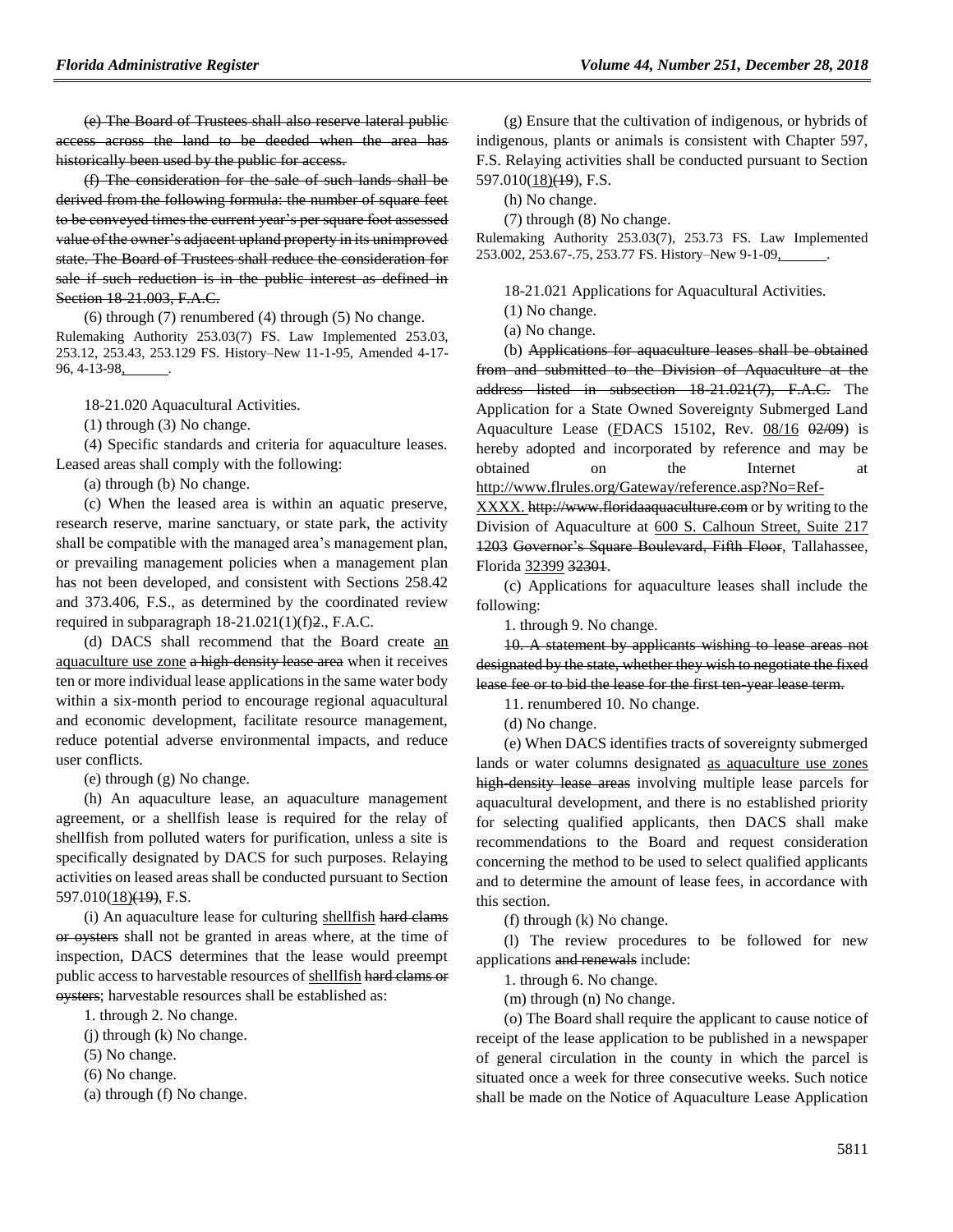(FDACS 15118, Rev. 05/17 02/09) which is hereby adopted and incorporated by reference and may be obtained on the Internet at http://www.flrules.org/Gateway/reference.asp?No=Ref-XXXX. http://www.floridaaquaculture.com or by writing to the Division of Aquaculture at 600 S. Calhoun Street, Suite 217 1203 Governor's Square Boulevard, Fifth Floor, Tallahassee, Florida 32399 32301.The application shall contain the following:

1. through 2. No change.

(p) through (r) No change.

(s) All leases are renewable, modifiable, and assignable, subject to:

1. Approval by the Board under this Rule; and

2. Compliance with the statutes and rules of the Board in effect at the time of lease renewal, modification or assignment that apply to or affect sovereignty submerged lands.

(t) Termination of the lease, corrective action, or enforcement under Section 253.04, F.S. or Chapter 18-14, F.A.C., shall result for the following, and no application to renew, modify, or assign the lease shall be approved unless all such non-compliance is corrected:

1. Non-compliance with any material term or condition of the lease to be renewed, modified or assigned or of any other current or prior lease between the applicant and the Board;

2. Evidence of the applicant's previous trespass, damage, or depredation to sovereign submerged land or the products thereof caused by the facility or use; or

3. Failure to pay any fees or fines assessed under Rule 18- 21.022 or Chapter 18-14, F.A.C., for such leases.

Board approval and compliance with the terms of subparagraph 18-21.008(1)(b)3., F.A.C.

(u) Requests to renew leases shall be made on the Application to Renew an Aquaculture Lease Shellfish (FDACS 15160 15127, Rev.06/16 06/09) or Application to Renew an Aquaculture Lease Live Rock (FDACS 15412). Applications to sublease shall be made on the Application for Sublease of Sovereignty Submerged Land Aquaculture Lease (FDACS 15114, Rev. 08/16/09 02/09). Applications for transferring leases shall be made on Assignment and Assumption of Lease  $(EDACS 15113, Rev. 04/14 02/09)$ . The applications listed in this paragraph are hereby adopted and incorporated by reference and may be obtained on the Internet at http://www.flrules.org/Gateway/reference.asp?No=Ref-XXXX and

[http://www.flrules.org/Gateway/reference.asp?No=Ref-](http://www.flrules.org/Gateway/reference.asp?No=Ref-XXXX)

[XXXX.](http://www.flrules.org/Gateway/reference.asp?No=Ref-XXXX) http://www.floridaaquaculture.com or by writing to the Division of Aquaculture at 600 S. Calhoun Street, Suite 217 1203 Governor's Square Boulevard, Fifth Floor, Tallahassee, Florida 32399 32301.

(2) Aquaculture lease authorization.

(a) No change.

1. through 3. No change.

4. A requirement that the leaseholder obtain and maintain a valid Aquaculture Certificate of Registration aquaculture certification issued by DACS. As a condition of the Aquaculture Certificate of Registration aquaculture certification the lessee shall comply with any special lease conditions, applicable best management practices for the specific aquacultural activity, and any permit issued pursuant to Chapter 373, F.S.

5. through 8. No change.

(b) through (c) No change.

(3) No change.

(a) through (b) No change.

(c) The Application for Sovereignty Submerged Land Aquaculture Letter of Consent (FDACS 15138, Rev. 09/14 06/09), which is hereby adopted and incorporated by reference, and shall be submitted to the Division of Aquaculture at the address listed in subsection 18-21.021(7), F.A.C. The application may be obtained on the Internet at http://www.flrules.org/Gateway/reference.asp?No=Ref-

XXXX. http://www.floridaaquaculture.com or by writing to the Division of Aquaculture at 600 S. Calhoun Street, Suite 217 1203 Governor's Square Boulevard, Fifth Floor, Tallahassee, Florida 32399 32301.

(d) No change.

(4) Aquaculture letter of consent authorization.

(a) If DACS determines that the proposed activity complies with subsection (3) above, has an Aquaculture Certificate of Registration, is in compliance with the best management practices adopted by rule for that activity, and meets the requirements of subsection 18-21.020(5), F.A.C. DACS shall issue a letter of consent.

(b) No change.

(5) No change.

(a) through (c) No change.

(d) Applications for aquaculture management agreements shall be submitted, using the Application for Sovereignty Submerged Lands Aquaculture Lease (FDACS 15102, Rev. 08/16 02/09) listed in paragraph 18-21.021(1)(b), F.A.C., to the Division of Aquaculture at the address listed in subsection 18- 21.021(7), F.A.C.

(e) through (f) No change.

(6) No change.

(a) through (c) No change.

(d) The management agreement shall require the grantee obtain and maintain a valid Aquaculture Certificate of Registration aquaculture certification issued by DACS prior to the initiation of any activities authorized by the agreement. As a condition of the Aquaculture Certificate of Registration aquaculture certification, the grantee shall comply with special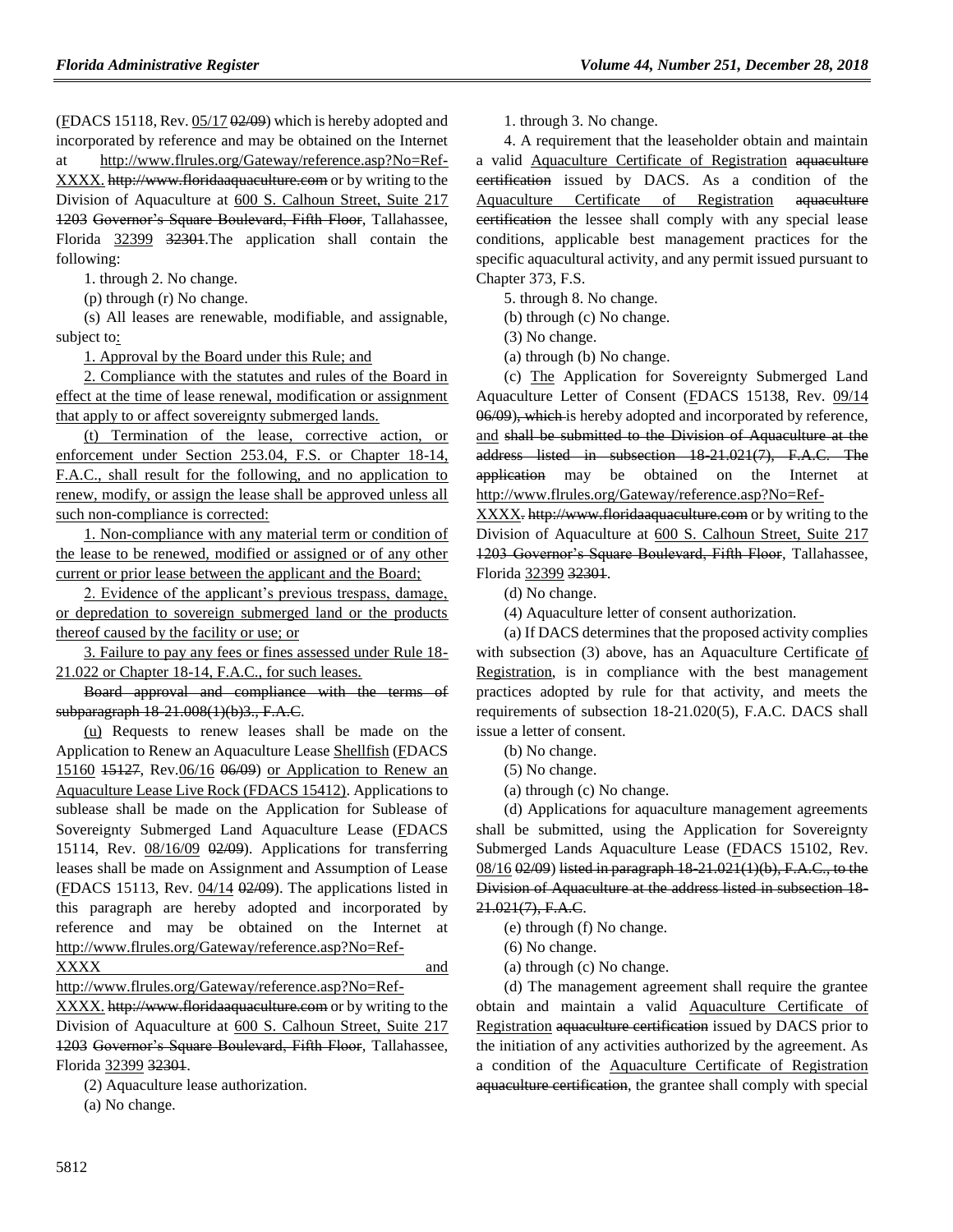conditions, applicable best management practices, or with the condition of a permit issued pursuant to Chapter 373, F.S.

(e) through (f) No change.

(7) Applications for authorizations to use sovereignty submerged lands for aquacultural purposes shall be submitted to the Florida Department of Agriculture and Consumer Services, Division of Aquaculture at 600 S. Calhoun Street, Suite 217 1203 Governor's Square Boulevard, Fifth Floor, Tallahassee, Florida 32399 32301, Telephone: (850) 617-7600 488-5471.

Rulemaking Authority 253.03(7) FS. Law Implemented 253.002, 253.04, 253.67-.75, 253.77, 373.427(2)(a), 597.010 FS. History–New 9-1-09, .

18-21.022 Payments and Fees for Aquacultural Activities. (1) through (3) No change.

(4) The annual fee shall be revised March 1 of each year and increased or decreased based on the average change over time in the price paid by all urban consumers for a market basket of consumer goods and services. In determining the change, the Board will annually consult the Consumer Price Index figures established for the previous five years by the Bureau of Labor Statistics, computed as provided in the BLS Publication "Handbook of Methods," Chapter 17, June 2007, and found on the BLS website at http://www.bls.gov/opub/hom/pdf/homch17.pdf

http://www.bls.gov/opub/homch17.pdf. There shall be a 10 percent cap on any annual increase.

(5) through (8) No change.

Rulemaking Authority 253.03(7), (11), 253.73 FS. Law Implemented 253.002, 253.04, 253.67-.75, 253.77, 597.010 FS. History–New 9-1- 09,

#### 18-21.900 Forms.

Rulemaking Authority 253.03(7), 253.73 FS. Law Implemented 253.03, 253.03(11), 253.77, 597.010 FS. History–New 10-15-98, Amended 12-11-01, 9-1-09, Repealed

NAME OF PERSON ORIGINATING PROPOSED RULE: Scott Woolam

NAME OF AGENCY HEAD WHO APPROVED THE PROPOSED RULE: Noah Valenstein, DEP Secretary

DATE PROPOSED RULE APPROVED BY AGENCY HEAD: February 06, 2018

DATE NOTICE OF PROPOSED RULE DEVELOPMENT PUBLISHED IN FAR: May 4, 2018

## **[DEPARTMENT OF HEALTH](https://www.flrules.org/gateway/department.asp?id=64)**

#### **[Board of Opticianry](https://www.flrules.org/gateway/organization.asp?id=303)**

| RULE NOS.:   | RULE TITLES:                             |
|--------------|------------------------------------------|
| 64B12-16.003 | Apprenticeship Requirements and Training |
|              | Program                                  |

[64B12-16.004](https://www.flrules.org/gateway/ruleNo.asp?id=64B12-16.004) Termination of Apprenticeship

PURPOSE AND EFFECT: The purpose is to add new language to update and clarify procedures for demonstrating compliance by licensees.

SUMMARY: To update and clarify language.

SUMMARY OF STATEMENT OF ESTIMATED REGULATORY COSTS AND LEGISLATIVE RATIFICATION:

The Agency has determined that this will not have an adverse impact on small business or likely increase directly or indirectly regulatory costs in excess of \$200,000 in the aggregate within one year after the implementation of the rule. A SERC has not been prepared by the Agency.

The Agency has determined that the proposed rule is not expected to require legislative ratification based on the statement of estimated regulatory costs or if no SERC is required, the information expressly relied upon and described herein: During discussion of the economic impact of this rule at its Board meeting, the Board concluded that this rule change will not have any impact on licensees and their businesses or the businesses that employ them. The rule will not increase any fees, business costs, personnel costs, will not decrease profit opportunities, and will not require any specialized knowledge to comply. This change will not increase any direct or indirect regulatory costs. Hence, the Board determined that a Statement of Estimated Regulatory Costs (SERC) was not necessary and that the rule will not require ratification by the Legislature. No person or interested party submitted additional information regarding the economic impact at that time.

Any person who wishes to provide information regarding a statement of estimated regulatory costs, or provide a proposal for a lower cost regulatory alternative must do so in writing within 21 days of this notice.

RULEMAKING AUTHORITY: [484.005,](https://www.flrules.org/gateway/statute.asp?id=484.005) [484.007\(1\),](https://www.flrules.org/gateway/statute.asp?id=%20484.007(1)) [484.007](https://www.flrules.org/gateway/statute.asp?id=%20484.007%20(1)(d)4.%20FS.)   $(1)(d)4.$  FS.

LAW IMPLEMENTED: [456.0635,](https://www.flrules.org/gateway/statute.asp?id=456.0635) [484.002,](https://www.flrules.org/gateway/statute.asp?id=%20484.002) [484.007\(1\),](https://www.flrules.org/gateway/statute.asp?id=%20484.007(1)) [484.007 \(1\)\(d\)4. FS.](https://www.flrules.org/gateway/statute.asp?id=%20484.007%20(1)(d)4.%20FS.)

IF REQUESTED WITHIN 21 DAYS OF THE DATE OF THIS NOTICE, A HEARING WILL BE SCHEDULED AND ANNOUNCED IN THE FAR.

THE PERSON TO BE CONTACTED REGARDING THE PROPOSED RULE IS: Jennifer Wenhold, Executive Director, Board of Opticianry, 4052 Bald Cypress Way, Bin # C08, Tallahassee, Florida 32399-3253.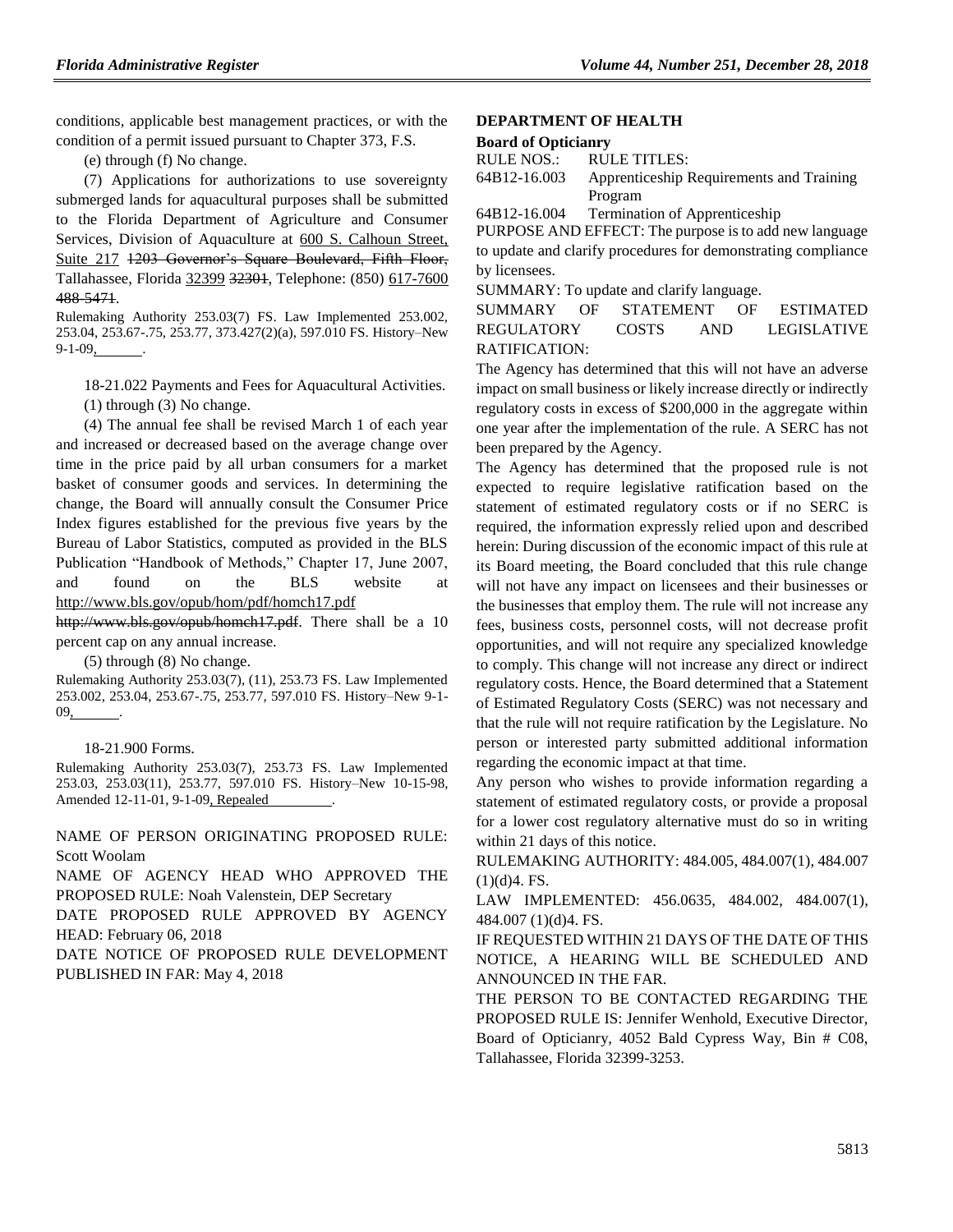#### THE FULL TEXT OF THE PROPOSED RULE IS:

64B12-16.003 Apprenticeship Requirements and Training Program.

(1) No change.

(2) An apprentice shall have no more than two sponsors at any given time. If an apprentice has two sponsors, one sponsor shall be the primary sponsor responsible for the secondary sponsor and the apprentice. The apprentice primary sponsor shall be responsible for the completion, filing, signature and verification of the Apprenticeship Sponsor Form (DH-MQA 1063, revised 07/16) which is hereby adopted and incorporated by reference, which can be obtained from the Board's website at http://www.floridasopticianry.gov, or at [http://www.flrules.org/Gateway/reference.asp?No=Ref-07605.](http://www.flrules.org/Gateway/reference.asp?No=Ref-07605) The secondary sponsor may work with the apprentice in a store or office other than the primary store or office as long as the apprentice works under the apprenticeship requirements and training program.

(3) through (6) No change.

Rulemaking Authority 484.005, 484.007(1)(d)4. FS. Law Implemented 456.0635, 484.002, 484.007(1)(d)4. FS. History–New 10-12-80, Amended 8-31-83, 8-30-84, Formerly 21P-16.03, Amended 3-5-87, 7-15-87, 1-26-88, 3-30-89, 10-17-90, 5-27-92, 9-30-92, 1-27- 93, Formerly 21P-16.003, Amended 9-14-93, 5-2-94, Formerly 61G13-16.003, Amended 2-21-96, 4-23-97, Formerly 59U-16.003, Amended 10-1-97, 2-16-99, 6-25-02, 4-11-06, 9-27-06, 4-19-07, 11- 20-07, 5-25-09, 11-29-09, 5-19-10, 4-9-12, 5-22-14, 7-17-14, 12-6-16, 9-11-18, .

64B12-16.004 Termination of Apprenticeship.

(1) If an apprentice terminates apprenticeship with a sponsor or the sponsor is no longer providing training to an apprentice, the apprentice sponsor shall submit to the Department within 30 days from the date of the termination a completed Apprenticeship Sponsor Attestation Form, as set forth in subsection 64B12-16.003(2), F.A.C.

(2) Failure to comply with the requirements of this rule shall subject the apprentice to discipline or denial of licensure and the sponsor to discipline.

Rulemaking Authority 484.005, 484.007(1) FS. Law Implemented 484.007(1)(d)4. FS. History–New 10-12-80, Formerly 21P-16.04, Amended 3-5-87, 3-30-89, Formerly 21P-16.004, 61G13-16.004, Amended 7-10-97, Formerly 59U-16.004, Amended 6-25-02, .

NAME OF PERSON ORIGINATING PROPOSED RULE: Board of Opticianry

NAME OF AGENCY HEAD WHO APPROVED THE PROPOSED RULE: Board of Opticianry

DATE PROPOSED RULE APPROVED BY AGENCY HEAD: November 2, 2018

DATE NOTICE OF PROPOSED RULE DEVELOPMENT PUBLISHED IN FAR: December 12, 2018

#### **[DEPARTMENT OF FINANCIAL SERVICES](https://www.flrules.org/gateway/department.asp?id=69)**

| <b>Division of State Fire Marshal</b> |  |  |  |  |
|---------------------------------------|--|--|--|--|
|---------------------------------------|--|--|--|--|

| RULE NO.:  | RULE TITLE:                          |
|------------|--------------------------------------|
| 69A-37.055 | Curriculum Requirements for Training |
|            | Firefighter Recruits or Firefighters |

PURPOSE AND EFFECT: The proposed rule amendment will include the updated courses career and volunteer firefighters training related to cancer and mental health risks within the fire service, and to update the NFPA 1582 to the 2018 Edition.

SUMMARY: This rule amendment is mandatory due to passage of CS/SB 394, in which changes were made to section 633.408, F.S. The law requires the Division of State Fire Marshal to establish courses to provide training for career and volunteer firefighters related to cancer and mental health risks within the fire service. In addition, the updated NFPA 1582, 2018 Edition, is included in this rule amendment.

SUMMARY OF STATEMENT OF ESTIMATED REGULATORY COSTS AND LEGISLATIVE RATIFICATION:

The Agency has determined that this will not have an adverse impact on small business or likely increase directly or indirectly regulatory costs in excess of \$200,000 in the aggregate within one year after the implementation of the rule. A SERC has not been prepared by the Agency.

The Agency has determined that the proposed rule is not expected to require legislative ratification based on the statement of estimated regulatory costs or if no SERC is required, the information expressly relied upon and described herein: The Division of State Fire Marshal conducted an analysis of the proposed rules' potential economic impact and determined that it did not exceed any of the criteria established in section 120.541(1), F.S., and it therefore does not require legislative ratification pursuant to section 120.541(3), F.S.

Any person who wishes to provide information regarding a statement of estimated regulatory costs, or provide a proposal for a lower cost regulatory alternative must do so in writing within 21 days of this notice.

RULEMAKING AUTHORITY: [633.128\(1\)\(a\),](https://www.flrules.org/gateway/statute.asp?id=633.128(1)(a)) (b), (2)(a), [633.408\(1\) FS.](https://www.flrules.org/gateway/statute.asp?id=%20633.408(1)%20FS.)

LAW IMPLEMENTED: [633.128\(1\)\(a\),](https://www.flrules.org/gateway/statute.asp?id=633.128(1)(a)) (b), [633.408 FS.](https://www.flrules.org/gateway/statute.asp?id=%20633.408%20FS.)

A HEARING WILL BE HELD AT THE DATE, TIME AND PLACE SHOWN BELOW:

DATE AND TIME: Wednesday, January 23, 2019, 3:00 p.m. till 5:00 p.m.

PLACE: Daytona Beach Ocean Center, 101 North Atlantic Avenue, Daytona Beach, FL 32118

Pursuant to the provisions of the Americans with Disabilities Act, any person requiring special accommodations to participate in this workshop/meeting is asked to advise the agency at least 5 days before the workshop/meeting by contacting: Mark Harper, Assistant Superintendent by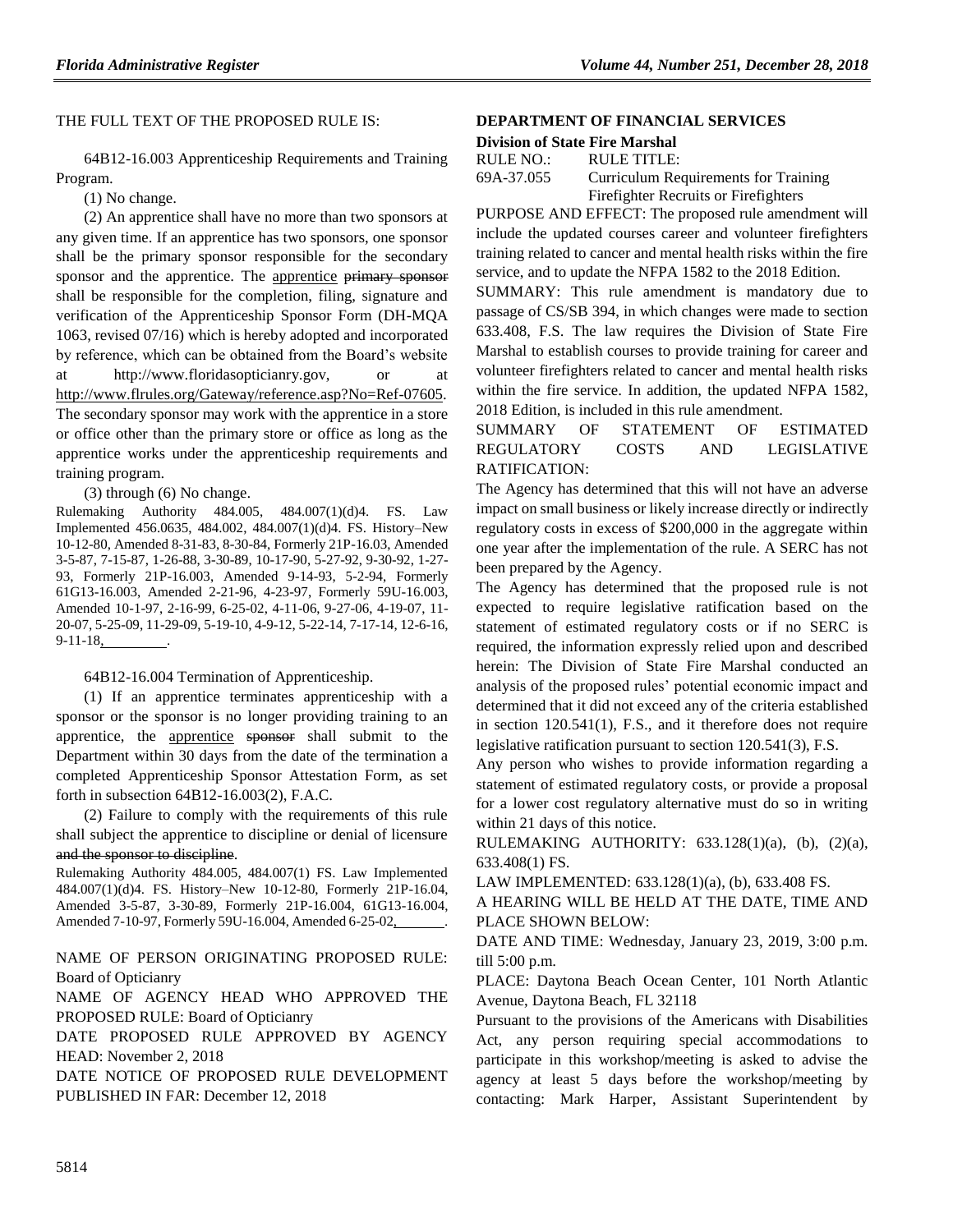telephone at (352) 369-2829, or by email at Mark.harper@myfloridacfo.com.. If you are hearing or speech impaired, please contact the agency using the Florida Relay Service, 1(800)955-8771 (TDD) or 1(800)955-8770 (Voice). THE PERSON TO BE CONTACTED REGARDING THE PROPOSED RULE IS: Mark Harper, Assistant Superintendent, address: 11655 NW Gainesville Road, Ocala, FL 34482 telephone: (352)369-2829, email: Mark.harper@myfloridacfo.com.

#### THE FULL TEXT OF THE PROPOSED RULE IS:

69A-37.055 Curriculum Requirements for Training Firefighter Recruits or Firefighters.

(1) The firefighter training embodied in the curriculum requirements for schools operated by or for any employing agency for the specific purpose of training firefighter recruits or firefighters shall consist of 206 hours of training to complete Part I (equivalent to National Fire Protection Association (NFPA) Firefighter I compliant), and an additional 192 hours of training to complete Part II (equivalent to NFPA Firefighter II compliant) training. Completion of both Part I and Part II represents the required 398 hours that are referred to collectively referred to hereinafter as the "Minimum Standards Course," which is required to be certified as a firefighter. The individual courses shall include have the titles, content, and at least the minimum hours of instruction prescribed by the Bureau of Fire Standards and Training (Bureau) in this rule. Part I completion shall be documented when the required coursework identified in this section has been accomplished completed. These courses shall be delivered by an instructor approved by the Bureau. However, Part I curriculum may be delivered by a recognized fire department. The school or employing agency is permitted and encouraged to offer additional training above what is that training required by this chapter for firefighter recruit training.

(2) Curriculum requirements. The Bureau will develop and maintain an objective-based curriculum addressing the topics contained in this rule subsection. Such curriculum will shall be available electronically through the Division of State Fire Marshal's website at <https://www.myfloridacfo.com/Division/SFM/> and by email upon request. The curriculum will list each topic area, objectives, and the required hours, and the objectives. The curriculum will be maintained by the Bureau.

(a) Part I of the curriculum, consisting of 206 hours of knowledge and skill-based training, will include:

1. Orientation. Orientation is a pre-class meeting to cover the following topics:

a. through f. No change.

g. Personnel Policies of the Training Provider; and

h. NFPA® 1582, "Standard on Comprehensive Occupational Medical Program for Fire Departments," 2018 2013 Edition.

2. Chapter 5 of NFPA® Standard 1001, "Standard for Fire Fighter Professional Qualifications," 2019 2013 Edition, is hereby adopted and incorporated by reference in this rule. Copies of NFPA publications can be obtained from the National Fire Protection Association, Inc., 1 Batterymarch Park, Quincy, Massachusetts 02169-7471. All standards adopted and incorporated by reference in these rules are also available for public inspection during regular business hours at the Bureau of Fire Standards and Training, Division of State Fire Marshal, 11655 Northwest Gainesville Road, Ocala, Florida 33482- 1486.

3. Incident Command.

4. Wildland Fire, S130/S190/L180 (or equivalent) Fighting.

5. through 9. No change.

10. EMS First Responder. – Current certification as an emergency medical technician or paramedic, or successful completion of a USDOT first responder course will substitute for this area. Documentation of current certification or completion shall be submitted prior to completion of this curriculum. Individuals enrolled in a combined firefighter or  $/$ emergency medical technician program shall be eligible to take the minimum standards examination upon successful completion of the firefighter program content.

11. Cancer and Mental Health Risks.

12 **11**. Awareness and operational Level Hazardous Materials.

13 12. Examinations: each portion of the outline shall be the subject of both a written and a performance test in order to obtain the best measure of learning.

14 13. Course Review.

(b) Part II of the curriculum, consisting of 192 hours of knowledge and skill-based training, which together with Part I totals 398 hours, will include:

l. Chapter 6 of NFPA® Standard 1001, "Standard for Fire Fighter Professional Qualifications," 2019 2013 Edition, is hereby adopted and incorporated herein by reference in this rule. Copies of NFPA publications can be obtained from the National Fire Protection Association, Inc., 1 Batterymarch Park, Quincy, Massachusetts 02169 7471. All standards adopted and incorporated by reference in these rules are also available for public inspection during regular business hours at the Bureau of Fire Standards and Training, Division of State Fire Marshal, 11655 Northwest Gainesville Road, Ocala, Florida 33482-1486.

2. Florida Specific Requirements.

a. through m. No change.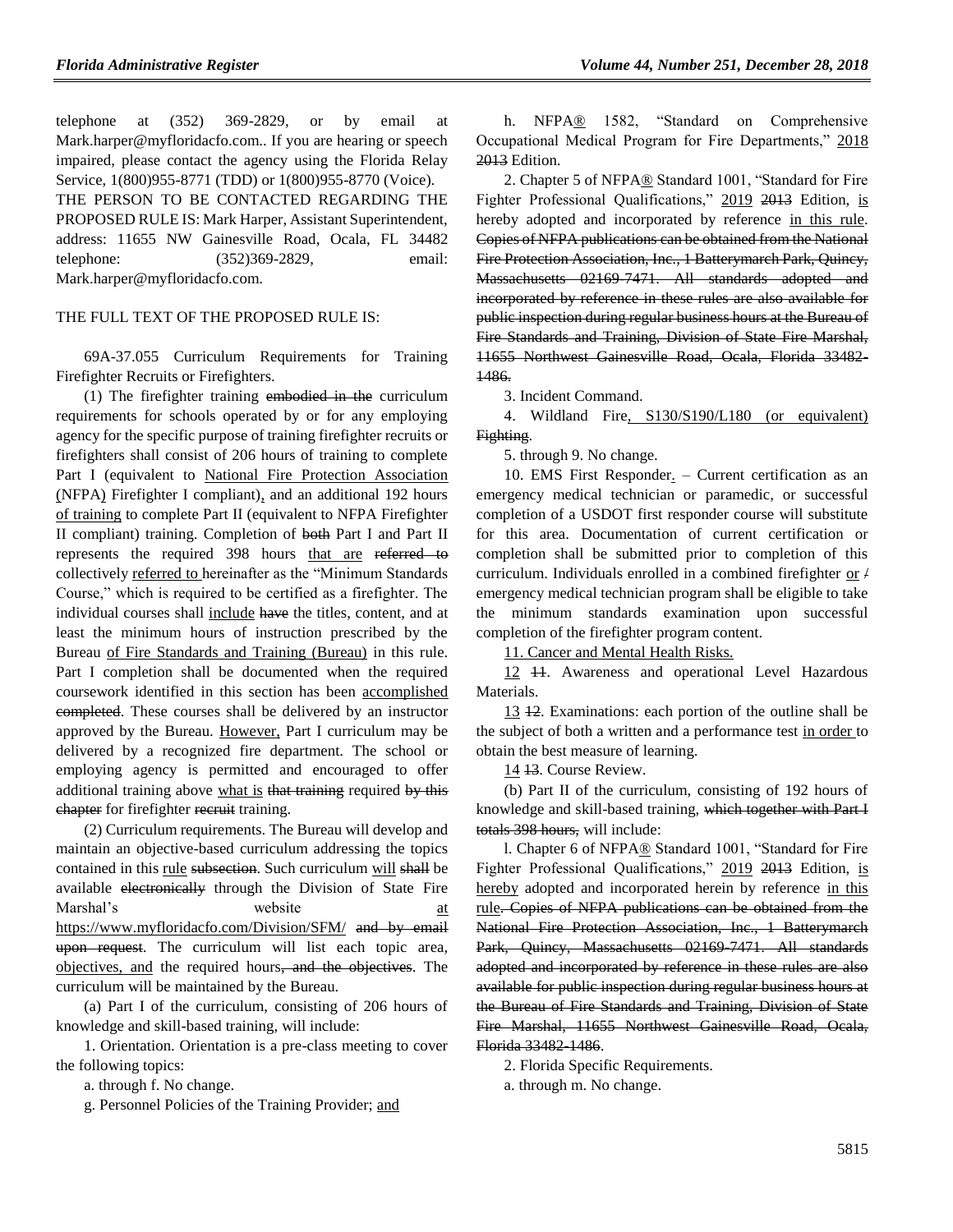3. NFPA® 1001 and NFPA® 1582 are copyrighted material that cannot be copied but may be: (a) viewed during regular business hours at the Division of State Fire Marshal, 315 John Knox Road, The Atrium, Third Floor, Tallahassee, Florida; (b) accessed in a read-only, non-printable, nondownloadable format at the NFPA's free access website at http:www.nfpa.org/codes-and-standards/free-access; or (c) purchased by writing to the NFPA at 1 Batterymarch Park, Quincy, Massachussetts 02169-7471.

Rulemaking Authority 633.128(1)(a), (b), (2)(a), 633.408(1) FS. Law Implemented 633.128(1)(a), (b), 633.408 FS. History–New 9-7-81, Formerly 4A-37.10, 4A-37.55, Amended 11-26-85, 1-3-90, 6-30-91, 3-20-95, 12-10-01, Formerly 4A-37.055, Amended 3-19-09, 8-3-15, 10-20-15. .

NAME OF PERSON ORIGINATING PROPOSED RULE: Mike Tucker

NAME OF AGENCY HEAD WHO APPROVED THE PROPOSED RULE: Jimmy Patronis, Chief Financial Officer, Department of Financial Services

DATE PROPOSED RULE APPROVED BY AGENCY HEAD: 12/26/2018

DATE NOTICE OF PROPOSED RULE DEVELOPMENT PUBLISHED IN FAR: 11/21/2018

#### **[DEPARTMENT OF FINANCIAL SERVICES](https://www.flrules.org/gateway/department.asp?id=69)**

**[Division of Funeral, Cemetery, and Consumer Services](https://www.flrules.org/gateway/organization.asp?id=369)** RULE NO.: RULE TITLE:

[69K-1.004](https://www.flrules.org/gateway/ruleNo.asp?id=69K-1.004) Exemption of Spouses of Members of Armed Forces from Licensure Renewal Provisions.

PURPOSE AND EFFECT: The proposed rule repeal is intended to remove language no longer in use.

SUMMARY: The current rules are obsolete and are being repealed.

SUMMARY OF STATEMENT OF ESTIMATED REGULATORY COSTS AND LEGISLATIVE RATIFICATION:

The Agency has determined that this will not have an adverse impact on small business or likely increase directly or indirectly regulatory costs in excess of \$200,000 in the aggregate within one year after the implementation of the rule. A SERC has not been prepared by the Agency.

The Agency has determined that the proposed rule is not expected to require legislative ratification based on the statement of estimated regulatory costs or if no SERC is required, the information expressly relied upon and described herein: During discussion of the economic impact of this rule at its Board meeting, the Board, based upon the expertise and experience of its members, and the substance of the rule amendment, determined that a Statement of Estimated Regulatory Costs (SERC) was not necessary because the rule

does not impose additional rights, obligations, or duties on any persons or any businesses, and that the rule will not require ratification by the Legislature. No person or interested party submitted additional information regarding the economic impact at that time.

Any person who wishes to provide information regarding a statement of estimated regulatory costs, or provide a proposal for a lower cost regulatory alternative must do so in writing within 21 days of this notice.

RULEMAKING AUTHORITY: [497.103,](https://www.flrules.org/gateway/statute.asp?id=497.103) [497.168 FS.](https://www.flrules.org/gateway/statute.asp?id=%20497.168%20FS.)

LAW IMPLEMENTED: [497.168 FS.](https://www.flrules.org/gateway/statute.asp?id=497.168%20FS.)

IF REQUESTED WITHIN 21 DAYS OF THE DATE OF THIS NOTICE, A HEARING WILL BE SCHEDULED AND ANNOUNCED IN THE FAR.

THE PERSON TO BE CONTACTED REGARDING THE PROPOSED RULE IS: Ellen Simon, Assistant Director, Division of Funeral, Cemetery, and Consumer Services, Department of Financial Services, 200 East Gaines Street, Tallahassee, Florida 32399-0361, (850)413-4985, Ellen Simon@MyfloridaCFO.com.

#### THE FULL TEXT OF THE PROPOSED RULE IS:

69K-1.004 Exemption of Spouses of Members of Armed Forces from Licensure Renewal Provisions.

Rulemaking Authority 497.103, 497.168 FS. Law Implemented 497.168 FS. History–New 4-10-84, Formerly 21J-17.05, 21J-17.005, Amended 12-10-00, Formerly 61G8-17.005, 69K-17.005, Repealed\_\_\_\_\_.

NAME OF PERSON ORIGINATING PROPOSED RULE: Division of Funeral, Cemetery, and Consumer Services, Department of Financial Services, 200 East Gaines Street, Tallahassee, Florida 32399-0361, (850)413-4985, Ellen Simon@MyfloridaCFO.com.

NAME OF AGENCY HEAD WHO APPROVED THE PROPOSED RULE: Board of Funeral, Cemetery, and Consumer Services

DATE PROPOSED RULE APPROVED BY AGENCY HEAD: December 6, 2018

DATE NOTICE OF PROPOSED RULE DEVELOPMENT PUBLISHED IN FAR: June 19, 2018

#### **[DEPARTMENT OF FINANCIAL SERVICES](https://www.flrules.org/gateway/department.asp?id=69)**

**[Division of Funeral, Cemetery, and Consumer Services](https://www.flrules.org/gateway/organization.asp?id=369)** RULE NOS.: RULE TITLES:

[69K-17.002](https://www.flrules.org/gateway/ruleNo.asp?id=69K-17.002) Application Fees; Licensure by Endorsement for Embalmers and Funeral Directors.

[69K-17.0030](https://www.flrules.org/gateway/ruleNo.asp?id=69K-17.0030) Direct Disposer/Establishment; Fees

PURPOSE AND EFFECT: The proposed rule amendments are intended to modify, clarify and update the language as needed.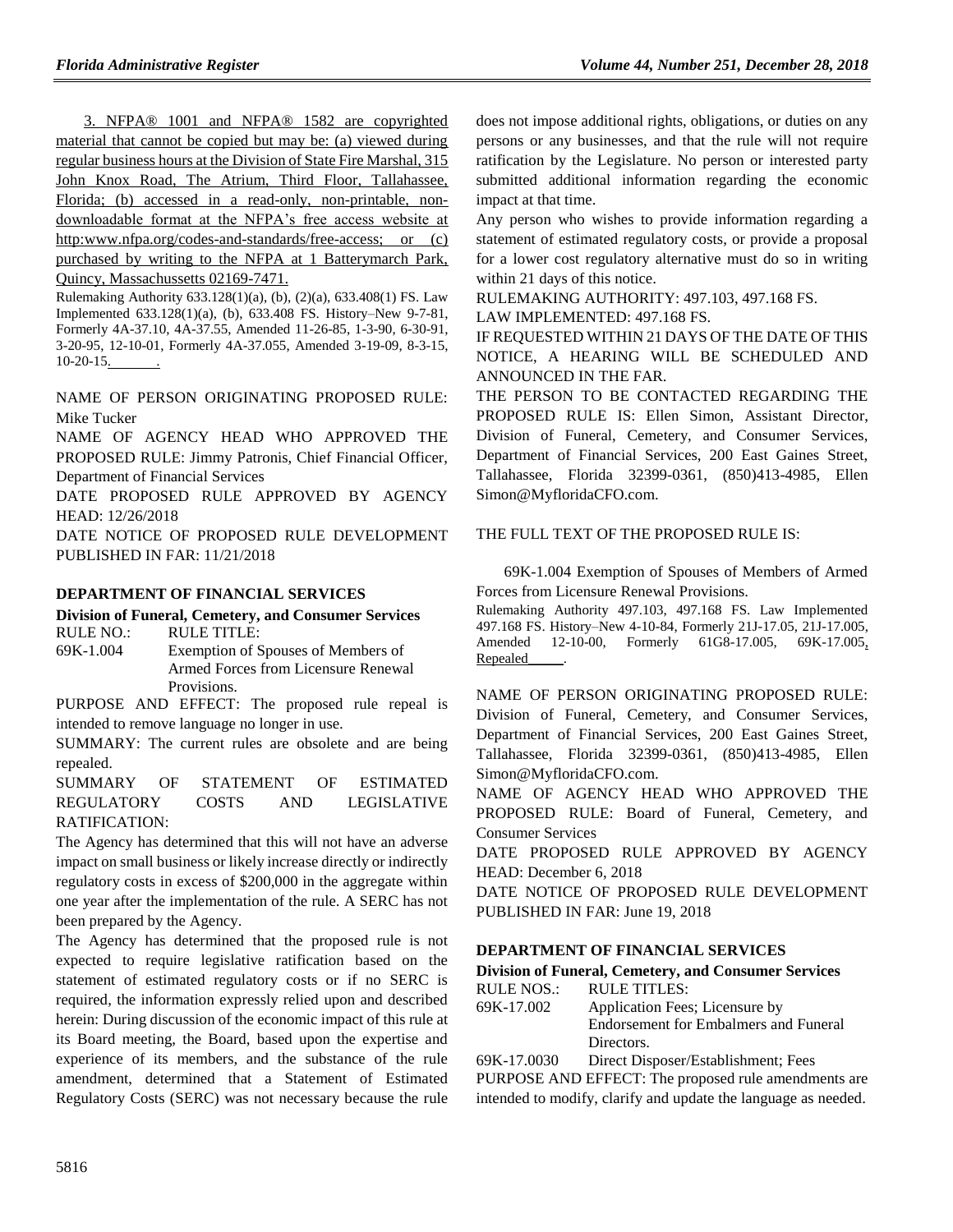SUMMARY: Rule 69K-17.002, F.A.C.-The proposed rule amendment is intended to modify, clarify and update language regarding application fees; licensure by endorsement for embalmers and funeral directors. Rule 69K-17.0030, F.A.C.- The proposed rule amendment is intended to modify, clarify and update language regarding direct disposer/establishment; fees.

SUMMARY OF STATEMENT OF ESTIMATED REGULATORY COSTS AND LEGISLATIVE RATIFICATION:

The Agency has determined that this will not have an adverse impact on small business or likely increase directly or indirectly regulatory costs in excess of \$200,000 in the aggregate within one year after the implementation of the rule. A SERC has not been prepared by the Agency.

The Agency has determined that the proposed rule is not expected to require legislative ratification based on the statement of estimated regulatory costs or if no SERC is required, the information expressly relied upon and described herein: During discussion of the economic impact of this rule at its Board meeting, the Board, based upon the expertise and experience of its members, and the substance of the rule amendment, determined that a Statement of Estimated Regulatory Costs (SERC) was not necessary because the rule does not impose additional rights, obligations, or duties on any persons or any businesses, and that the rule will not require ratification by the Legislature. No person or interested party submitted additional information regarding the economic impact at that time.

Any person who wishes to provide information regarding a statement of estimated regulatory costs, or provide a proposal for a lower cost regulatory alternative must do so in writing within 21 days of this notice.

RULEMAKING AUTHORITY: [497.103,](https://www.flrules.org/gateway/statute.asp?id=497.103) [497.140,](https://www.flrules.org/gateway/statute.asp?id=%20497.140) [497.369,](https://www.flrules.org/gateway/statute.asp?id=%20497.369) [497.374,](https://www.flrules.org/gateway/statute.asp?id=%20497.374) [497.602,](https://www.flrules.org/gateway/statute.asp?id=%20497.602) [497.603,](https://www.flrules.org/gateway/statute.asp?id=%20497.603) [497.604 FS.](https://www.flrules.org/gateway/statute.asp?id=%20497.604%20FS.)

LAW IMPLEMENTED: [497.140,](https://www.flrules.org/gateway/statute.asp?id=497.140) [497.144,](https://www.flrules.org/gateway/statute.asp?id=%20497.144) [497.369,](https://www.flrules.org/gateway/statute.asp?id=%20497.369) [497.374,](https://www.flrules.org/gateway/statute.asp?id=%20497.374) [497.602,](https://www.flrules.org/gateway/statute.asp?id=%20497.602) [497.603,](https://www.flrules.org/gateway/statute.asp?id=%20497.603) [497.604 FS.](https://www.flrules.org/gateway/statute.asp?id=%20497.604%20FS.)

IF REQUESTED WITHIN 21 DAYS OF THE DATE OF THIS NOTICE, A HEARING WILL BE SCHEDULED AND ANNOUNCED IN THE FAR.

THE PERSON TO BE CONTACTED REGARDING THE PROPOSED RULE IS: Ellen Simon, Assistant Director, Division of Funeral, Cemetery, and Consumer Services, Department of Financial Services, 200 East Gaines Street, Tallahassee, Florida 32399-0361, (850)413-4985, Ellen Simon@MyfloridaCFO.com.

#### THE FULL TEXT OF THE PROPOSED RULE IS:

69K-17.002 Application Fees; Licensure by Endorsement for Embalmers and Funeral Directors.

(1) through (5) No change.

(6) A member of the United States Armed Forces, such member's spouse, and a veteran of the United States Armed Forces who separated from service within 2 years preceding the application for licensure are exempt from the application fee, the initial provisional licensure fee, and the initial issuance fee. The military record must show such member is currently in good standing or such veteran was honorably discharged.

Rulemaking Authority 497.103, 497.369, 497.374 FS. Law Implemented 497.140, 4397.144, 497.369, 497.374 FS. History–New 11-11-79, Amended 6-3-81, Formerly 21J-17.02, Amended 3-28-90, Formerly 21J-17.002, Amended 9-10-96, 11-11-99, Formerly 61G8- 17.002, .

69K-17.0030 Direct Disposer/Establishment; Fees.

(1) through (3) No change.

(4) A member of the United States Armed Forces, such member's spouse, and a veteran of the United States Armed Forces who separated from service within 2 years preceding the application for licensure are exempt from the individual application fee. The military record must show such member is currently in good standing or such veteran was honorably discharged.

Rulemaking Authority 497.103, 497.140, 497.602, 497.603, 497.604 FS. Law Implemented 497.140, 497.602, 497.603, 497.604 FS. History–New 3-10-98, Formerly 61G8-17.0030, Amended 7-3-06, 5- 19-09, .

NAME OF PERSON ORIGINATING PROPOSED RULE: Ellen Simon, Assistant Director, Division of Funeral, Cemetery, and Consumer Services, Department of Financial Services, 200 East Gaines Street, Tallahassee, Florida 32399- 0361, (850)413-4985, Ellen Simon@MyfloridaCFO.com.

NAME OF AGENCY HEAD WHO APPROVED THE PROPOSED RULE: Board of Funeral, Cemetery, and Consumer Services

DATE PROPOSED RULE APPROVED BY AGENCY HEAD: December 6, 2018

DATE NOTICE OF PROPOSED RULE DEVELOPMENT PUBLISHED IN FAR: June 19, 2018

#### **[DEPARTMENT OF FINANCIAL SERVICES](https://www.flrules.org/gateway/department.asp?id=69)**

#### **[Division of Funeral, Cemetery, and Consumer Services](https://www.flrules.org/gateway/organization.asp?id=369)**

RULE NO.: RULE TITLE:

[69K-25.003](https://www.flrules.org/gateway/ruleNo.asp?id=69K-25.003) Licensure as Temporary Embalmer or Temporary Funeral Director; Manner of Requesting and Fee; Practice Limitations; Expiration.

PURPOSE AND EFFECT: The proposed rule amendment is intended to modify, clarify and update the language as needed. SUMMARY: The proposed rule amendment is intended to modify, clarify and update language regarding licensure as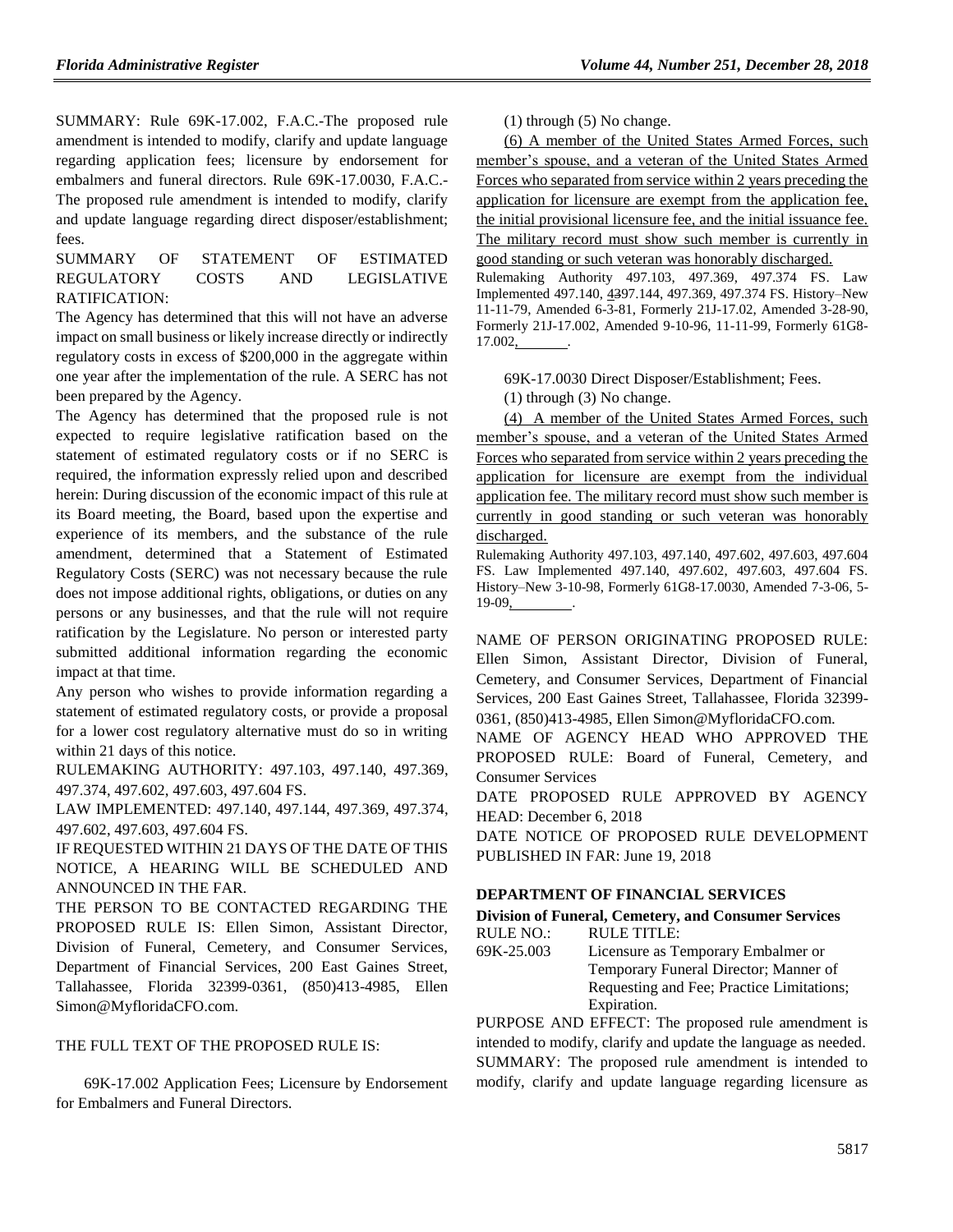temporary embalmer or temporary funeral director; manner of requesting and fee; practice limitations; expiration.

#### SUMMARY OF STATEMENT OF ESTIMATED REGULATORY COSTS AND LEGISLATIVE RATIFICATION:

The Agency has determined that this will not have an adverse impact on small business or likely increase directly or indirectly regulatory costs in excess of \$200,000 in the aggregate within one year after the implementation of the rule. A SERC has not been prepared by the Agency.

The Agency has determined that the proposed rule is not expected to require legislative ratification based on the statement of estimated regulatory costs or if no SERC is required, the information expressly relied upon and described herein: During discussion of the economic impact of this rule at its Board meeting, the Board, based upon the expertise and experience of its members, and the substance of the rule amendment, determined that a Statement of Estimated Regulatory Costs (SERC) was not necessary because the rule does not impose additional rights, obligations, or duties on any persons or any businesses, and that the rule will not require ratification by the Legislature. No person or interested party submitted additional information regarding the economic impact at that time.

Any person who wishes to provide information regarding a statement of estimated regulatory costs, or provide a proposal for a lower cost regulatory alternative must do so in writing within 21 days of this notice.

RULEMAKING AUTHORITY: [497.103,](https://www.flrules.org/gateway/statute.asp?id=497.103) [497.369\(5\),](https://www.flrules.org/gateway/statute.asp?id=%20497.369(5)) [497.374\(5\) FS.](https://www.flrules.org/gateway/statute.asp?id=%20497.374(5)%20FS.)

LAW IMPLEMENTED: [497.369,](https://www.flrules.org/gateway/statute.asp?id=497.369) [497.374 FS.](https://www.flrules.org/gateway/statute.asp?id=%20497.374%20FS.)

IF REQUESTED WITHIN 21 DAYS OF THE DATE OF THIS NOTICE, A HEARING WILL BE SCHEDULED AND ANNOUNCED IN THE FAR.

THE PERSON TO BE CONTACTED REGARDING THE PROPOSED RULE IS: Ellen Simon, Assistant Director, Division of Funeral, Cemetery, and Consumer Services, Department of Financial Services, 200 East Gaines Street, Tallahassee, Florida 32399-0361, (850)413-4985, Ellen Simon@MyfloridaCFO.com.

#### THE FULL TEXT OF THE PROPOSED RULE IS:

69K-25.003 Licensure as Temporary Embalmer or Temporary Funeral Director; Manner of Requesting and Fee; Practice Limitations; Expiration.

(1) through (3) No change.

(4) A member of the United States Armed Forces, such member's spouse, and a veteran of the United States Armed Forces who separated from service within 2 years preceding the application for licensure are exempt from the initial issuance

fee. The military record must show such member is currently in good standing or such veteran was honorably discharged.

 $(5)(4)$  An applicant, who is granted authorization for temporary practice, shall practice only in a licensed funeral establishment. A temporary embalmer shall practice only under the direct supervision of a licensed embalmer. A temporary funeral director shall practice only under the direct supervision of a licensed funeral director. For purposes of this rule, "direct supervision" does not require the physical presence of the supervising licensee on the premises at all times; however the supervising licensee shall be available to communicate with the temporary licensee in those times in which the supervising licensee is not on the premises. Furthermore, the supervising licensee shall review and give final approval to all services performed by the temporary licensee.

 $(6)(\overline{5})$  The authority to practice temporarily shall expire at the end of the sixtieth day after the licensure examination for which the applicant applied.

(7)(6) Applicants granted permission to practice temporarily shall be governed by the laws and rules of the Board regulating the practice of funeral directing and embalming and shall be liable for violations thereof.

Rulemaking Authority 497.103, 497.369(5), 497.374(5) FS. Law Implemented 497.369, 497.374 FS. History–New 10-25-92, Amended 5-20-93, Formerly 21J-25.003, Amended 11-11-99, Formerly 61G8- 25.003, .

NAME OF PERSON ORIGINATING PROPOSED RULE: Ellen Simon, Assistant Director, Division of Funeral, Cemetery, and Consumer Services, Department of Financial Services, 200 East Gaines Street, Tallahassee, Florida 32399- 0361, (850) 413-4985, Ellen Simon@MyfloridaCFO.com.

NAME OF AGENCY HEAD WHO APPROVED THE PROPOSED RULE: Board of Funeral, Cemetery, and Consumer Services

DATE PROPOSED RULE APPROVED BY AGENCY HEAD: December 6, 2018

DATE NOTICE OF PROPOSED RULE DEVELOPMENT PUBLISHED IN FAR: June 19, 2018

## Section III Notice of Changes, Corrections and Withdrawals

### **NONE**

Section IV Emergency Rules

## NONE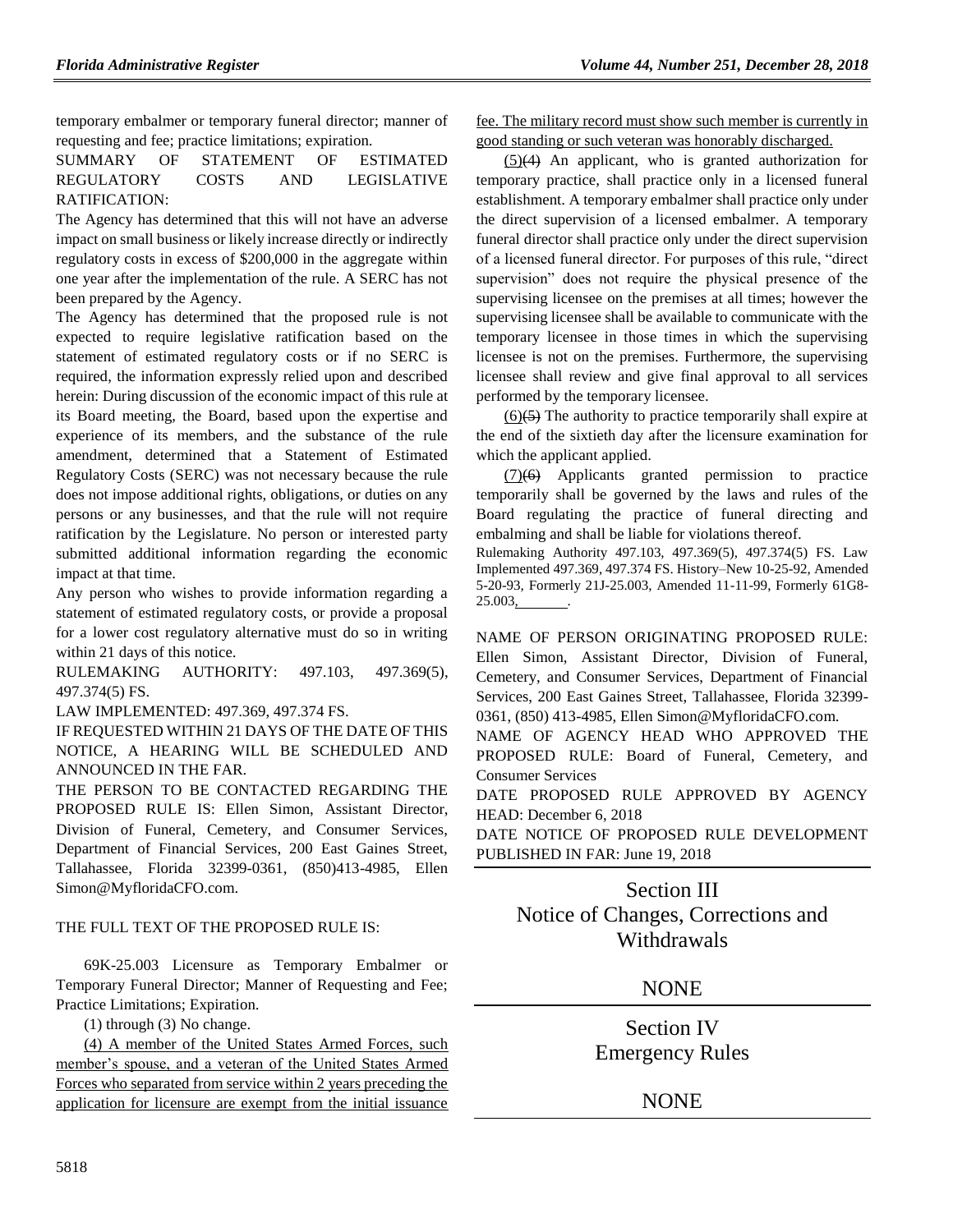# Section V Petitions and Dispositions Regarding Rule Variance or Waiver

### [DEPARTMENT OF ELDER AFFAIRS](https://www.flrules.org/gateway/department.asp?id=58)

[Federal Aging Programs](https://www.flrules.org/gateway/organization.asp?id=179)

RULE NO.: RULE TITLE:

[58A-5.036](https://www.flrules.org/gateway/ruleNo.asp?id=58A-5.036) Emergency Environmental Control for Assisted Living Facilities

NOTICE IS HEREBY GIVEN that on December 13, 2018, the Florida Department of Elder Affairs, received a petition for temporary waiver of Rule 58A-5.036, F.A.C., requiring an alternate energy source for emergency environmental control, from Pointe of North Gables. Any interested person or other agency may submit written comments on the petition within 14 days after this notice to alfrulecomment@elderaffairs.org.

A copy of the Petition for Variance or Waiver may be obtained by contacting: Djanet Cannady at doeapublicrecords@elderaffairs.org, (850)414-2114, Office of the General Counsel, DOEA, 4040 Esplanade Way, Tallahassee, FL 32399.

[DEPARTMENT OF ELDER AFFAIRS](https://www.flrules.org/gateway/department.asp?id=58)

[Federal Aging Programs](https://www.flrules.org/gateway/organization.asp?id=179)

RULE NO.: RULE TITLE:

[58A-5.036](https://www.flrules.org/gateway/ruleNo.asp?id=58A-5.036) Emergency Environmental Control for Assisted Living Facilities

The Florida Department of Elder Affairs hereby gives notice: On 12/26/2018, the Department issued a Final Order granting Donegan Square Health Care Associates, LLC d/b/a Keystone Villas Assisted Living Center, a temporary variance from Rule 58A-5.036, F.A.C., requiring an alternate energy source for emergency environmental control, as requested in its petition filed on 10/01/2018, and noticed in FAR Volume 44, Number 202. Petitioner demonstrated that its current temperature control measures and plan are sufficient to ensure the health, safety, and comfort of its residents in the event of a loss of primary electrical power and that application of the Rule would create a substantial hardship and/or violate principles of fairness.

A copy of the Order or additional information may be obtained by contacting: Djanet Cannady at doeapublicrecords@elderaffairs.org, (850)414-2114, Office of the General Counsel, DOEA, 4040 Esplanade Way, Tallahassee, FL 32399.

### [DEPARTMENT OF ELDER AFFAIRS](https://www.flrules.org/gateway/department.asp?id=58)

[Federal Aging Programs](https://www.flrules.org/gateway/organization.asp?id=179)

RULE NO.: RULE TITLE:

[58A-5.036](https://www.flrules.org/gateway/ruleNo.asp?id=58A-5.036) Emergency Environmental Control for Assisted Living Facilities

The Florida Department of Elder Affairs hereby gives notice: On 12/26/2018, the Department issued a Final Order granting Arden Courts of Largo FL, LLC d/b/a Arden Courts of Largo, a temporary variance from Rule 58A-5.036, F.A.C., requiring an alternate energy source for emergency environmental control, as requested in its petition filed on 09/28/2018, and noticed in FAR Volume 44, Number 202. Petitioner demonstrated that its current temperature control measures are sufficient to ensure the health, safety, and comfort of its residents in the event of a loss of primary electrical power and that application of the Rule would create a substantial hardship and/or violate principles of fairness.

A copy of the Order or additional information may be obtained by contacting: Djanet Cannady at doeapublicrecords@elderaffairs.org, (850)414-2114, Office of the General Counsel, DOEA, 4040 Esplanade Way, Tallahassee, FL 32399.

### [DEPARTMENT OF ELDER AFFAIRS](https://www.flrules.org/gateway/department.asp?id=58)

[Federal Aging Programs](https://www.flrules.org/gateway/organization.asp?id=179)

RULE NO.: RULE TITLE:

[58A-5.036](https://www.flrules.org/gateway/ruleNo.asp?id=58A-5.036) Emergency Environmental Control for Assisted Living Facilities

The Florida Department of Elder Affairs hereby gives notice: On 12/26/2018, the Department issued a Final Order granting Arden Courts of Delray Beach FL, LLC d/b/a Arden Courts of Delray Beach, a temporary variance from Rule 58A-5.036, F.A.C., requiring an alternate energy source for emergency environmental control, as requested in its petition filed on 09/28/2018, and noticed in FAR Volume 44, Number 202. Petitioner demonstrated that its current temperature control measures are sufficient to ensure the health, safety, and comfort of its residents in the event of a loss of primary electrical power and that application of the Rule would create a substantial hardship and/or violate principles of fairness.

A copy of the Order or additional information may be obtained by contacting: Djanet Cannady at doeapublicrecords@elderaffairs.org, (850)414-2114, Office of the General Counsel, DOEA, 4040 Esplanade Way, Tallahassee, FL 32399.

### [DEPARTMENT OF ELDER AFFAIRS](https://www.flrules.org/gateway/department.asp?id=58)

[Federal Aging Programs](https://www.flrules.org/gateway/organization.asp?id=179)

RULE NO.: RULE TITLE:

[58A-5.036](https://www.flrules.org/gateway/ruleNo.asp?id=58A-5.036) Emergency Environmental Control for Assisted Living Facilities

The Florida Department of Elder Affairs hereby gives notice: On 12/26/2018, the Department issued a Final Order granting Five Star Quality Care FL, LLC d/b/a Tuscany Villa of Naples, a temporary variance from Rule 58A-5.036, F.A.C., requiring an alternate energy source for emergency environmental control, as requested in its petition filed on 09/28/2018, and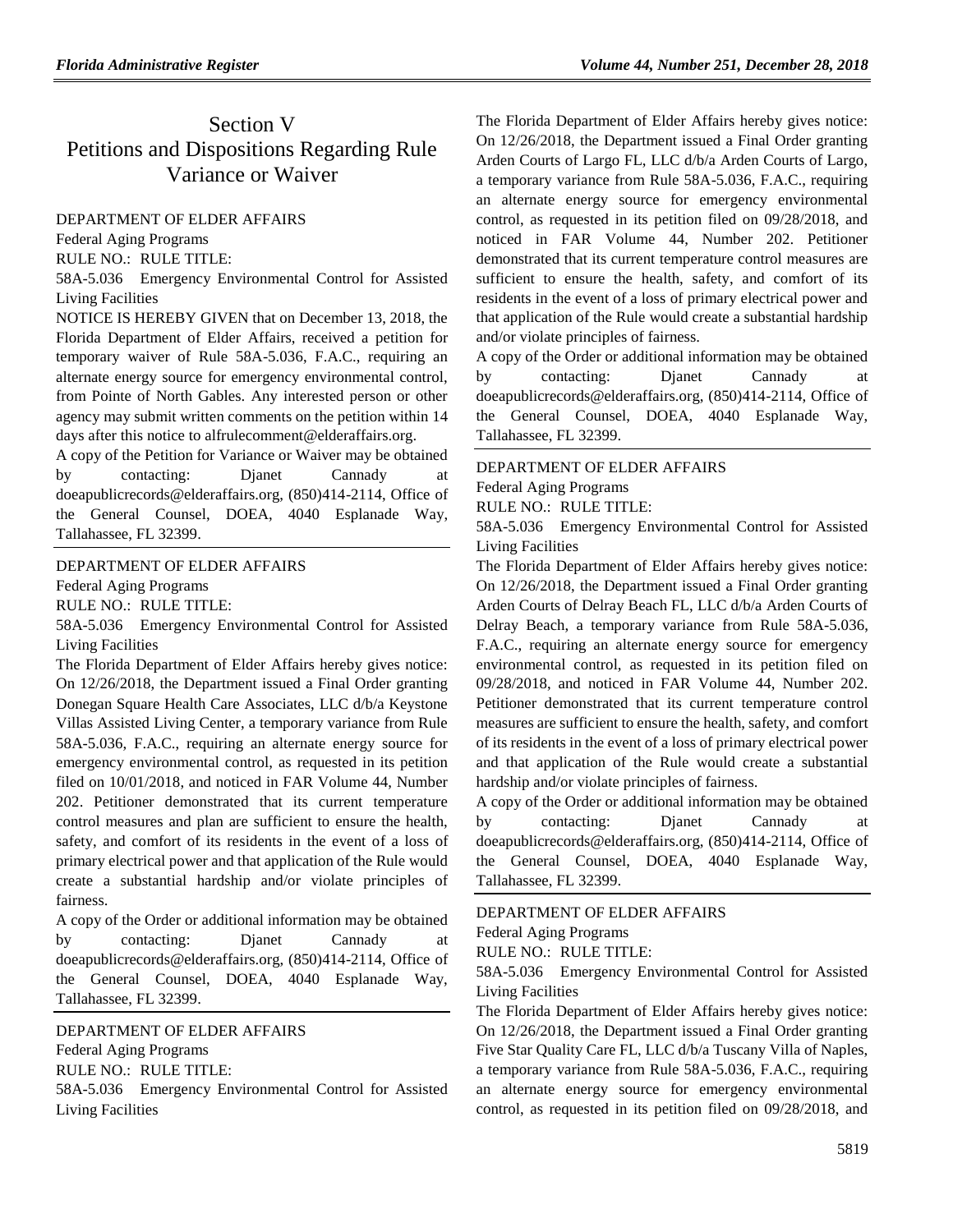noticed in FAR Volume 44, Number 201. Petitioner demonstrated that its current temperature control measures are sufficient to ensure the health, safety, and comfort of its residents in the event of a loss of primary electrical power and that application of the Rule would create a substantial hardship and/or violate principles of fairness.

A copy of the Order or additional information may be obtained by contacting: Djanet Cannady at doeapublicrecords@elderaffairs.org, (850)414-2114, Office of the General Counsel, DOEA, 4040 Esplanade Way, Tallahassee, FL 32399.

[DEPARTMENT OF ELDER AFFAIRS](https://www.flrules.org/gateway/department.asp?id=58)

[Federal Aging Programs](https://www.flrules.org/gateway/organization.asp?id=179)

RULE NO.: RULE TITLE:

[58A-5.036](https://www.flrules.org/gateway/ruleNo.asp?id=58A-5.036) Emergency Environmental Control for Assisted Living Facilities

The Florida Department of Elder Affairs hereby gives notice: On 12/26/2018, the Department issued a Final Order granting The Horizon Club, a temporary variance from Rule 58A-5.036, F.A.C., requiring an alternate energy source for emergency environmental control, as requested in its petition filed on 09/28/2018, and noticed in FAR Volume 44, Number 201. Petitioner demonstrated that its current temperature control measures and evacuation plan are sufficient to ensure the health, safety, and comfort of its residents in the event of a loss of primary electrical power and that application of the Rule would create a substantial hardship and/or violate principles of fairness.

A copy of the Order or additional information may be obtained by contacting: Djanet Cannady at doeapublicrecords@elderaffairs.org, (850)414-2114, Office of the General Counsel, DOEA, 4040 Esplanade Way, Tallahassee, FL 32399.

#### [DEPARTMENT OF ELDER AFFAIRS](https://www.flrules.org/gateway/department.asp?id=58)

[Federal Aging Programs](https://www.flrules.org/gateway/organization.asp?id=179)

RULE NO.: RULE TITLE:

[58A-5.036](https://www.flrules.org/gateway/ruleNo.asp?id=58A-5.036) Emergency Environmental Control for Assisted Living Facilities

The Florida Department of Elder Affairs hereby gives notice: On 12/26/2018, the Department issued a Final Order granting The Court of Palm Aire, a temporary variance from Rule 58A-5.036, F.A.C., requiring an alternate energy source for emergency environmental control, as requested in its petition filed on 09/28/2018, and noticed in FAR Volume 44, Number 201. Petitioner demonstrated that its current temperature control measures are sufficient to ensure the health, safety, and comfort of its residents in the event of a loss of primary electrical power and that application of the Rule would create a substantial hardship and/or violate principles of fairness.

A copy of the Order or additional information may be obtained by contacting: Djanet Cannady at doeapublicrecords@elderaffairs.org, (850)414-2114, Office of the General Counsel, DOEA, 4040 Esplanade Way, Tallahassee, FL 32399.

### [DEPARTMENT OF ELDER AFFAIRS](https://www.flrules.org/gateway/department.asp?id=58) [Federal Aging Programs](https://www.flrules.org/gateway/organization.asp?id=179)

RULE NO.: RULE TITLE:

[58A-5.036](https://www.flrules.org/gateway/ruleNo.asp?id=58A-5.036) Emergency Environmental Control for Assisted Living Facilities

The Florida Department of Elder Affairs hereby gives notice: On 12/26/2018, the Department issued a Final Order granting Five Star Premium Residences Plantation, a temporary variance from Rule 58A-5.036, F.A.C., requiring an alternate energy source for emergency environmental control, as requested in its petition filed on 09/28/2018, and noticed in FAR Volume 44, Number 202. Petitioner demonstrated that its current temperature control measures and are sufficient to ensure the health, safety, and comfort of its residents in the event of a loss of primary electrical power and that application of the Rule would create a substantial hardship and/or violate principles of fairness

A copy of the Order or additional information may be obtained by contacting: Djanet Cannady at doeapublicrecords@elderaffairs.org, (850)414-2114, Office of the General Counsel, DOEA, 4040 Esplanade Way, Tallahassee, FL 32399.

#### [DEPARTMENT OF ELDER AFFAIRS](https://www.flrules.org/gateway/department.asp?id=58)

[Federal Aging Programs](https://www.flrules.org/gateway/organization.asp?id=179)

RULE NO.: RULE TITLE:

[58A-5.036](https://www.flrules.org/gateway/ruleNo.asp?id=58A-5.036) Emergency Environmental Control for Assisted Living Facilities

The Florida Department of Elder Affairs hereby gives notice: On 12/26/2018, the Department issued a Final Order granting Five Star Premium Residences Plantation, a temporary variance from Rule 58A-5.036, F.A.C., requiring an alternate energy source for emergency environmental control, as requested in its petition filed on 09/28/2018, and noticed in FAR Volume 44, Number 202. Petitioner demonstrated that its current temperature control measures and are sufficient to ensure the health, safety, and comfort of its residents in the event of a loss of primary electrical power and that application of the Rule would create a substantial hardship and/or violate principles of fairness.

A copy of the Order or additional information may be obtained by contacting: Djanet Cannady at doeapublicrecords@elderaffairs.org, (850)414-2114, Office of the General Counsel, DOEA, 4040 Esplanade Way, Tallahassee, FL 32399.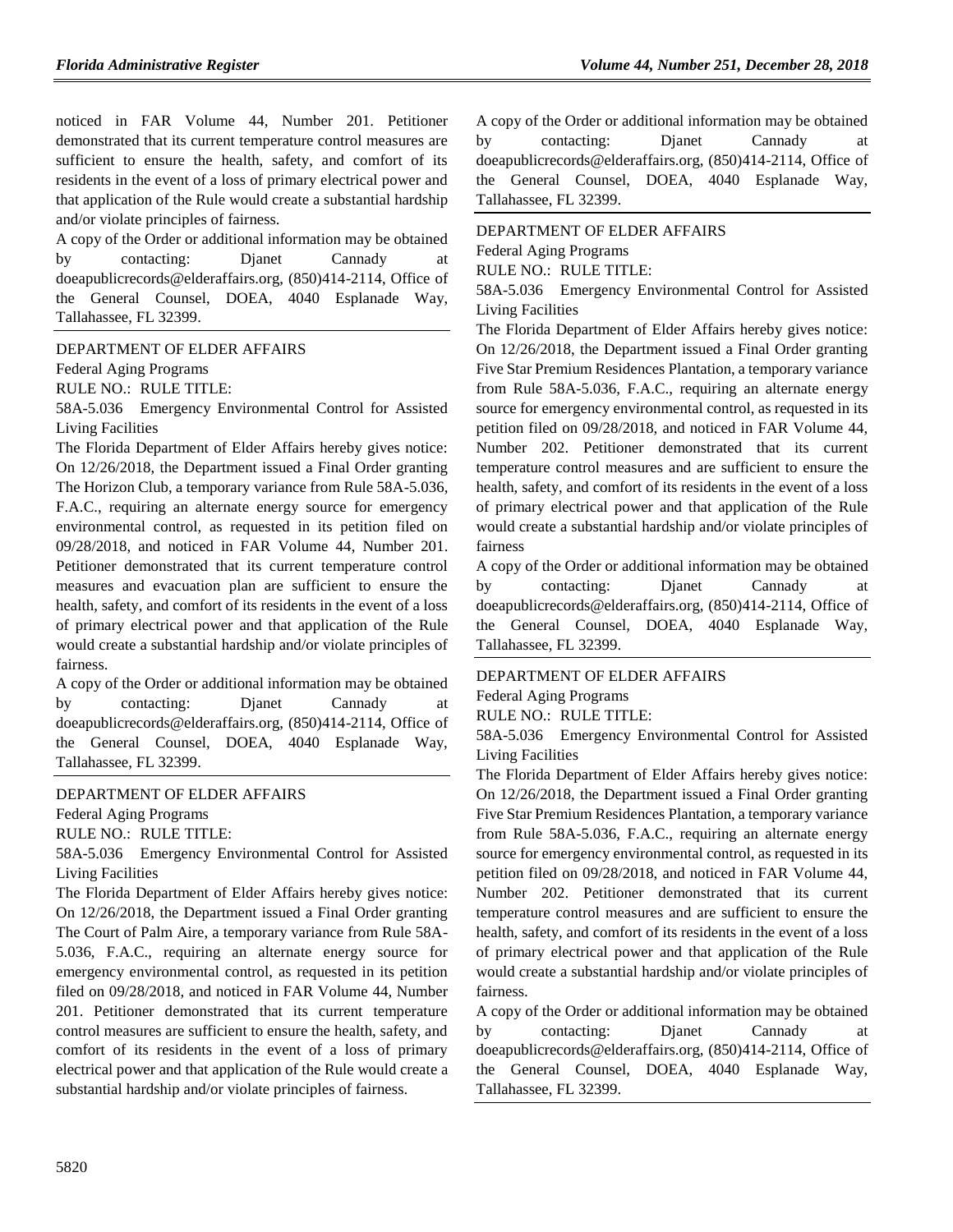#### [DEPARTMENT OF ELDER AFFAIRS](https://www.flrules.org/gateway/department.asp?id=58)

[Federal Aging Programs](https://www.flrules.org/gateway/organization.asp?id=179)

RULE NO.: RULE TITLE:

[58A-5.036](https://www.flrules.org/gateway/ruleNo.asp?id=58A-5.036) Emergency Environmental Control for Assisted Living Facilities

The Florida Department of Elder Affairs hereby gives notice: On 12/26/2018, the Department issued a Final Order granting Five Star Premium Residences Hollywood, a temporary variance from Rule 58A-5.036, F.A.C., requiring an alternate energy source for emergency environmental control, as requested in its petition filed on 09/28/2018, and noticed in FAR Volume 44, Number 201. Petitioner demonstrated that its current temperature control measures and evacuation plan are sufficient to ensure the health, safety, and comfort of its residents in the event of a loss of primary electrical power and that application of the Rule would create a substantial hardship and/or violate principles of fairness.

A copy of the Order or additional information may be obtained by contacting: Djanet Cannady at doeapublicrecords@elderaffairs.org, (850)414-2114, Office of the General Counsel, DOEA, 4040 Esplanade Way, Tallahassee, FL 32399.

#### [DEPARTMENT OF ELDER AFFAIRS](https://www.flrules.org/gateway/department.asp?id=58)

[Federal Aging Programs](https://www.flrules.org/gateway/organization.asp?id=179)

RULE NO.: RULE TITLE:

[58A-5.036](https://www.flrules.org/gateway/ruleNo.asp?id=58A-5.036) Emergency Environmental Control for Assisted Living Facilities

The Florida Department of Elder Affairs hereby gives notice: On 12/26/2018, the Department issued a Final Order granting CHP Gulf Breeze FL. Tenant Corp., d/b/a The Beacon at Gulf Breeze, a temporary variance from Rule 58A-5.036, F.A.C., requiring an alternate energy source for emergency environmental control, as requested in its petition filed on 09/28/2018, and noticed in FAR Volume 44, Number 202. Petitioner demonstrated that its current temperature control measures are sufficient to ensure the health, safety, and comfort of its residents in the event of a loss of primary electrical power and that application of the Rule would create a substantial hardship and/or violate principles of fairness.

A copy of the Order or additional information may be obtained by contacting: Djanet Cannady at doeapublicrecords@elderaffairs.org, (850)414-2114, Office of the General Counsel, DOEA, 4040 Esplanade Way, Tallahassee, FL 32399.

#### [DEPARTMENT OF ELDER AFFAIRS](https://www.flrules.org/gateway/department.asp?id=58)

[Federal Aging Programs](https://www.flrules.org/gateway/organization.asp?id=179)

RULE NO.: RULE TITLE:

[58A-5.036](https://www.flrules.org/gateway/ruleNo.asp?id=58A-5.036) Emergency Environmental Control for Assisted Living Facilities

The Florida Department of Elder Affairs hereby gives notice: On 12/26/2018, the Department issued a Final Order granting BKD Altamonte Springs, LLC d/b/a Brookdale Altamonte Springs, a temporary variance from Rule 58A-5.036, F.A.C., requiring an alternate energy source for emergency environmental control, as requested in its petition filed on 10/02/2018, and noticed in FAR Volume 44, Number 204. Petitioner demonstrated that its current temperature control measures are sufficient to ensure the health, safety, and comfort of its residents in the event of a loss of primary electrical power and that application of the Rule would create a substantial hardship and/or violate principles of fairness.

A copy of the Order or additional information may be obtained by contacting: Djanet Cannady at doeapublicrecords@elderaffairs.org, (850)414-2114, Office of the General Counsel, DOEA, 4040 Esplanade Way, Tallahassee, FL 32399.

#### [DEPARTMENT OF ELDER AFFAIRS](https://www.flrules.org/gateway/department.asp?id=58)

[Federal Aging Programs](https://www.flrules.org/gateway/organization.asp?id=179)

RULE NO.: RULE TITLE:

[58A-5.036](https://www.flrules.org/gateway/ruleNo.asp?id=58A-5.036) Emergency Environmental Control for Assisted Living Facilities

The Florida Department of Elder Affairs hereby gives notice: On 12/26/2018, the Department issued a Final Order granting S-H Thirty-Five OpCo Waterside Retirement Estates, LLC d/b/a Atria Sarasota, a temporary variance from Rule 58A-5.036, F.A.C., requiring an alternate energy source for emergency environmental control, as requested in its petition filed on 09/28/2018, and noticed in FAR Volume 44, Number 202. Petitioner demonstrated that its current temperature control measures are sufficient to ensure the health, safety, and comfort of its residents in the event of a loss of primary electrical power and that application of the Rule would create a substantial hardship and/or violate principles of fairness.

A copy of the Order or additional information may be obtained by contacting: Djanet Cannady at doeapublicrecords@elderaffairs.org, (850)414-2114, Office of the General Counsel, DOEA, 4040 Esplanade Way, Tallahassee, FL 32399.

#### [DEPARTMENT OF ELDER AFFAIRS](https://www.flrules.org/gateway/department.asp?id=58)

[Federal Aging Programs](https://www.flrules.org/gateway/organization.asp?id=179)

RULE NO.: RULE TITLE:

[58A-5.036](https://www.flrules.org/gateway/ruleNo.asp?id=58A-5.036) Emergency Environmental Control for Assisted Living Facilities

The Florida Department of Elder Affairs hereby gives notice: On 12/26/2018, the Department issued a Final Order granting Arden Courts of Palm Harbor FL, LLC d/b/a Arden Courts of Palm Harbor, a temporary variance from Rule 58A-5.036, F.A.C., requiring an alternate energy source for emergency environmental control, as requested in its petition filed on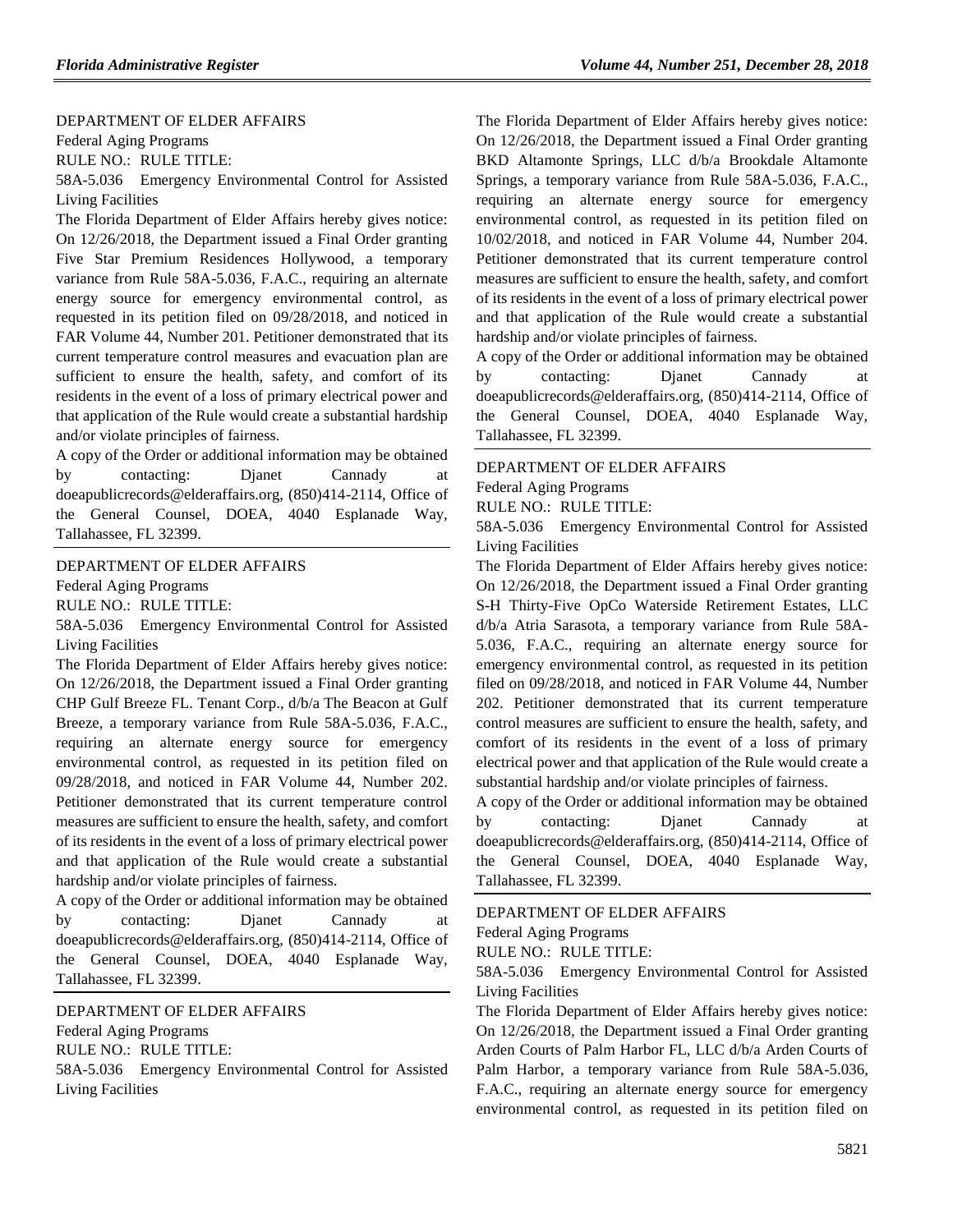09/28/2018, and noticed in FAR Volume 44, Number 202. Petitioner demonstrated that its current temperature control measures are sufficient to ensure the health, safety, and comfort of its residents in the event of a loss of primary electrical power and that application of the Rule would create a substantial hardship and/or violate principles of fairness.

A copy of the Order or additional information may be obtained by contacting: Djanet Cannady at doeapublicrecords@elderaffairs.org, (850)414-2114, Office of the General Counsel, DOEA, 4040 Esplanade Way, Tallahassee, FL 32399.

[DEPARTMENT OF ELDER AFFAIRS](https://www.flrules.org/gateway/department.asp?id=58)

[Federal Aging Programs](https://www.flrules.org/gateway/organization.asp?id=179)

RULE NO.: RULE TITLE:

[58A-5.036](https://www.flrules.org/gateway/ruleNo.asp?id=58A-5.036) Emergency Environmental Control for Assisted Living Facilities

The Florida Department of Elder Affairs hereby gives notice: On 12/26/2018, the Department issued a Final Order granting S-H Thirty-Five OpCo Port St. Lucie, LLC d/b/a Atria Port St. Lucie, a temporary variance from Rule 58A-5.036, F.A.C., requiring an alternate energy source for emergency environmental control, as requested in its petition filed on 09/28/2018, and noticed in FAR Volume 44, Number 202. Petitioner demonstrated that its current temperature control measures are sufficient to ensure the health, safety, and comfort of its residents in the event of a loss of primary electrical power and that application of the Rule would create a substantial hardship and/or violate principles of fairness.

A copy of the Order or additional information may be obtained by contacting: Djanet Cannady at doeapublicrecords@elderaffairs.org, 850-414-2114, Office of the General Counsel, DOEA, 4040 Esplanade Way, Tallahassee, FL 32399.

#### [DEPARTMENT OF ELDER AFFAIRS](https://www.flrules.org/gateway/department.asp?id=58)

[Federal Aging Programs](https://www.flrules.org/gateway/organization.asp?id=179)

RULE NO.: RULE TITLE:

[58A-5.036](https://www.flrules.org/gateway/ruleNo.asp?id=58A-5.036) Emergency Environmental Control for Assisted Living Facilities

The Florida Department of Elder Affairs hereby gives notice: On 12/26/2018, the Department issued a Final Order granting Arden Courts of W. Palm Beach FL, LLC d/b/a Arden Courts of West Palm Beach, a temporary variance from Rule 58A-5.036, F.A.C., requiring an alternate energy source for emergency environmental control, as requested in its petition filed on 09/28/2018, and noticed in FAR Volume 44, Number 223. Petitioner demonstrated that its current temperature control measures are sufficient to ensure the health, safety, and comfort of its residents in the event of a loss of primary

electrical power and that application of the Rule would create a substantial hardship and/or violate principles of fairness.

A copy of the Order or additional information may be obtained by contacting: Djanet Cannady at doeapublicrecords@elderaffairs.org, (850)414-2114, Office of the General Counsel, DOEA, 4040 Esplanade Way, Tallahassee, FL 32399.

### [DEPARTMENT OF ELDER AFFAIRS](https://www.flrules.org/gateway/department.asp?id=58)

[Federal Aging Programs](https://www.flrules.org/gateway/organization.asp?id=179)

RULE NO.: RULE TITLE:

[58A-5.036](https://www.flrules.org/gateway/ruleNo.asp?id=58A-5.036) Emergency Environmental Control for Assisted Living Facilities

The Florida Department of Elder Affairs hereby gives notice: On 12/26/2018, the Department issued a Final Order granting Arden Courts of Seminole FL, LLC d/b/a Arden Courts of Seminole, a temporary variance from Rule 58A-5.036, F.A.C., requiring an alternate energy source for emergency environmental control, as requested in its petition filed on 09/28/2018, and noticed in FAR Volume 44, Number 202. Petitioner demonstrated that its current temperature control measures and evacuation plan are sufficient to ensure the health, safety, and comfort of its residents in the event of a loss of primary electrical power and that application of the Rule would create a substantial hardship and/or violate principles of fairness.

A copy of the Order or additional information may be obtained by contacting: Djanet Cannady at doeapublicrecords@elderaffairs.org, (850)414-2114, Office of the General Counsel, DOEA, 4040 Esplanade Way, Tallahassee, FL 32399.

#### [DEPARTMENT OF ELDER AFFAIRS](https://www.flrules.org/gateway/department.asp?id=58)

[Federal Aging Programs](https://www.flrules.org/gateway/organization.asp?id=179)

RULE NO.: RULE TITLE:

[58A-5.036](https://www.flrules.org/gateway/ruleNo.asp?id=58A-5.036) Emergency Environmental Control for Assisted Living Facilities

The Florida Department of Elder Affairs hereby gives notice: On 12/26/2018, the Department issued a Final Order granting Arden Courts-Lely Palms of Naples FL, LLC d/b/a Arden Courts of Lely Palms, a temporary variance from Rule 58A-5.036, F.A.C., requiring an alternate energy source for emergency environmental control, as requested in its petition filed on 09/28/2018, and noticed in FAR Volume 44, Number 202. Petitioner demonstrated that its current temperature control measures are sufficient to ensure the health, safety, and comfort of its residents in the event of a loss of primary electrical power and that application of the Rule would create a substantial hardship and/or violate principles of fairness.

A copy of the Order or additional information may be obtained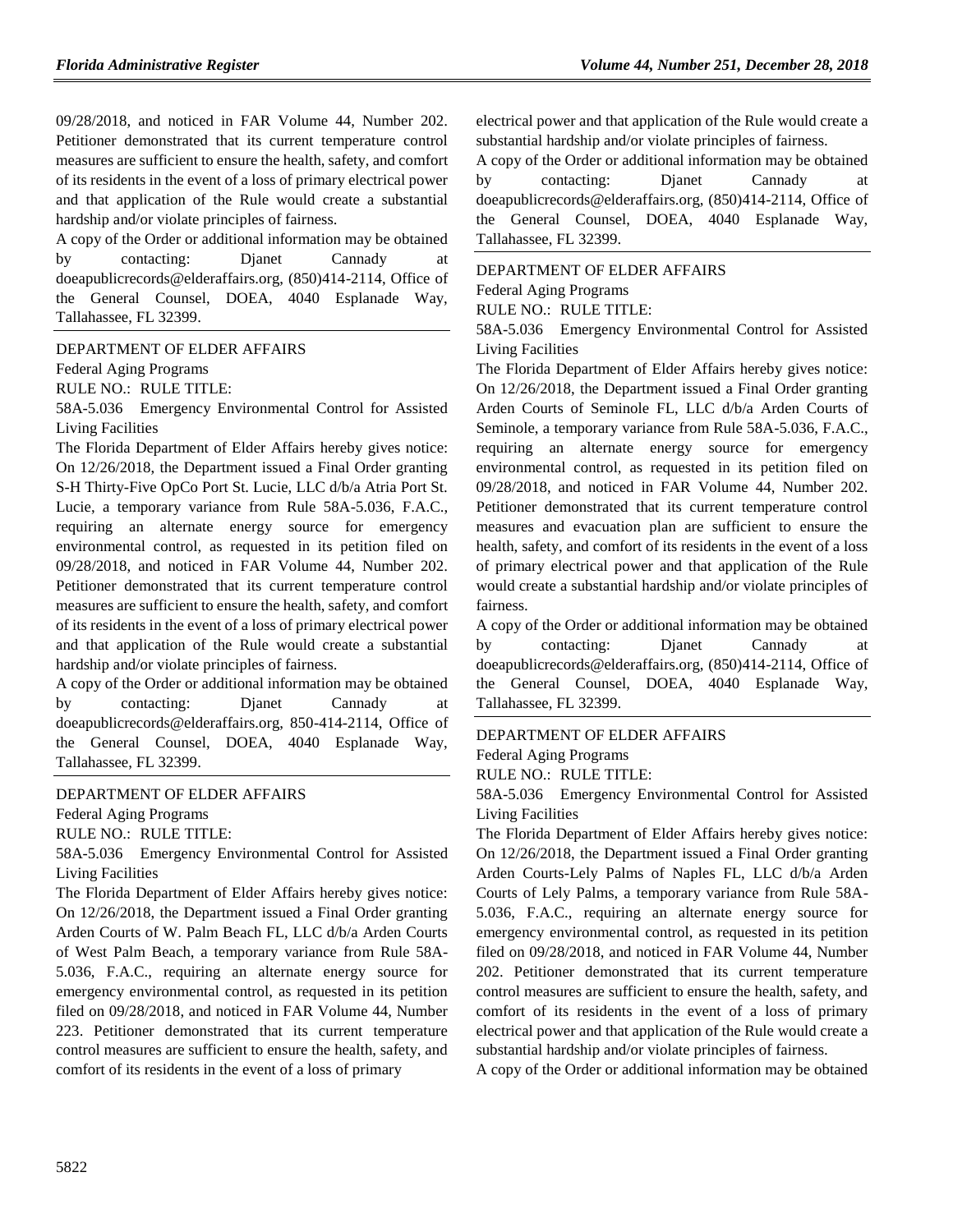by contacting: Djanet Cannady at doeapublicrecords@elderaffairs.org, (850)414-2114, Office of the General Counsel, DOEA, 4040 Esplanade Way, Tallahassee, FL 32399.

#### [DEPARTMENT OF ELDER AFFAIRS](https://www.flrules.org/gateway/department.asp?id=58)

[Federal Aging Programs](https://www.flrules.org/gateway/organization.asp?id=179)

RULE NO.: RULE TITLE:

[58A-5.036](https://www.flrules.org/gateway/ruleNo.asp?id=58A-5.036) Emergency Environmental Control for Assisted Living Facilities

The Florida Department of Elder Affairs hereby gives notice: On 12/26/2018, the Department issued a Final Order granting Stratford Harbor Court of Palm Harbor, a temporary variance from Rule 58A-5.036, F.A.C., requiring an alternate energy source for emergency environmental control, as requested in its petition filed on 09/28/2018, and noticed in FAR Volume 44, Number 202. Petitioner demonstrated that its current temperature control measures are sufficient to ensure the health, safety, and comfort of its residents in the event of a loss of primary electrical power and that application of the Rule would create a substantial hardship and/or violate principles of fairness.

A copy of the Order or additional information may be obtained by contacting: Djanet Cannady at doeapublicrecords@elderaffairs.org, (850)414-2114, Office of the General Counsel, DOEA, 4040 Esplanade Way, Tallahassee, FL 32399.

#### [DEPARTMENT OF ELDER AFFAIRS](https://www.flrules.org/gateway/department.asp?id=58)

[Federal Aging Programs](https://www.flrules.org/gateway/organization.asp?id=179)

RULE NO.: RULE TITLE:

[58A-5.036](https://www.flrules.org/gateway/ruleNo.asp?id=58A-5.036) Emergency Environmental Control for Assisted Living Facilities

The Florida Department of Elder Affairs hereby gives notice: On 12/26/2018, the Department issued a Final Order granting Five Star Premium Residences Pompano Beach, a temporary variance from Rule 58A-5.036, F.A.C., requiring an alternate energy source for emergency environmental control, as requested in its petition filed on 09/28/2018, and noticed in FAR Volume 44, Number 202. Petitioner demonstrated that its current temperature control measures are sufficient to ensure the health, safety, and comfort of its residents in the event of a loss of primary electrical power and that application of the Rule would create a substantial hardship and/or violate principles of fairness.

A copy of the Order or additional information may be obtained by contacting: Djanet Cannady at doeapublicrecords@elderaffairs.org, (850)414-2114, Office of the General Counsel, DOEA, 4040 Esplanade Way, Tallahassee, FL 32399.

#### [DEPARTMENT OF ELDER AFFAIRS](https://www.flrules.org/gateway/department.asp?id=58)

[Federal Aging Programs](https://www.flrules.org/gateway/organization.asp?id=179)

RULE NO.: RULE TITLE:

[58A-5.036](https://www.flrules.org/gateway/ruleNo.asp?id=58A-5.036) Emergency Environmental Control for Assisted Living Facilities

The Florida Department of Elder Affairs hereby gives notice: On 12/26/2018, the Department issued a Final Order granting AM Autumn House, LLC d/b/a Autumn House, a temporary variance from Rule 58A-5.036, F.A.C., requiring an alternate energy source for emergency environmental control, as requested in its petition filed on 10/02/2018, and noticed in FAR Volume 44, Number 203. Petitioner demonstrated that its current temperature control measures are sufficient to ensure the health, safety, and comfort of its residents in the event of a loss of primary electrical power and that application of the Rule would create a substantial hardship and/or violate principles of fairness.

A copy of the Order or additional information may be obtained by contacting: Djanet Cannady at doeapublicrecords@elderaffairs.org, (850)414-2114, Office of the General Counsel, DOEA, 4040 Esplanade Way, Tallahassee, FL 32399.

#### [DEPARTMENT OF ELDER AFFAIRS](https://www.flrules.org/gateway/department.asp?id=58) [Federal Aging Programs](https://www.flrules.org/gateway/organization.asp?id=179)

RULE NO.: RULE TITLE:

[58A-5.036](https://www.flrules.org/gateway/ruleNo.asp?id=58A-5.036) Emergency Environmental Control for Assisted Living Facilities

The Florida Department of Elder Affairs hereby gives notice: On 12/27/2018, the Department issued a Final Order granting ARHC ALTSPFL01 TRS, LLC d/b/a The Allegro at East Lake, a temporary variance from Rule 58A-5.036, F.A.C., requiring an alternate energy source for emergency environmental control, as requested in its petition filed on 12/03/2018, and noticed in FAR Volume 44, Number 238. Petitioner demonstrated that its current temperature control measures are sufficient to ensure the health, safety, and comfort of its residents in the event of a loss of primary electrical power and that application of the Rule would create a substantial hardship and/or violate principles of fairness.

A copy of the Order or additional information may be obtained by contacting: Djanet Cannady at doeapublicrecords@elderaffairs.org, (850)414-2114, Office of the General Counsel, DOEA, 4040 Esplanade Way, Tallahassee, FL 32399.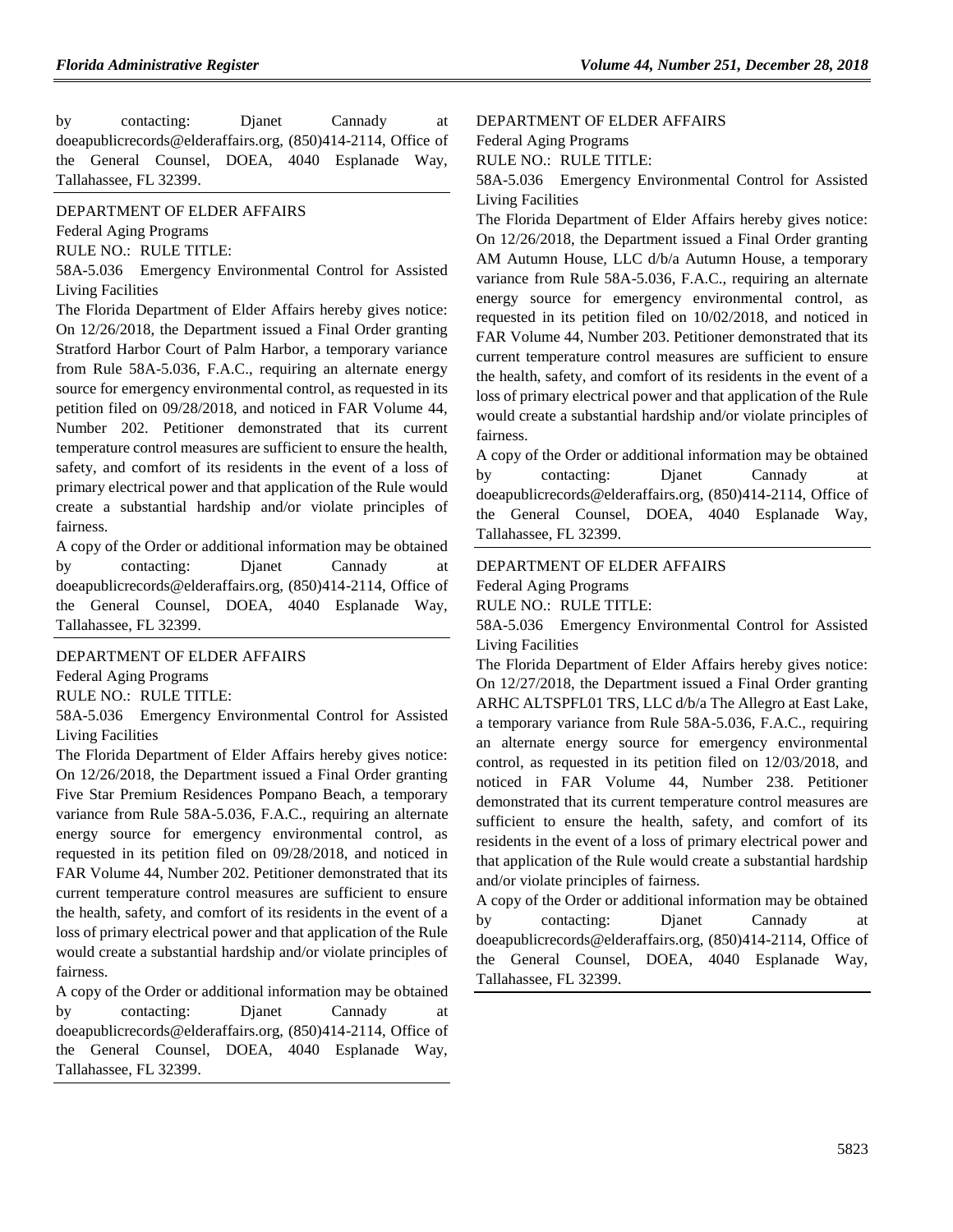#### [DEPARTMENT OF ELDER AFFAIRS](https://www.flrules.org/gateway/department.asp?id=58)

[Federal Aging Programs](https://www.flrules.org/gateway/organization.asp?id=179)

RULE NO.: RULE TITLE:

[58A-5.036](https://www.flrules.org/gateway/ruleNo.asp?id=58A-5.036) Emergency Environmental Control for Assisted Living Facilities

The Florida Department of Elder Affairs hereby gives notice: On 12/27/2018, the Department issued a Final Order granting SHP IV Heritage Oaks, LLC d/b/a Allegro, a temporary variance from Rule 58A-5.036, F.A.C., requiring an alternate energy source for emergency environmental control, as requested in its petition filed on 11/30/2018, and noticed in FAR Volume 44, Number 235. Petitioner demonstrated that its current temperature control measures are sufficient to ensure the health, safety, and comfort of its residents in the event of a loss of primary electrical power and that application of the Rule would create a substantial hardship and/or violate principles of fairness.

A copy of the Order or additional information may be obtained by contacting:

Djanet Cannady at doeapublicrecords@elderaffairs.org, (850)414-2114, Office of the General Counsel, DOEA, 4040 Esplanade Way, Tallahassee, FL 32399.

#### [DEPARTMENT OF ELDER AFFAIRS](https://www.flrules.org/gateway/department.asp?id=58)

[Federal Aging Programs](https://www.flrules.org/gateway/organization.asp?id=179)

RULE NO.: RULE TITLE:

[58A-5.036](https://www.flrules.org/gateway/ruleNo.asp?id=58A-5.036) Emergency Environmental Control for Assisted Living Facilities

The Florida Department of Elder Affairs hereby gives notice: On 12/27/2018, the Department issued a Final Order granting SHP IV Harbour Island, LLC d/b/a Allegro, a temporary variance from Rule 58A-5.036, F.A.C., requiring an alternate energy source for emergency environmental control, as requested in its petition filed on 11/30/2018, and noticed in FAR Volume 44, Number 235. Petitioner demonstrated that its current temperature control measures are sufficient to ensure the health, safety, and comfort of its residents in the event of a loss of primary electrical power and that application of the Rule would create a substantial hardship and/or violate principles of fairness.

A copy of the Order or additional information may be obtained by contacting: Djanet Cannady at doeapublicrecords@elderaffairs.org, (850)414-2114, Office of the General Counsel, DOEA, 4040 Esplanade Way, Tallahassee, FL 32399.

## Section VI Notice of Meetings, Workshops and Public **Hearings**

#### [DEPARTMENT OF LEGAL AFFAIRS](https://www.flrules.org/gateway/department.asp?id=2)

The Florida Commission on the Status of Women announces a telephone conference call to which all persons are invited.

DATE AND TIME: January 8, 2019, 10:00 a.m.

PLACE: Please call (850)414-3300 for instructions on participation.

GENERAL SUBJECT MATTER TO BE CONSIDERED: Full Commission Vote on 2019 Officers

DATE AND TIME: January 8, 2019, 4:00 p.m.

PLACE: Please call (850)414-3300 for instructions on participation.

GENERAL SUBJECT MATTER TO BE CONSIDERED: Public Policy Committee

DATE AND TIME: January 10, 2019, 10:00 a.m.

PLACE: Please call (850)414-3300 for instructions on participation.

GENERAL SUBJECT MATTER TO BE CONSIDERED: Essay Contest Task Force

DATE AND TIME: January 15, 2019, 10:00 a.m.

PLACE: Please call (850)414-3300 for instructions on participation.

GENERAL SUBJECT MATTER TO BE CONSIDERED: Awards & Recognition Committee

DATE AND TIME: January 16, 2019, 10:00 a.m.

PLACE: Please call (850)414-3300 for instructions on participation.

GENERAL SUBJECT MATTER TO BE CONSIDERED: Women's Hall of Fame Committee

DATE AND TIME: January 17, 2019, 9:00 a.m.

PLACE: Please call (850)414-3300 for instructions on participation.

GENERAL SUBJECT MATTER TO BE CONSIDERED: Executive Committee

DATE AND TIME: January 22, 2019, 10:00 a.m.

PLACE: Please call (850)414-3300 for instructions on participation.

GENERAL SUBJECT MATTER TO BE CONSIDERED: Public Outreach Committee

DATE AND TIME: January 24, 2019, 10:00 a.m.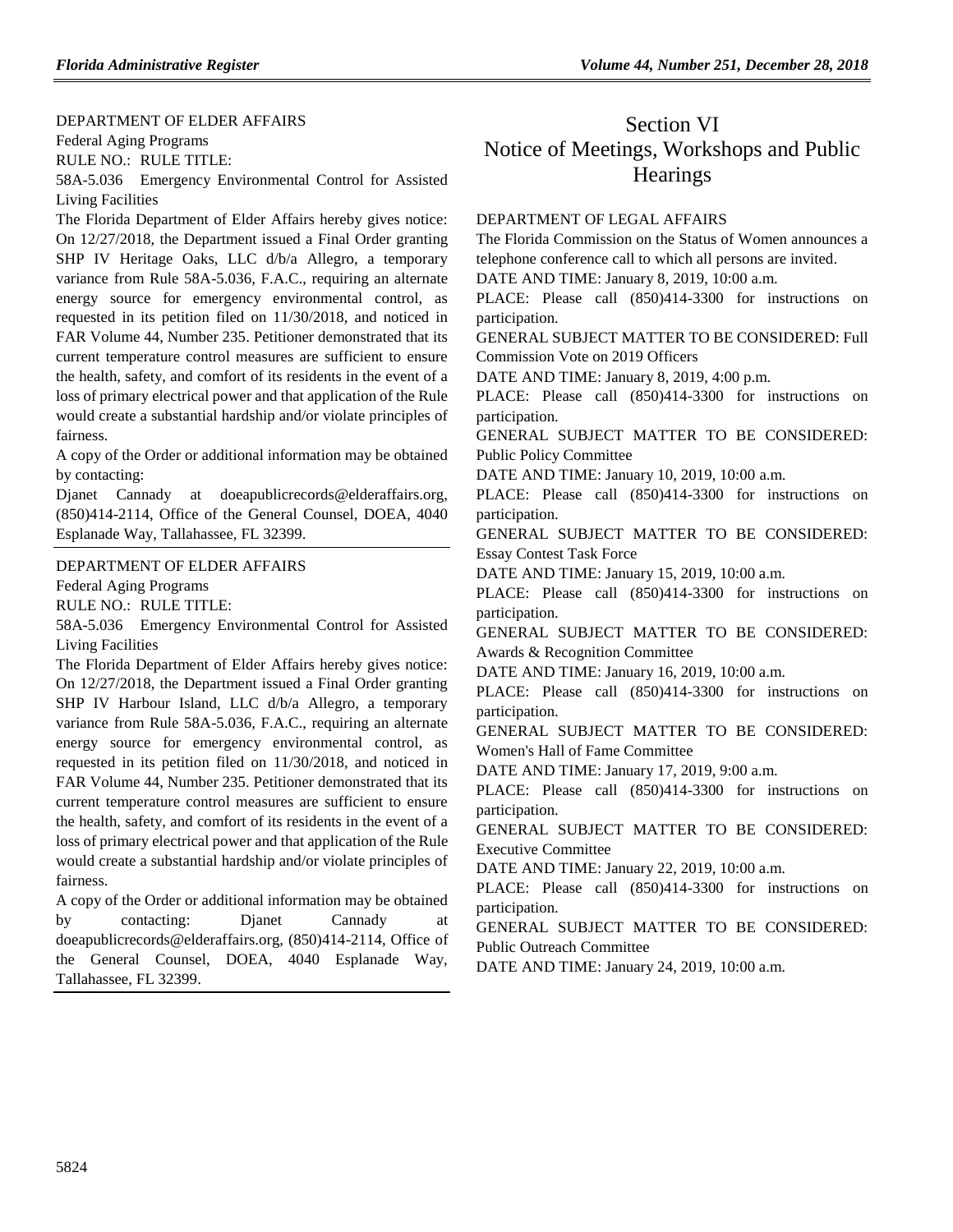PLACE: Please call (850)414-3300 for instructions on participation.

GENERAL SUBJECT MATTER TO BE CONSIDERED: Essay Contest Task Force

DATE AND TIME: January 29, 2019, 4:00 p.m.

PLACE: Please call (850)414-3300 for instructions on participation.

GENERAL SUBJECT MATTER TO BE CONSIDERED: Public Policy Committee

NOTE: In the absence of quorum, items on this agenda will be discussed as workshop, and notes will be recorded although no formal action will be taken. If you have any questions, please call (850)414-3300.

A copy of the agenda may be obtained by contacting: Florida Commission on the Status of Women at the Office of the Attorney General, The Capitol, Tallahassee, FL 32399-1050 PHONE: (850)414-3300 FAX: (850)921-4131.

Pursuant to the provisions of the Americans with Disabilities Act, any person requiring special accommodations to participate in this workshop/meeting is asked to advise the agency at least 3 days before the workshop/meeting by contacting: Florida Commission on the Status of Women at the Office of the Attorney General, The Capitol, Tallahassee, FL 32399-1050 PHONE: (850)414-3300 FAX: (850)921-4131. If you are hearing or speech impaired, please contact the agency using the Florida Relay Service, 1(800)955-8771 (TDD) or 1(800)955-8770 (Voice).

If any person decides to appeal any decision made by the Board with respect to any matter considered at this meeting or hearing, he/she will need to ensure that a verbatim record of the proceeding is made, which record includes the testimony and evidence from which the appeal is to be issued.

For more information, you may contact: Florida Commission on the Status of Women at the Office of the Attorney General, The Capitol, Tallahassee, FL 32399-1050 PHONE: (850)414- 3300 FAX: (850)921-4131.

#### [DEPARTMENT OF EDUCATION](https://www.flrules.org/gateway/department.asp?id=6)

[State Board of Education](https://www.flrules.org/gateway/organization.asp?id=195)

The Financial Emergency Board for the School District of Jefferson County announces a public meeting to which all persons are invited.

DATE AND TIME: January 9, 2019, 1:30 p.m.

PLACE: Turlington Building, 325 West Gaines Street, Suite 1706, Tallahassee, Florida, 32399.

GENERAL SUBJECT MATTER TO BE CONSIDERED: Pursuant to Section 218.503, Florida Statutes, the Financial Emergency Board for the School District of Jefferson County will meet on January 9, 2019. The purpose of this meeting is for the Financial Emergency Board to review and discuss information about the finances of the School District of Jefferson County.

A copy of the agenda may be obtained by contacting: Link Jarrett at the Florida Department of Education, 325 West Gaines Street, Suite 824, Tallahassee, Florida 32399 or (850)245-0405.

Pursuant to the provisions of the Americans with Disabilities Act, any person requiring special accommodations to participate in this workshop/meeting is asked to advise the agency at least 2 days before the workshop/meeting by contacting: Link Jarrett at (850)245-0405. If you are hearing or speech impaired, please contact the agency using the Florida Relay Service, 1(800)955-8771 (TDD) or 1(800)955-8770 (Voice).

If any person decides to appeal any decision made by the Board with respect to any matter considered at this meeting or hearing, he/she will need to ensure that a verbatim record of the proceeding is made, which record includes the testimony and evidence from which the appeal is to be issued.

#### [DEPARTMENT OF LAW ENFORCEMENT](https://www.flrules.org/gateway/department.asp?id=11)

The Margery Stoneman Douglas High School Public Safety Commission announces a telephone conference call to which all persons are invited.

DATE AND TIME: January 2, 2019, 9:30 a.m.

PLACE: Tallahassee, Florida

GENERAL SUBJECT MATTER TO BE CONSIDERED: The purpose of the call is to vote on an initial report of findings and recommendations to be submitted to the Governor, President of the Senate, and Speaker of the House of Representatives as required in F.S. 943.687 (8). The toll free call in number will be posted on the Florida Department of Law Enforcement Margery Stoneman Douglas High School (MSDHS) homepage at: http://www.fdle.state.fl.us/MSDHS/Home.aspx

A copy of the agenda may be obtained by contacting: Jennifer Miller at  $(850)410-8321$  or jennifermiller2@fdle.state.fl.us.

Pursuant to the provisions of the Americans with Disabilities Act, any person requiring special accommodations to participate in this workshop/meeting is asked to advise the agency at least 3 days before the workshop/meeting by contacting: Jennifer Miller at (850)410-8321 or jennifermiller2@fdle.state.fl.us. If you are hearing or speech impaired, please contact the agency using the Florida Relay Service, 1(800)955-8771 (TDD) or 1(800)955-8770 (Voice).

If any person decides to appeal any decision made by the Board with respect to any matter considered at this meeting or hearing, he/she will need to ensure that a verbatim record of the proceeding is made, which record includes the testimony and evidence from which the appeal is to be issued.

For more information, you may contact: Jennifer Miller at (850)410-8321 or jennifermiller2@fdle.state.fl.us.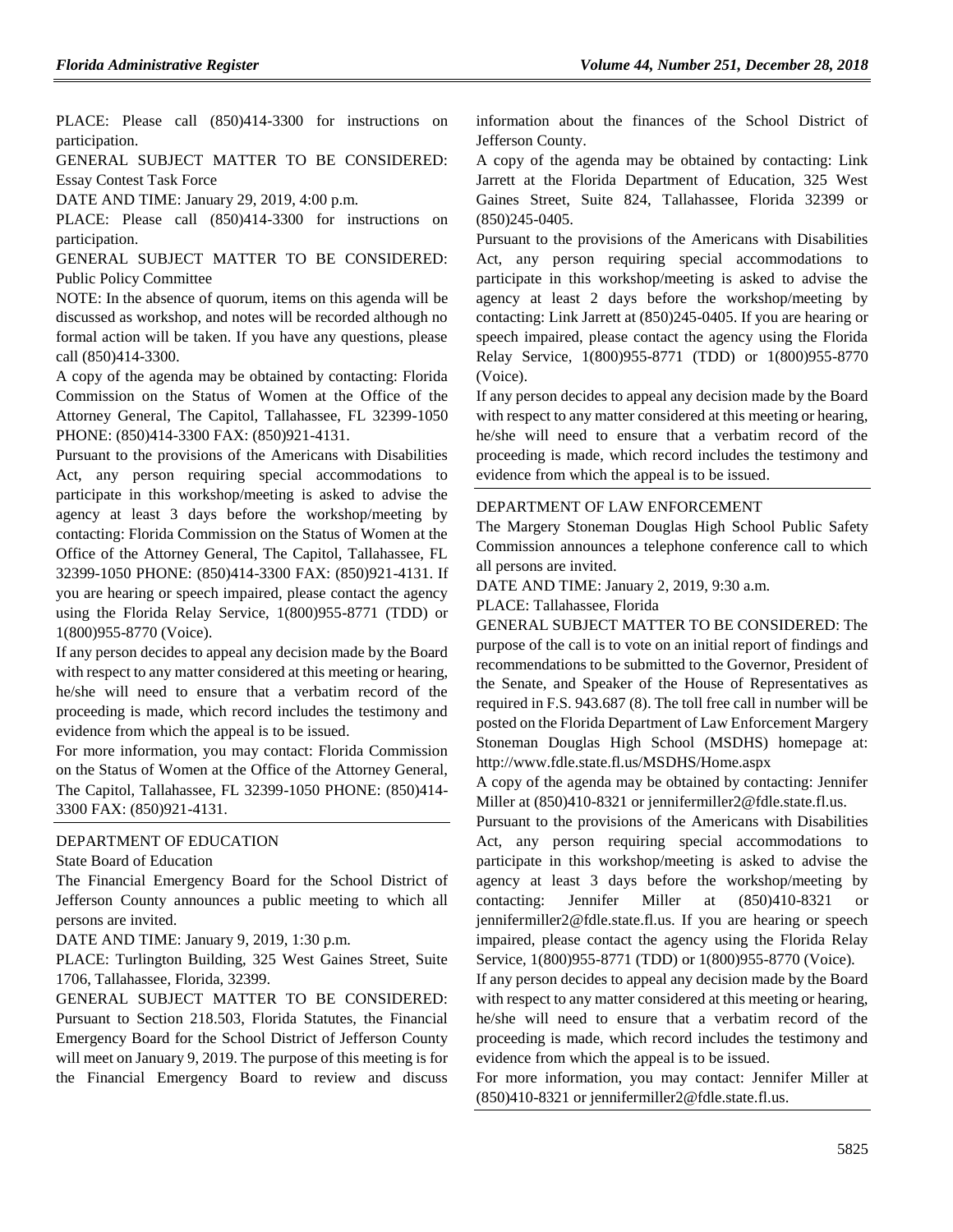#### [STATE BOARD OF ADMINISTRATION](https://www.flrules.org/gateway/department.asp?id=19)

The Florida Commission on Hurricane Loss Projection Methodology announces a telephone conference call to which all persons are invited.

DATE AND TIME: Monday, January 7, 2019, 9:00 a.m. ET until conclusion of meeting.

PLACE: Room 116 (Hermitage Conference Room), 1801 Hermitage Blvd., Tallahassee, Florida. Persons wishing to participate may dial 1(888)585-9008, conference code 973- 664-296.

GENERAL SUBJECT MATTER TO BE CONSIDERED: The Commission will discuss the model submissions received under the standards and acceptability process for 2017. In addition, other general business of the Commission will be addressed.

A copy of the agenda may be obtained by contacting: Donna Sirmons, Florida Hurricane Catastrophe Fund, P.O. Drawer 13300, Tallahassee, FL 32317-3300, donna.sirmons@sbafla.com, (850)413-1349.

Pursuant to the provisions of the Americans with Disabilities Act, any person requiring special accommodations to participate in this workshop/meeting is asked to advise the agency at least 7 days before the workshop/meeting by contacting: Donna Sirmons at the number or email listed above. If you are hearing or speech impaired, please contact the agency using the Florida Relay Service, 1(800)955-8771 (TDD) or 1(800)955-8770 (Voice).

#### [WATER MANAGEMENT DISTRICTS](https://www.flrules.org/gateway/department.asp?id=40)

[Southwest Florida Water Management District](https://www.flrules.org/gateway/organization.asp?id=123)

The Southwest Florida Water Management District (SWFWMD) announces a public meeting to which all persons are invited.

DATE AND TIME: Wednesday, January 9, 2019, 1:30 p.m.

PLACE: SWFWMD Tampa Service Office, 7601 Highway 301 N, Tampa, FL 33637

GENERAL SUBJECT MATTER TO BE CONSIDERED: Well Drillers Advisory Committee (WDAC) Meeting. Some members of the District's Governing Board may also attend the meeting.

A copy of the agenda may be obtained by contacting: teri.rhodes@watermatters.org, 1(800)836-0797 (FL only), or 1(813)985-7481, ext. 4476.

Pursuant to the provisions of the Americans with Disabilities Act, any person requiring special accommodations to participate in this workshop/meeting is asked to advise the agency at least 2 days before the workshop/meeting by contacting: SWFWMD Human Resources, 1(800)423-1476 (FL only), or (352)796-7211, ext. 4702. If you are hearing or speech impaired, please contact the agency using the Florida Relay Service, 1(800)955-8771 (TDD) or 1(800)955-8770 (Voice).

#### [REGIONAL UTILITY AUTHORITIES](https://www.flrules.org/gateway/department.asp?id=49)

Tampa Bay Water - [A Regional Water Supply Authority](https://www.flrules.org/gateway/organization.asp?id=158)

The TAMPA BAY WATER, A Regional Water Supply Authority announces a public meeting to which all persons are invited.

DATE AND TIME: Thursday, January 17, 2019, 10:00 a.m. – 11:00 a.m.

PLACE: Tampa Bay Water's Administrative Office located at 2575 Enterprise Road, Clearwater, FL 33763

GENERAL SUBJECT MATTER TO BE CONSIDERED: As a part of the selection process, the Selection Committee will meet to review and discuss the responses and ranking of the firms, determine if interviews will be requested and review potential interview questions, if needed.

A copy of the agenda may be obtained by contacting: Records Department at (727)796-2355.

Pursuant to the provisions of the Americans with Disabilities Act, any person requiring special accommodations to participate in this workshop/meeting is asked to advise the agency at least 3 days before the workshop/meeting by contacting: Records Department at (727)796-2355. If you are hearing or speech impaired, please contact the agency using the Florida Relay Service, 1(800)955-8771 (TDD) or 1(800)955- 8770 (Voice).

For more information, you may contact: Records Department at (727)796-2355.

[DEPARTMENT OF BUSINESS AND PROFESSIONAL](https://www.flrules.org/gateway/department.asp?id=61)  [REGULATION](https://www.flrules.org/gateway/department.asp?id=61)

[Board of Professional Geologists](https://www.flrules.org/gateway/organization.asp?id=268)

The Board of Professional Geologists announces a public meeting to which all persons are invited.

DATES AND TIMES: January 23, 2019, 9:00 a.m.; January 24, 2019, 9:00 a.m.

PLACE: Double Tree by Hilton- Downtown Tallahassee, 101 South Adams Street. Tallahassee, FL 32301

GENERAL SUBJECT MATTER TO BE CONSIDERED: General Business Meeting.

A copy of the agenda may be obtained by contacting: Lina Hurtado, Division of Professions, 2601 Blair Stone Road, Tallahassee, FL 32399 (850)717-1984.

Pursuant to the provisions of the Americans with Disabilities Act, any person requiring special accommodations to participate in this workshop/meeting is asked to advise the agency at least 5 days before the workshop/meeting by contacting: Lina Hurtado, Division of Professions, 2601 Blair Stone Road, Tallahassee, FL 32399, (850)717-1984. If you are hearing or speech impaired, please contact the agency using the Florida Relay Service, 1(800)955-8771 (TDD) or 1(800)955- 8770 (Voice).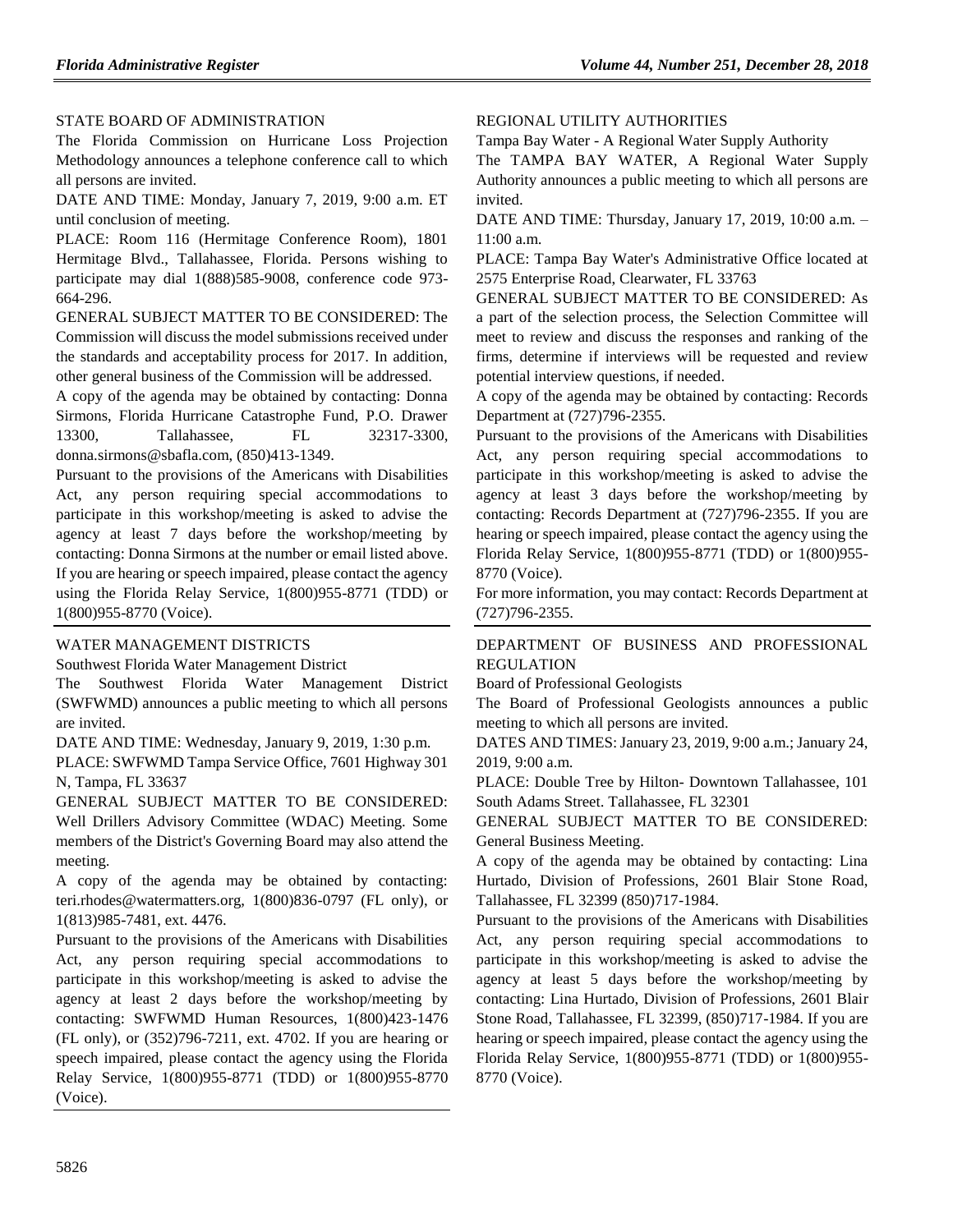If any person decides to appeal any decision made by the Board with respect to any matter considered at this meeting or hearing, he/she will need to ensure that a verbatim record of the proceeding is made, which record includes the testimony and evidence from which the appeal is to be issued.

For more information, you may contact: Lina Hurtado, Division of Professions, 2601 Blair Stone Road, Tallahassee, FL 32399, (850)717-1984.

#### [DEPARTMENT OF ENVIRONMENTAL PROTECTION](https://www.flrules.org/gateway/department.asp?id=62)

The Water Quality Protection Program Steering Committee announces a public meeting to which all persons are invited. DATE AND TIME: January 23, 2019, 9:00 a.m. – 3:30 p.m. PLACE: Marathon City Hall, 9805 Overseas Highway, Marathon, FL 33050

GENERAL SUBJECT MATTER TO BE CONSIDERED: Update the members of the Steering Committee and the general public on the progress of ongoing water quality protection program projects in the Florida Keys National Marine Sanctuary and discuss future actions.

A copy of the agenda may be obtained by contacting: Gus Rios, Program Administrator, South District Marathon Office, (305)289-7081, gus.rios@FloridaDEP.gov.

Pursuant to the provisions of the Americans with Disabilities Act, any person requiring special accommodations to participate in this workshop/meeting is asked to advise the agency at least 5 days before the workshop/meeting by contacting: Gus Rios, Program Administrator, South District Marathon Office, (305)289-7081, gus.rios@FloridaDEP.gov. If you are hearing or speech impaired, please contact the agency using the Florida Relay Service, 1(800)955-8771 (TDD) or 1(800)955-8770 (Voice).

For more information, you may contact: Gus Rios, (305)289- 7081, gus.rios@FloridaDEP.gov.

#### [DEPARTMENT OF ENVIRONMENTAL PROTECTION](https://www.flrules.org/gateway/department.asp?id=62)

The Water Quality Protection Program Canal Restoration Advisory Subcommittee announces a public meeting to which all persons are invited.

DATE AND TIME: January 24, 2019, 9:00 a.m. – 12:00 Noon PLACE: Marathon City Hall, 9805 Overseas Highway, Marathon, FL 33050

GENERAL SUBJECT MATTER TO BE CONSIDERED: Update the members of the Subcommittee and the general public on the progress of ongoing canal water quality restoration projects and discuss future actions.

A copy of the agenda may be obtained by contacting: Gus Rios, Program Administrator, South District Marathon Office, (305)289-7081, gus.rios@floridadep.gov.

Pursuant to the provisions of the Americans with Disabilities Act, any person requiring special accommodations to participate in this workshop/meeting is asked to advise the

agency at least 5 days before the workshop/meeting by contacting: Gus Rios, Program Administrator, South District Marathon Office, (305)289-7081, gus.rios@floridadep.gov. If you are hearing or speech impaired, please contact the agency using the Florida Relay Service, 1(800)955-8771 (TDD) or 1(800)955-8770 (Voice).

For more information, you may contact: Gus Rios, (305)289- 7081, gus.rios@floridadep.gov.

#### [DEPARTMENT OF ENVIRONMENTAL PROTECTION](https://www.flrules.org/gateway/department.asp?id=62)

[Office of the Secretary](https://www.flrules.org/gateway/organization.asp?id=294)

The Florida Greenways and Trails Council announces a public meeting to which all persons are invited.

DATES AND TIMES: January 23, 2019, 9:00 a.m. and January 24, 2019, 8:30 a.m.

PLACE: Silver Springs State Park Ballroom, 5656 E Silver Springs Blvd, Silver Springs, FL 34488

GENERAL SUBJECT MATTER TO BE CONSIDERED: The Council will meet to conduct general business. The Council will consider designation of the following proposed projects as components of the Florida Greenways and Trails System: Lakeshore Trailhead and North Fork St. Lucie River. The City of Palatka, City of Inverness, City of Deltona and the Everglades City will also be considered for designation as Trail Towns. Additionally, the Council will consider approving a trail realignment proposal and map change for the Ft. Fraser Trail.

A copy of the agenda may be obtained by contacting: Katie Bernier, Office of Greenways and Trails, Division of Recreation and Parks, Florida Department of Environmental Protection, 3900 Commonwealth Boulevard, MS 795, Tallahassee, Florida 32399-3000, Katherine.bernier@floridadep.gov, (850)245-2078.

Pursuant to the provisions of the Americans with Disabilities Act, any person requiring special accommodations to participate in this workshop/meeting is asked to advise the agency at least 5 days before the workshop/meeting by contacting: Katie Bernier, Office of Greenways and Trails, Division of Recreation and Parks, Florida Department of Environmental Protection, 3900 Commonwealth Boulevard, MS 795, Tallahassee, Florida 32399-3000, Katherine.bernier@floridadep.gov, (850)245-2078. If you are hearing or speech impaired, please contact the agency using the Florida Relay Service, 1(800)955-8771 (TDD) or 1(800)955- 8770 (Voice).

#### [DEPARTMENT OF HEALTH](https://www.flrules.org/gateway/department.asp?id=64)

[Division of Children's Medical Services](https://www.flrules.org/gateway/organization.asp?id=333)

The Child Abuse Death Review Circuit 6 Committee announces a public meeting to which all persons are invited. DATE AND TIME: January 11, 2019, 9:15 a.m.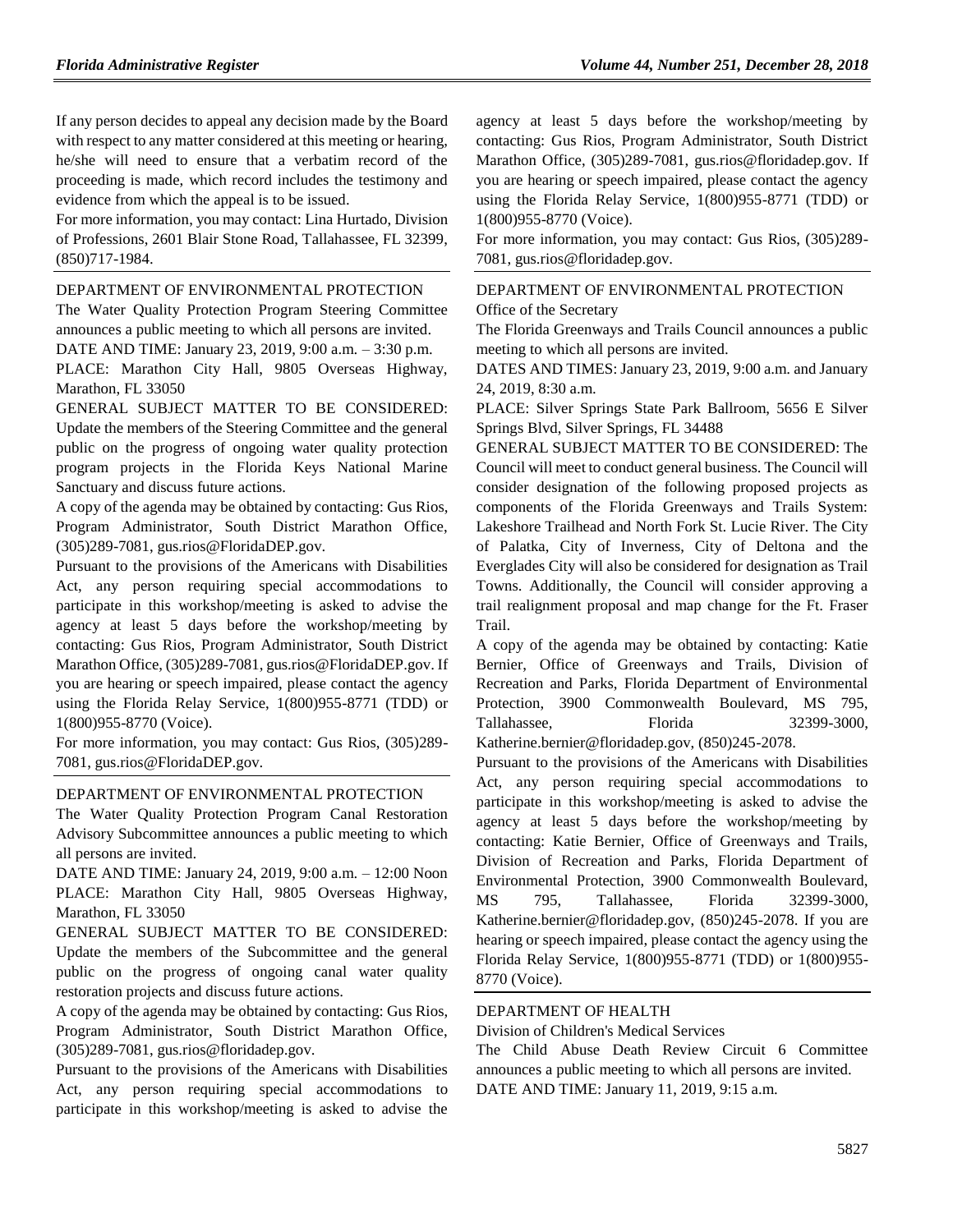PLACE: Pasco County Sheriff's Office, 7601 Little Road, New Port Richey, FL 34654

GENERAL SUBJECT MATTER TO BE CONSIDERED: The Committee will address administrative issues, review cases, and discuss the CADR Action Plan. A portion of the meeting is required by paragraph 383.412(3)(a), F.S. to be closed to the public to allow the Committee to discuss information that is confidential and exempt from public meetings and public records. This portion of the meeting will be announced at the meeting.

A copy of the agenda may be obtained by contacting: Rebecca Albert: ralbert@jwbpinellas.org.

Pursuant to the provisions of the Americans with Disabilities Act, any person requiring special accommodations to participate in this workshop/meeting is asked to advise the agency at least 7 days before the workshop/meeting by contacting: If you are hearing or speech impaired, please contact the agency using the Florida Relay Service, 1(800)955- 8771 (TDD) or 1(800)955-8770 (Voice).

For more information, you may contact: Rebecca Albert: ralbert@jwbpinellas.org.

#### [SOUTH FLORIDA COMMUNITY CARE NETWORK](https://www.flrules.org/gateway/organization.asp?id=1130)

The South Florida Community Care Network, LLC d/b/a Community Care Plan announces a public meeting to which all persons are invited.

DATES AND TIMES: January 24, 2019, 3:30 p.m.; February 28, 2019, 3:30 p.m.; March 28, 2019, 3:30 p.m.; April 25, 2019, 3:30 p.m.; May 23, 2019, 3:30 p.m.; June 27, 2019, 3:30 p.m.; July 25, 2019, 3:30 p.m.; August 29, 2019, 3:30 p.m.; September 26, 2019, 3:30 p.m.; October 24, 2019, 3:30; December 12, 2019, 3:30 p.m.

PLACE: South Florida Community Care Network, LLC d/b/a Community Care Plan, 1643 Harrison Parkway, Suite H-200, Sunrise, Florida 33323

GENERAL SUBJECT MATTER TO BE CONSIDERED: Meeting of the Members to discuss general matters.

A copy of the agenda may be obtained by contacting: Crystal Quirin at cquirin@ccpcares.org or (954)622-3224.

Pursuant to the provisions of the Americans with Disabilities Act, any person requiring special accommodations to participate in this workshop/meeting is asked to advise the agency at least 3 days before the workshop/meeting by contacting: Susan Mansolillo at SMansolillo@ccpcares.org or (954)622-3232. If you are hearing or speech impaired, please contact the agency using the Florida Relay Service, 1(800)955- 8771 (TDD) or 1(800)955-8770 (Voice).

If any person decides to appeal any decision made by the Board with respect to any matter considered at this meeting or hearing, he/she will need to ensure that a verbatim record of the proceeding is made, which record includes the testimony and evidence from which the appeal is to be issued.

For more information, you may contact: Justin Marshall, Esq., General Counsel, South Florida Community Care Network, LLC d/b/a Community Care Plan, at jmarshall@ccpcares.org or (954)622-3402.

#### [SOUTH FLORIDA COMMUNITY CARE NETWORK](https://www.flrules.org/gateway/organization.asp?id=1130)

The South Florida Community Care Network, LLC d/b/a Community Care Plan announces a public meeting to which all persons are invited.

DATES AND TIMES: January 21, 2019, 4:00 p.m.; February 25, 2019, 4:00 p.m.; March 17, 2019, 4:00 p.m.; April 22, 2019, 4:00 p.m.; May 20, 2019, 4:00 p.m.; June 24, 2019, 4:00 p.m.; July 22, 2019, 4:00 p.m.; August 26, 2019, 4:00 p.m.; September 23, 2019, 4:00 p.m.; October 21, 2019, 4:00 p.m.; and November 25, 2019, 4:00 p.m.

PLACE: South Florida Community Care Network, LLC d/b/a Community Care Plan, 1643 Harrison Parkway, Suite H-200, Sunrise, Florida 33323.

GENERAL SUBJECT MATTER TO BE CONSIDERED: Meetings of the Finance Committee to discuss general matters. A copy of the agenda may be obtained by contacting: Donna Steinberg at dsteinberg@ccpcares.org or (954)622-3225.

Pursuant to the provisions of the Americans with Disabilities Act, any person requiring special accommodations to participate in this workshop/meeting is asked to advise the agency at least 3 days before the workshop/meeting by contacting: Susan Mansolillo at SMansolillo@ccpcares.org (954)622-3232. If you are hearing or speech impaired, please contact the agency using the Florida Relay Service, 1(800)955- 8771 (TDD) or 1(800)955-8770 (Voice).

If any person decides to appeal any decision made by the Board with respect to any matter considered at this meeting or hearing, he/she will need to ensure that a verbatim record of the proceeding is made, which record includes the testimony and evidence from which the appeal is to be issued.

For more information, you may contact: Justin Marshall, Esq., General Counsel, South Florida Community Care Network, LLC d/b/a Community Care Plan, at jmarshall@ccpcares.org or (954)622-3402.

#### [SOUTH FLORIDA COMMUNITY CARE NETWORK](https://www.flrules.org/gateway/organization.asp?id=1130)

The South Florida Community Care Network, LLC d/b/a Community Care Plan announces a public meeting to which all persons are invited.

DATES AND TIMES: January 24, 2019, 3:00 p.m.; April 25, 2019, 3:00 p.m.; July 25, 2019, 3:00 p.m.; October 24, 2019, 3:00 p.m.

PLACE: South Florida Community Care Network, LLC d/b/a Community Care Plan, 1643 Harrison Parkway, Suite H-200, Sunrise, Florida 33323.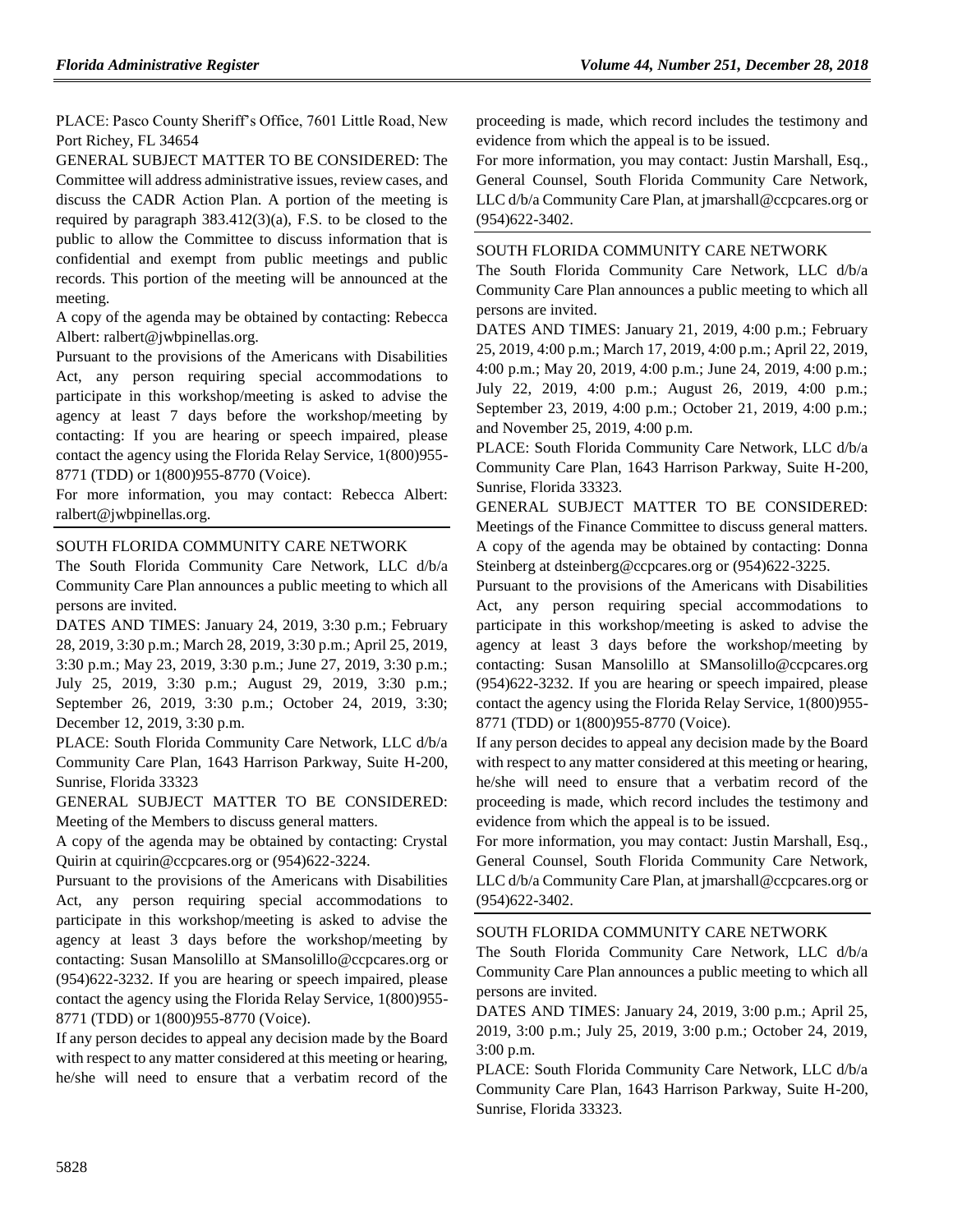GENERAL SUBJECT MATTER TO BE CONSIDERED: Meeting of the Audit & Compliance Committee to discuss general matters.

A copy of the agenda may be obtained by contacting: Crystal Quirin at cquirin@ccpcares.org or (954)622-3224.

Pursuant to the provisions of the Americans with Disabilities Act, any person requiring special accommodations to participate in this workshop/meeting is asked to advise the agency at least 3 days before the workshop/meeting by contacting: Susan Mansolillo at SMansolillo@ccpcares.org or (954)622-3232. If you are hearing or speech impaired, please contact the agency using the Florida Relay Service, 1(800)955- 8771 (TDD) or 1(800)955-8770 (Voice).

If any person decides to appeal any decision made by the Board with respect to any matter considered at this meeting or hearing, he/she will need to ensure that a verbatim record of the proceeding is made, which record includes the testimony and evidence from which the appeal is to be issued.

For more information, you may contact: Justin Marshall, Esq., General Counsel, South Florida Community Care Network, LLC d/b/a Community Care Plan, at jmarshall@ccpcares.org or (954)622-3402.

#### [SOUTH FLORIDA COMMUNITY CARE](https://www.flrules.org/gateway/organization.asp?id=1130) NETWORK

The South Florida Community Care Network, LLC d/b/a Community Care Plan announces a public meeting to which all persons are invited.

DATE AND TIME: February 11, 2019, 4:00 p.m.

PLACE: South Florida Community Care Network, LLC d/b/a Community Care Plan, 1643 Harrison Parkway, Suite H-200, Sunrise, Florida 33323.

GENERAL SUBJECT MATTER TO BE CONSIDERED: Meeting of the Human Resources/Compensation Committee to discuss general matters.

A copy of the agenda may be obtained by contacting: Crystal Quirin at cquirin@ccpcares.org or (954)622-3224.

Pursuant to the provisions of the Americans with Disabilities Act, any person requiring special accommodations to participate in this workshop/meeting is asked to advise the agency at least 3 days before the workshop/meeting by contacting: Susan Mansolillo at SMansolillo@ccpcares.org or (954)622-3232. If you are hearing or speech impaired, please contact the agency using the Florida Relay Service, 1(800)955- 8771 (TDD) or 1(800)955-8770 (Voice).

If any person decides to appeal any decision made by the Board with respect to any matter considered at this meeting or hearing, he/she will need to ensure that a verbatim record of the

proceeding is made, which record includes the testimony and evidence from which the appeal is to be issued.

For more information, you may contact: Justin Marshall, Esq., General Counsel, South Florida Community Care Network, LLC d/b/a Community Care Plan, at jmarshall@ccpcares.org or (954)622-3402.

#### [HML PUBLIC OUTREACH](https://www.flrules.org/gateway/organization.asp?id=1210)

The Florida Department of Transportation District Six announces a public meeting to which all persons are invited.

DATE AND TIME: Thursday, January 10, 2019, 5:30 p.m. – 7:30 p.m.

PLACE: Redland Golf and Country Club, 24451 SW 177 Avenue, Homestead, Florida 33031

GENERAL SUBJECT MATTER TO BE CONSIDERED: The Florida Department of Transportation (FDOT) District Six will hold a Public Meeting for a roadway project along State Road (SR) 997/Krome Avenue from SW 232 Street to SW 136 Street in Miami-Dade County to discuss the project. The project identification numbers are 427369-2/3-52-01.

The public meeting will follow an informal format allowing the public to arrive at any time from 5:30 p.m. - 7:30 p.m. Graphic displays will be shown during the meeting, and FDOT representatives will provide an overview of the project and will be available to answer questions.

A copy of the agenda may be obtained by contacting: Community Outreach Specialist, Heather M. Leslie at (305)905-5876, email: heather@hmlpublicoutreach.com.

Pursuant to the provisions of the Americans with Disabilities Act, any person requiring special accommodations to participate in this workshop/meeting is asked to advise the agency at least 7 days before the workshop/meeting by contacting: Hong Benitez, P.E. at (305)470-5219 or in writing to FDOT, 1000 NW 111 Avenue, Miami, FL 33172 or by email at: Hong.Benitez@dot.state.fl.us. If you are hearing or speech impaired, please contact the agency using the Florida Relay Service, 1(800)955-8771 (TDD) or 1(800)955-8770 (Voice).

For more information, you may contact: Community Outreach Specialist, Heather M. Leslie at (305)905-5876, email: heather@hmlpublicoutreach.com.

Section VII Notice of Petitions and Dispositions Regarding Declaratory Statements

**NONE**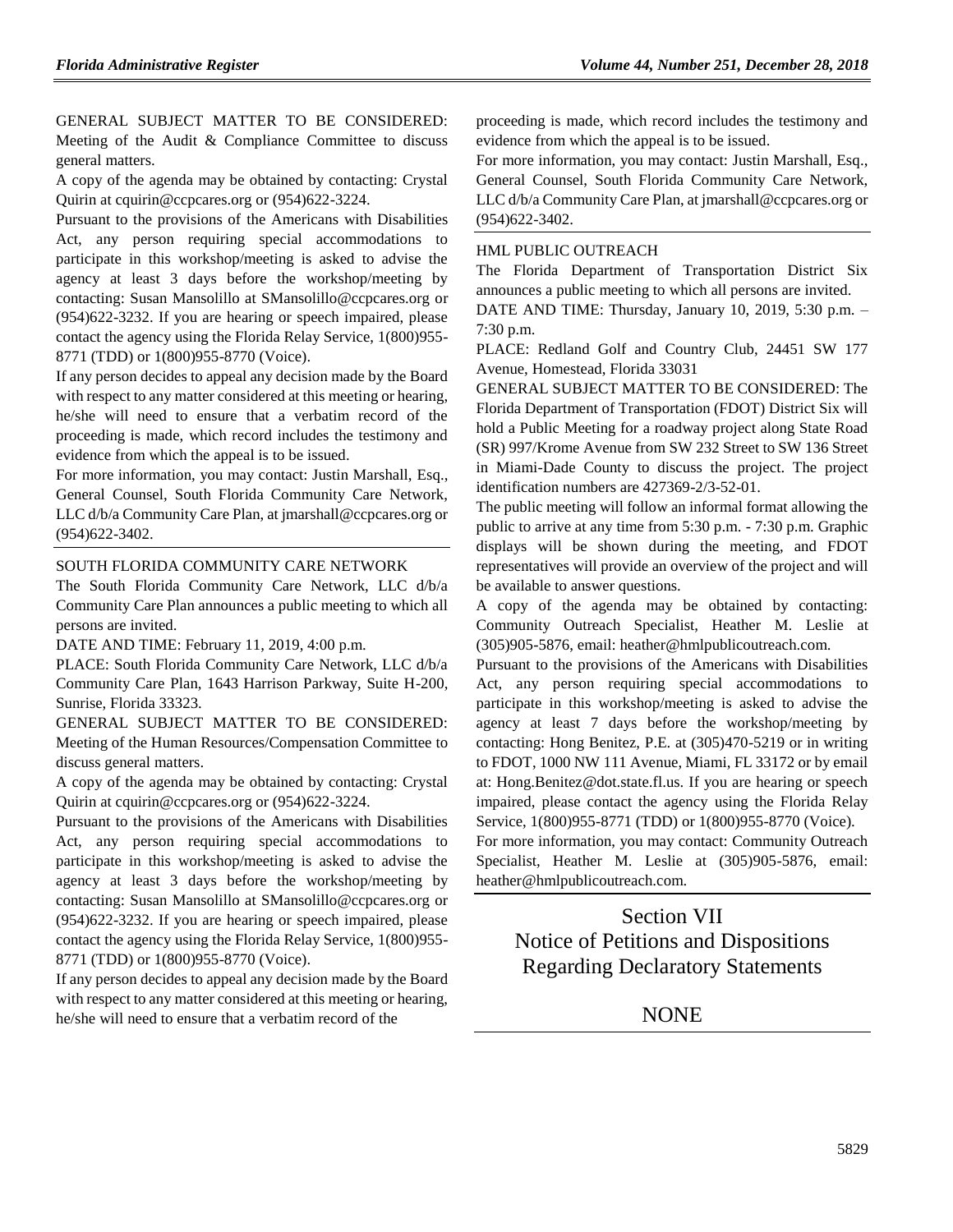# Section VIII Notice of Petitions and Dispositions Regarding the Validity of Rules

Notice of Petition for Administrative Determination has been filed with the Division of Administrative Hearings on the following rules:

## **NONE**

Notice of Disposition of Petition for Administrative Determination has been filed with the Division of Administrative Hearings on the following rules:

## NONE

Section IX Notice of Petitions and Dispositions Regarding Non-rule Policy Challenges

## NONE

Section X Announcements and Objection Reports of the Joint Administrative Procedures **Committee** 

## NONE

Section XI Notices Regarding Bids, Proposals and Purchasing

## NONE

## Section XII Miscellaneous

#### [DEPARTMENT OF STATE](https://www.flrules.org/gateway/department.asp?id=1)

Index of Administrative Rules Filed with the Secretary of State Pursuant to Section  $120.55(1)(b)6. - 7.$ , F.S., the below list of rules were filed in the Office of the Secretary of State between 3:00 p.m., Friday, December 21, 2018 and 3:00 p.m., Thursday, December 27, 2018.

| Rule No. | <b>File Date</b> | <b>Effective</b><br>Date |
|----------|------------------|--------------------------|
| 5J-5.001 | 12/21/2018       | 1/10/2019                |

| 5J-5.002     | 12/21/2018 | 1/10/2019 |
|--------------|------------|-----------|
| 5J-5.003     | 12/21/2018 | 1/10/2019 |
| 5J-26.001    | 12/21/2018 | 1/10/2019 |
| 59A-11.003   | 12/27/2018 | 1/16/2019 |
| 59A-11.016   | 12/27/2018 | 1/16/2019 |
| 63F-13.001   | 12/27/2018 | 1/16/2019 |
| 63F-13.002   | 12/27/2018 | 1/16/2019 |
| 63F-13.003   | 12/27/2018 | 1/16/2019 |
| 64-4.013     | 12/21/2018 | 1/10/2019 |
| 64-4.023     | 12/21/2018 | 1/10/2019 |
| 64B-7.001    | 12/21/2018 | 1/10/2019 |
| 64B16-27.410 | 12/27/2018 | 1/16/2019 |
| 64B16-30.003 | 12/27/2018 | 1/16/2019 |
| 68B-14.0035  | 12/26/2018 | 1/15/2019 |
| 690-137.002  | 12/21/2018 | 1/10/2019 |

#### **LIST OF RULES AWAITING LEGISLATIVE APPROVAL SECTIONS 120.541(3), 373.139(7) AND/OR 373.1391(6), FLORIDA STATUTES**

| Rule No.    | <b>File Date</b> | <b>Effective</b><br><b>Date</b> |
|-------------|------------------|---------------------------------|
| 60FF1-5.009 | 7/21/2016        | **/**/****                      |
| 64B8-10.003 | 12/9/2015        | **/**/****                      |
| 69L-3.009   | 12/5/2018        | **/**/****                      |

[DEPARTMENT OF AGRICULTURE AND CONSUMER](https://www.flrules.org/gateway/department.asp?id=5)  [SERVICES](https://www.flrules.org/gateway/department.asp?id=5)

[Division of Food, Nutrition and Wellness](https://www.flrules.org/gateway/organization.asp?id=1068)

Help Prevent Childhood Hunger this Summer

Contact: Communications Office

(850)617-7737

Twitter: [@FDACSNews](http://www.twitter.com/fdacsnews)

Help Prevent Childhood Hunger this Summer

TALLAHASSEE, Fla. – The Florida Department of Agriculture and Consumer Services is seeking partners across the state to help provide meals at no cost to children from low-income families through the Summer BreakSpot Program. This past summer, more than 14.7 million meals were served to children in Florida at more than 4,700 Summer BreakSpot sites.